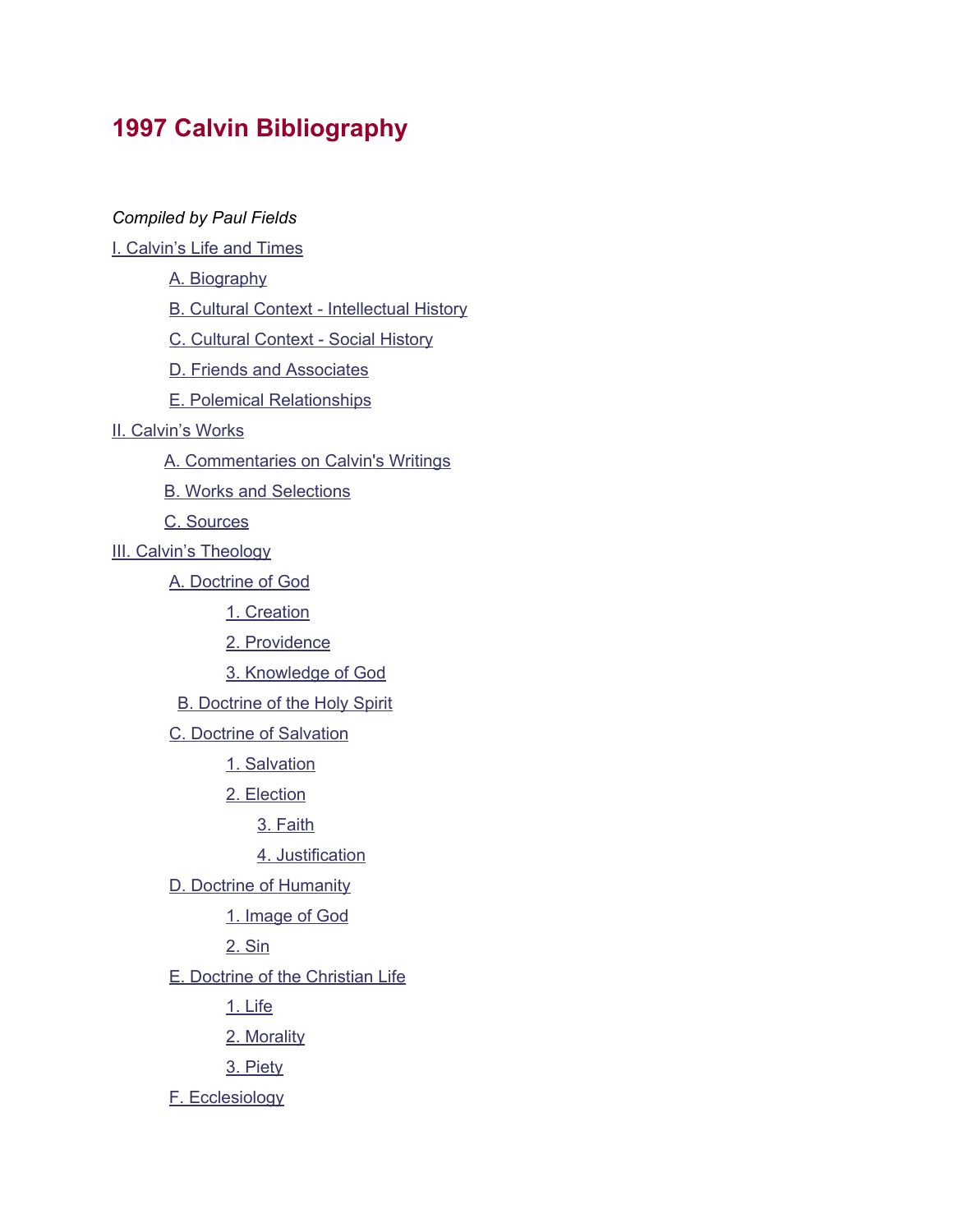[1. General](http://www.calvin.edu/meeter/publications/calvin-bibliography/1997.htm#IIIF1General)

 [2. Polity](http://www.calvin.edu/meeter/publications/calvin-bibliography/1997.htm#IIIF2Polity)

 [3. Worship](http://www.calvin.edu/meeter/publications/calvin-bibliography/1997.htm#IIIF3Worship)

 [4. Preaching](http://www.calvin.edu/meeter/publications/calvin-bibliography/1997.htm#IIIF4PreachingandSacraments) and Sacraments

 [5. Missions](http://www.calvin.edu/meeter/publications/calvin-bibliography/1997.htm#IIIF5Missions)

# [G. Scripture](http://www.calvin.edu/meeter/publications/calvin-bibliography/1997.htm#GScripture)

 [1. General](http://www.calvin.edu/meeter/publications/calvin-bibliography/1997.htm#IIIG1General)

 [2. Exegesis](http://www.calvin.edu/meeter/publications/calvin-bibliography/1997.htm#2Exegesis)

 [3. Polity](http://www.calvin.edu/meeter/publications/calvin-bibliography/1997.htm#3Polity)

 [H. Eschatology](http://www.calvin.edu/meeter/publications/calvin-bibliography/1997.htm#HEschatology)

 [I. Method](http://www.calvin.edu/meeter/publications/calvin-bibliography/1997.htm#IMethod)

[J. Patristic and Medieval](http://www.calvin.edu/meeter/publications/calvin-bibliography/1997.htm#JPatristicandMedievalThought) Thought

# IV. Calvin and Social-Ethical Issues

# [V. Calvin and Political Issues](http://www.calvin.edu/meeter/publications/calvin-bibliography/1997.htm#VCalvinandPoliticalIssues)

[VI. Calvinism](http://www.calvin.edu/meeter/publications/calvin-bibliography/1997.htm#VICalvinism)

 [A. Theology](http://www.calvin.edu/meeter/publications/calvin-bibliography/1997.htm#ATheology)

 [1. General](http://www.calvin.edu/meeter/publications/calvin-bibliography/1997.htm#VIA1General)

 [2. God](http://www.calvin.edu/meeter/publications/calvin-bibliography/1997.htm#2God)

 [3. Salvation](http://www.calvin.edu/meeter/publications/calvin-bibliography/1997.htm#VIA3Salvation)

 [4. Ecclesiology](http://www.calvin.edu/meeter/publications/calvin-bibliography/1997.htm#VIA4Ecclesiology)

a. [General](http://www.calvin.edu/meeter/publications/calvin-bibliography/1997.htm#VIA4aGeneral)

b. [Polity](http://www.calvin.edu/meeter/publications/calvin-bibliography/1997.htm#VIA4bPolity)

c. [Sacraments](http://www.calvin.edu/meeter/publications/calvin-bibliography/1997.htm#VIA4cSacraments)

 [5. Patristic Thought](http://www.calvin.edu/meeter/publications/calvin-bibliography/1997.htm#VIA5PatristicThought)

 [6. Scholasticism](http://www.calvin.edu/meeter/publications/calvin-bibliography/1997.htm#VIA6Scholasticism)

# [B. Culture](http://www.calvin.edu/meeter/publications/calvin-bibliography/1997.htm#BCulture)

 [1. Aesthetics](http://www.calvin.edu/meeter/publications/calvin-bibliography/1997.htm#VIB1Aesthetics)

- [2. Education](http://www.calvin.edu/meeter/publications/calvin-bibliography/1997.htm#VIB2Education)
- [3. Literature](http://www.calvin.edu/meeter/publications/calvin-bibliography/1997.htm#3Literature)
- [4. Music](http://www.calvin.edu/meeter/publications/calvin-bibliography/1997.htm#4Music)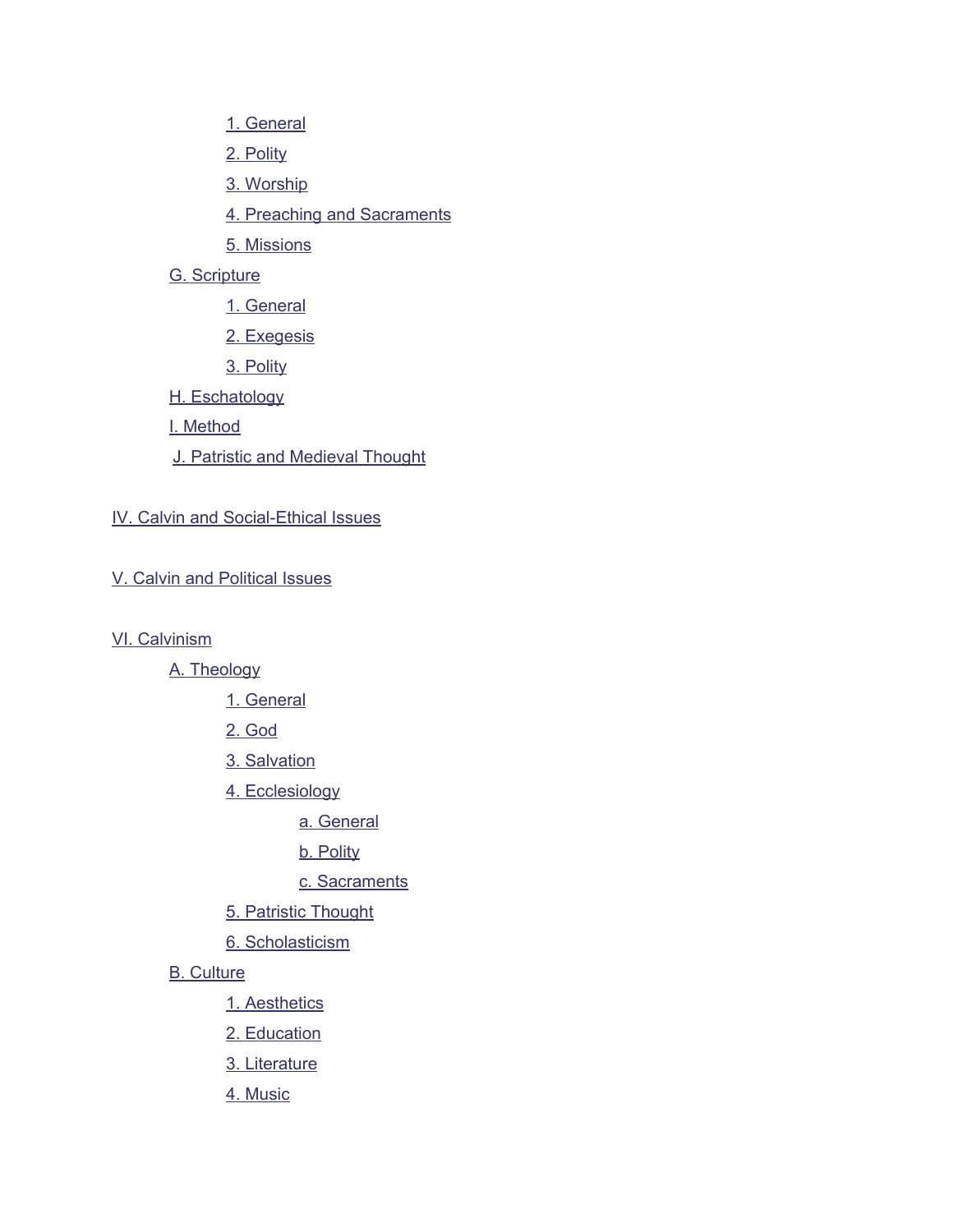[5. Science](http://www.calvin.edu/meeter/publications/calvin-bibliography/1997.htm#5Science)

 [6. Philosophy](http://www.calvin.edu/meeter/publications/calvin-bibliography/1997.htm#6Philosophy)

 [C. Social, Economic,](http://www.calvin.edu/meeter/publications/calvin-bibliography/1997.htm#CSocialEconomicandPoliticalInfluence) and Political Influence

 [1. Church](http://www.calvin.edu/meeter/publications/calvin-bibliography/1997.htm#1ChurchandState) and State

 [2. Economics](http://www.calvin.edu/meeter/publications/calvin-bibliography/1997.htm#2Economics)

 [3. Political](http://www.calvin.edu/meeter/publications/calvin-bibliography/1997.htm#3PoliticalTheory) Theory

 [D. International Influence](http://www.calvin.edu/meeter/publications/calvin-bibliography/1997.htm#DInternationalInfluence)

 [1. Europe](http://www.calvin.edu/meeter/publications/calvin-bibliography/1997.htm#1Europe)

 [2. France](http://www.calvin.edu/meeter/publications/calvin-bibliography/1997.htm#2France)

 [3. Great Britain](http://www.calvin.edu/meeter/publications/calvin-bibliography/1997.htm#3GreatBritain)

 [4. Japan](http://www.calvin.edu/meeter/publications/calvin-bibliography/1997.htm#4Japan)

 [5. The Netherlands](http://www.calvin.edu/meeter/publications/calvin-bibliography/1997.htm#5TheNetherlands)

 [6. Poland](http://www.calvin.edu/meeter/publications/calvin-bibliography/1997.htm#6Poland)

 [7. South Africa](http://www.calvin.edu/meeter/publications/calvin-bibliography/1997.htm#7SouthAfrica)

 [8. United States](http://www.calvin.edu/meeter/publications/calvin-bibliography/1997.htm#8UnitedStates)

 [E. Critique](http://www.calvin.edu/meeter/publications/calvin-bibliography/1997.htm#ECritique)

[VII. Book Reviews](http://www.calvin.edu/meeter/publications/calvin-bibliography/1997.htm#VIIBookReviews)

[VIII. Bibliographies](http://www.calvin.edu/meeter/publications/calvin-bibliography/1997.htm#VIIIBibliographies)

#### **I. Calvin's Life and Times**

# **A. Biography**

Battles, Ford Lewis. "Calvin's Humanistic Education." In *Interpreting John Calvin*, edited by Robert Benedetto, 47-64. Grand Rapids: Baker Books, 1996.

———. "The Chief Lineaments of Calvin's Religious Experience." In *Interpreting John Calvin*, edited by Robert Benedetto, 343-45. Grand Rapids: Baker Books, 1996.

DeMar, Gary. "Reuniting Christendom Under the Word of God." *American Visions's Biblical Worldview*13, no. 2 (1997): 6-12.

Gonin, Marc-François. "Le couple et la vie de famille des Luther et des Calvin." La Revue *Reformée* 47, no. 191 (1996): 35-42.

Shelley, Bruce L. "Thrust into the Game." In *Church History in Plain Language*. 2nd ed., 256-63. Vancouver: Word Publishing, 1995.

**B. Cultural Context Intellectual History**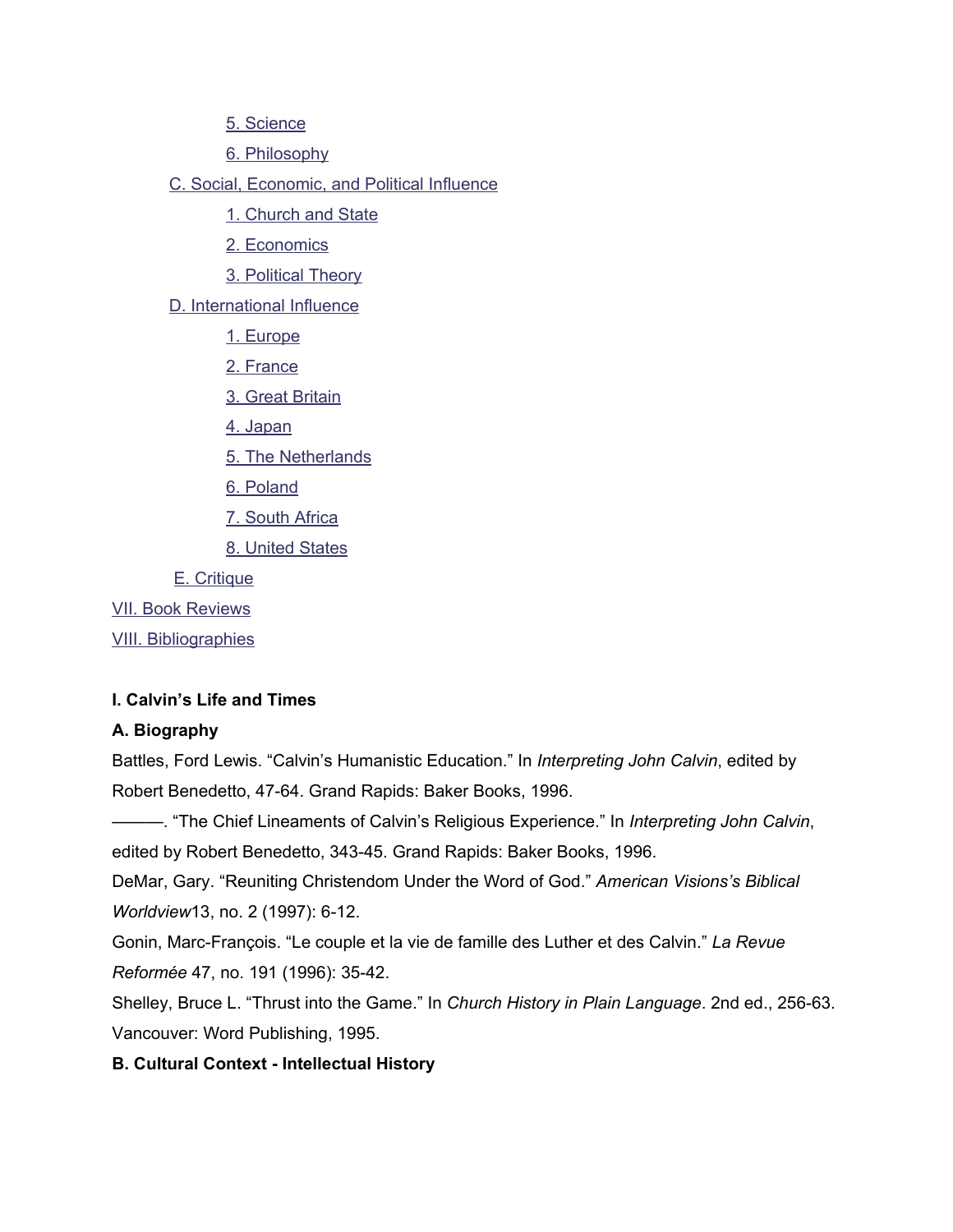Busser, Fritz. "Zürich und Calvin." In *Die Prophezei: Humanism und Reformation in Zurich*, 18399. Bern: Peter Lang, 1994.

Cameron, Euan. "Humanists, Reformers and Scholastics." *European History Quarterly* 26, no. 1 (1996): 125-40.

———. "One Reformation or Many? Protestant Identities in the Later Reformation in Germany." In*Tolerance and Intolerance in the European Reformation*, edited by Ole Peter Grell and Robert Scribner, 108-27. Cambridge: Cambridge University Press, 1996.

Dumas, Andre. "Justus Ex Fide Vivit: Les Divergences Luthéro-Réformées dans la Perspective Du Cours de Barth sur Calvin de 1922." *Foi et Vie* 95, no. 5 (1996): 1746.

Feldman, Stephen M. "The Christian Renaissance and Reformation in Continental Europe." In *Please Don't Wish Me A Merry Christmas: A Critical History of the Separation of Church and* State, 50-78, 309-16. New York: New York University Press, 1997.

Firpo, Massimo. "The Italian Reformation and Juan De Valdes." *The Sixteenth Century Journal* 27, no. 2 (1996): 353-64.

Green, Vivian Hubert Howard. "The Protestant Reformation." In *A New History of Christianity*, 12459. New York: Continuum, 1996.

Heller, Henry. "Copernican Ideas in Sixteenth Century France." *Renaissance and Reformation* 20, no. 1 (1996): 5-26.

Higman, Francis Montgomery. "De l'affaire des Placards aux Nicodémites: Le Mouvement Évangélique Français sous François Ier." *Études Théologiques et Religieuses* 3 (1995): 359-66. Laplanche, François. "Modernité du XVIe siècle et retour au passé." In *La Bible en France entre Mythe et Critique (XVIe- XIXe siècle)*, 13-32, 217-21. Paris: Albin Michel, 1994.

Lillback, Peter Alan. "Confessional Subscription Among the Sixteenth Century Reformers." In *The Practice of Confessional Subscription*, edited by David W. Hall, 33-66. Lanham: University Press of America, 1995.

McGonigle, Thomas D., and James F. Quigley. "European Christianity-Sixteenth Century Protestant Europe." In *A History of the Christian Tradition: From the Reformation to the Present*, 1-17. New York: Paulist Press, 1996.

Manschreck, Clyde L. "Explosive Expansion." In *A History of Christianity in the World*, 17893. Englewood Cliffs: Prentice-Hall, 1985.

Marthaler, Bernard L. "The Genre Takes Shape: Reformation Catechisms." In *The Catechism Yesterday and Today, 21-32. Collegeville: Liturgical Press, 1995.* 

Millet, Olivier. "L'humanité de Calvin." La Revue Reformée 47, no. 191 (1996): 9-24.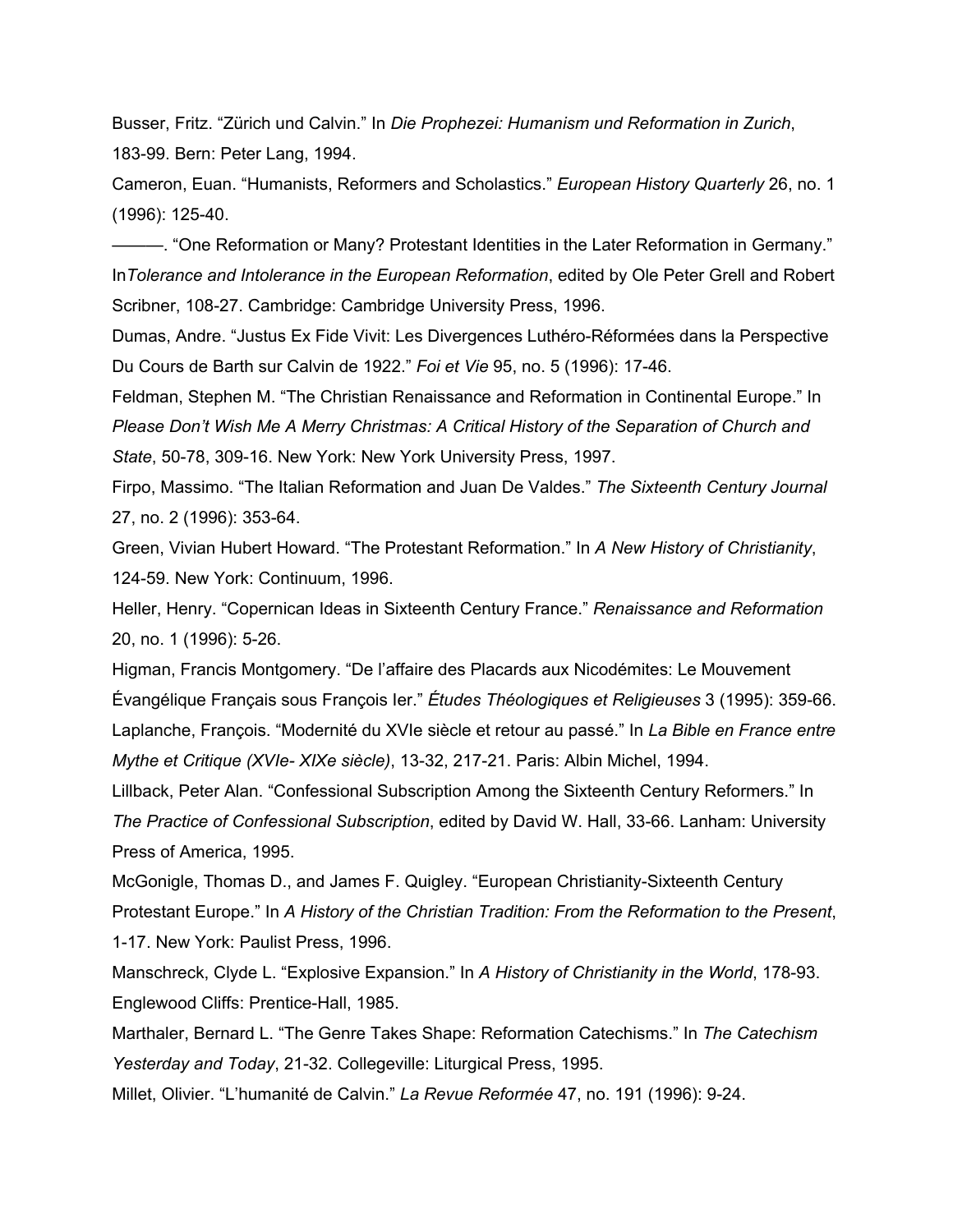Pelikan, Jaroslav Jan. "Exegesis and Hermeneutics." In *The Reformation of the Bible: The Bible of the Reformation: Catalog of the Exhibition*, edited by Valerie R. Hotchkiss and David Price, 23-29. New Haven: Yale University Press, 1996.

Schilling, Heinz. "Confessional Europe." In Handbook of *European History, 1400-1600: Late Middle Ages, Renaissance, and Reformation* 2, edited by Thomas A. Brady Jr., Heiko A. Oberman, and James D. Tracy, 641-81. Grand Rapids: Eerdmans, 1996.

Schulze, Manfred. "Die Deutung des Mittelatiters in Barths Calvin-Vorlesung. Seminarbericht." In *Karl Barth und Johannes Calvin: Karl Barths Göttinger CalvinVorlesung von 1922*, edited by Hans Scholl, 133-39. Neukirchen-Vluyn: Neukirchener, 1995.

Spitz, Lewis W. "Humanism and the Protestant Reformation." In *Luther and German Humanism*, 380411. Aldershot: Variorum, 1996.

Van Kley, Dale K. *The Religious Origins of the French Revolution: From Calvin to the Civil* Constitution 1560-1791. New Haven: Yale University Press, 1996.

Venard, Marc. "Un catéchisme offert à Marguerite de Navarre." *Bulletin de la Société de l'histoire du protestantisme français* 142 (1996): 5-32.

Watson, David. "Jean Crespin and the Writing of History in the French Reformation." *Protestant History and Identity in Sixteenth-Century Europe* 2, edited by Bruce Gordon, 39-58. Brookfield: Scolar Press, 1996.

Wendel, Francois. *Calvin:Origins and Development of His Religious Thought*, translated by Philip Mairet, 1963. Reprint. Grand Rapids: Baker Books, 1997.

Zachman, Randall C. "Theologian in the Service of Piety: A New Portrait of Calvin." *Christian Century*114, no. 14 (1997): 413-18.

#### **C. Cultural Context Social History**

Beer, Jeanette. "Patronage and the Translator: Raoul De Presles's La Cite de Dieu and Calvin's Institution de la Religion Chrestienne and Institutio Religionis Christianae." In *Translation and the Transmission of Culture Between* 1300 *and* 1600, edited by Kenneth Lloyd-Jones, 91-142. Kalamazoo: Medieval Institute Publications W.M.U., 1995.

Gilmont, JeanFrançois. "Comment Calvin choisissaitil ses imprimeurs?" *Australian Journal of French Studies* 31, no. 3 (1991): 292-308.

Kung, Hans. "The Protestant Evangelical Paradigm of the Reformation." In *Christianity: essence, history and future, 556-89. New York: Continuum, 1995.*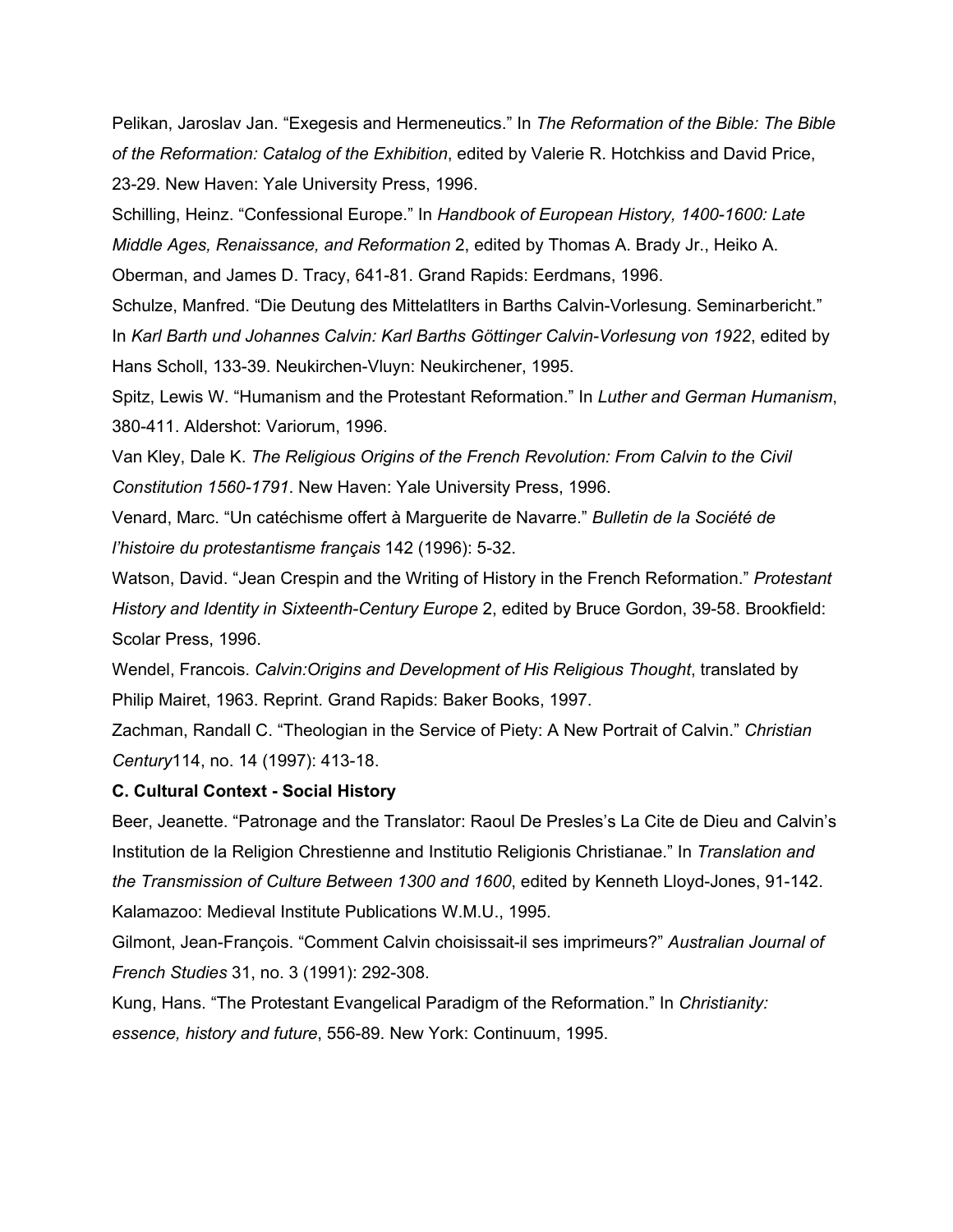Maag, Karin. "Development and Expansion: 1559-1572." In *Seminary or University? The Genevan Academy and Reformed Higher Education, 1560-1620, 8-34. Brookfield, VT: Scolar* Press, 1995.

McGrath, John. "Polemic and History in French Brazil, 15551560." *The Sixteenth Century Journal* 27, no. 2 (1996): 385-97.

Naphy, William G. "Calvin's Letters: Reflections on Their Usefulness in Studying Genevan History." Archiv für reformationgeschichte 86 (1995): 67-90.

Patrides, C. A. "The Epistolary Art of the Renaissance: The Biblical Premises." *Philological Quarterly* 60, no. 3 (1981): 357-67.

*Registres du Consistoire de Genève au temps de Calvin, publiés par Thomas A. Lambert et Isabella M. Watt, sous la direction de Robert M. Kingdon avec l'assistance de Jeffrey R. Watt*, Tome I (1542-1544). Travaux d'humanisme et Renaissance, edited by Robert M. Kingdon, no. 305. Genève: Droz, 1996.

Velde, M., te. "De Afbakening van de Ambten 1." *Jaargang* 69, no. 8 (1993): 14043. White, Ellen G. "The French Reformation." In *The (New, Illustrated) Great Controversy*, 21136. DeLand, FL: Layman for Religious Liberty Inc., 1990.

Wiesner, Merry. "Women's Response to the Reformation." In *The German People and the Reformation*, edited by R. Pochia Hsia, 14871. Ithaca: Cornell University Press, 1988. Wright, David Frederick. "Sixteenth-Century Reformed Perspectives on the Minority Church." *Scottish Journal of Theology* 48, no. 4 (1995): 469-88.

#### **D. Friends and Associates**

Baker, J. Wayne. "Heinrich Bullinger, the Covenant, and the Reformed Tradition in Retrospect." In *Calvin Studies VIII: The Westminster Confession in Current Thought*, edited by John Leith, 58-75. Davidson, NC: Davidson College, 1996.

Bodenmann, Reinhard. "Le manifeste retrouvé de Théodore de Bèze: et de ses collegues contre la Formule de concorde (1578)." *Bulletin de la société de l'histoire du protestantisme français* 142 (1996): 345-87.

Denis, Philippe. "La correspondance d'Hubert de Bapasme, réfugié lillois à Strasbourg (15451547)."*Société de l'histoire du protestantisme français* 124 (1978): 84112.

Gonin, Marc-François. "Politique Royale et Vocation de Marot: Vers la restauration du Psautier réformé."La Revue Reformée 47, no. 190 (1996): 9-16.

Kelley, Donald R. "In the Shadow of Calvin: Geneva-Lausanne, 1548-1555." In *François Hotman: A Revolutionary's Ordeal*, 4270. Princeton: Princeton University Press, 1973.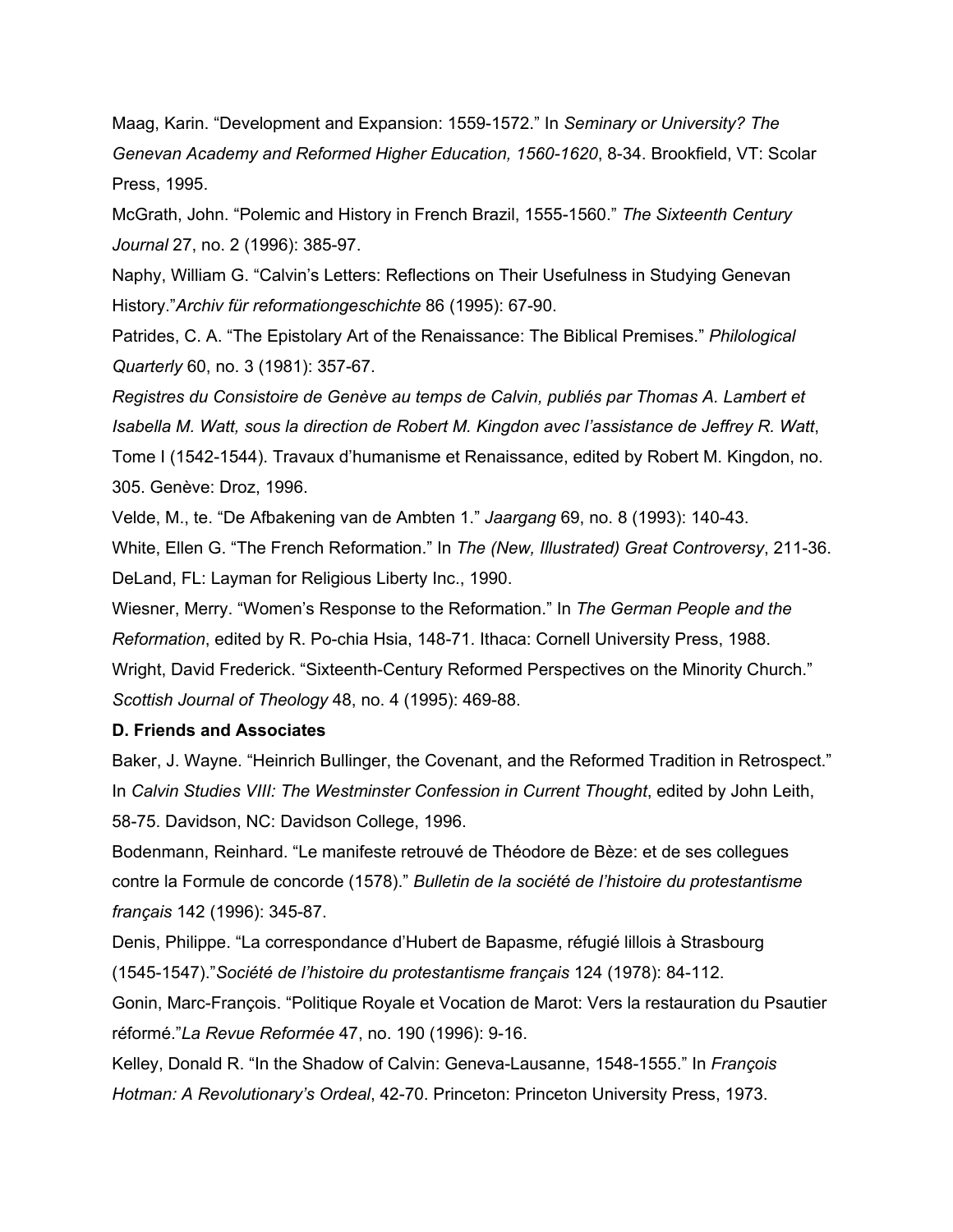Kinder, A. Gordon. "Obras Teológicas de Antonio del Corro: Las dos Redacciones de la Tabla de la Obra de Dios y la Monas Theologica." *Dialogo Ecumenico* 30, no. 3 (1995): 31139. Lezan, Georges. "Marot et les Psaumes." *La Revue Reformée* 47, no. 190 (1996): 1-8. Linder, Robert D. "The Early Calvinists and Martin Luther: A Study in Evangelical Solidarity." In *Regnum, Religio et Ratio: Essays Presented to Robert M. Kingdon*, edited by Jerome Friedman, 103-16. Kirksville, MO: Sixteenth Century Journal Publishers, 1987.

Locher, Gottfried Wilhelm. "Zwingli Between Luther and Calvin: Reformation of Faith, Community, and Church." In *Huldrych Zwingli, 14841531: A Legacy of Radical Reform. Papers From the 1984 International Zwingli Symposium, edited by E. J. Furcha, 13-33. Trimestre:* McGill University, 1985.

Nischan, Bodo. "Reformation or Deformation? Lutheran and Reformed Views of Martin Luther in Brandenburg's 'Second Reformation.'" In *Pietas et societas: new trends in Reformation social history essays in memory of Harold J. Grim*, edited by Kyle C. Sessions and Phillip N. Bebb, 203-15. Kirksville, MO: Sixteenth Century Journal Publishers, 1985.

Plard, Henri. "Luther vu par les theologiens calvinistes." In *Luther: Mythe et Realite*, edited by Michele Mat and Marx Jacques, 8394. Bruxelles: Editions de l'Universite de Bruxelles, 1984. Rodgers, Dirk W. "John A Lasco's Liturgy of Public Repentance: A Contribution to the Reformed, Presbyterian, and Puritan Traditions." In *Pulpit, Table, and Song: Essays in Celebration of Howard G. Hageman*. Drew Studies in Liturgy, No. 1. Edited by Heather Murray Elkins and Edward C. Zaragoza, 132. Lanham: Scarecrow Press, 1996.

Roussel, Bernard. "Les Psaumes: Le Texte Massoretique les Vers de Clement Marot." In *Clement Marot: Prince des poetes françois, 1496-1996, edited by Gerard DeFaux and Michel* Simonin, 435-53. Paris: Honore Champion Editeru, 1997.

Thysell, Carol Lynne. "The Pleasure of Discernment: Marguerite De Navarre's 'Heptameron' As a Literary/Theological Response to John Calvin's Treatise, 'Against the Spiritual Libertines.'" Ph.D. diss., University of Chicago, 1995.

Tucker, Ruth A. "Idelette Calvin: Serving in a Supporting Role." In *Private Lives of Pastors' Wives*, 39-46, 188-89. Grand Rapids: Zondervan, 1988.

#### **E. Polemical Relationships**

Doekes, L. "Calvijn en de Joden." *Radix* 10 (1984): 2436.

Friesen, Lynn Bergsma. "Calvin and the Anabaptists: Re-Examining the Theological Conflict." Master's thesis, Conrad Grebel College, 1993.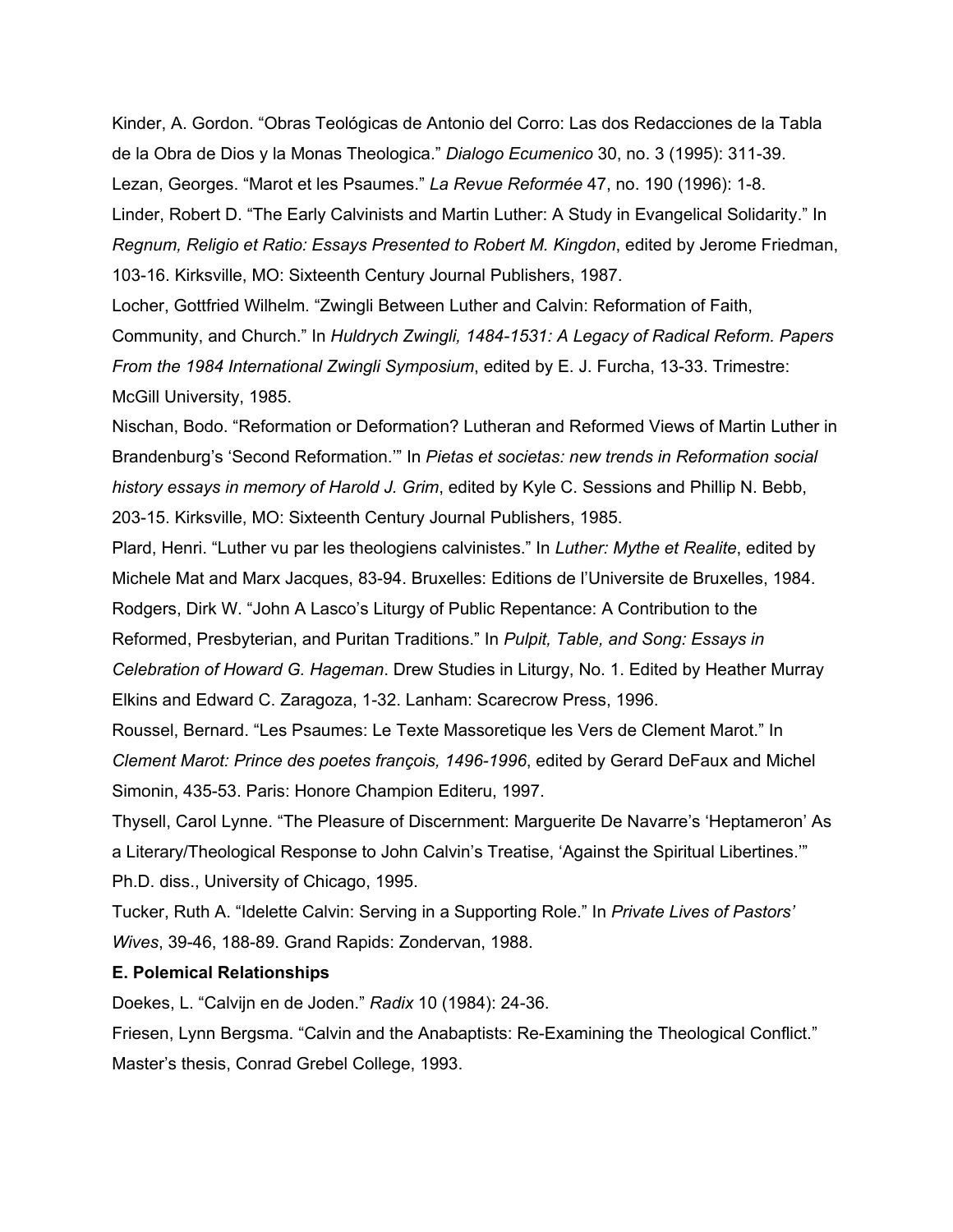Kang, Kyong Lim. "The Identity of Nicodemism and Calvin's Anti-Nicodemite Controversy." Korean language. Th.D. diss., Chongshin University, 1996.

### **II. Calvin's Works**

### **A. Commentaries on Calvin's Writings**

Battles, Ford Lewis. "The Antithetical Structure of Calvin's Institutes." In *Interpreting John Calvin*, edited by Robert Benedetto, 34750. Grand Rapids: Baker Books, 1996.

———. "Chief Motifs in Calvin's Institutes." In *Interpreting John Calvin*, edited by Robert Benedetto, 351-58. Grand Rapids: Baker Books, 1996.

———. "The First Edition of the Institutes of the Christian Religion (1536)." In *Interpreting John* Calvin, edited by Robert Benedetto, 91-116. Grand Rapids: Baker Books, 1996.

———. "Speculum Institutionis Prolegomena." In *Interpreting John Calvin*, edited by Robert Benedetto, 179-214. Grand Rapids: Baker Books, 1996.

———. "Tabulation of Biblical Citations in the Institutes." In *Interpreting John Calvin*, edited by Robert Benedetto, 359-60. Grand Rapids: Baker Books, 1996.

———. "The Theologian As Poet: Some Remarks About the 'Found' Poetry of John Calvin." In*Interpreting John Calvin*, edited by Robert Benedetto, 24987. Grand Rapids: Baker Books, 1996.

Desrosiers, Michel C. "Le travail du style dans le livre premier de l'Institution Chrestienne de Calvin." Master's thesis, University of Ottawa, 1992.

Engammare, Max. "Calvin Incognito in London: The Rediscovery in London of Sermons on **Isaiah."** Huguenot Society Proceedings 26, no. 4 (1996): 453-62.

McKim, Donald K. "The Calvinian Works of Ford Lewis Battles." In *Interpreting John Calvin*, edited by Robert Benedetto, 3241. Grand Rapids: Baker Books, 1996.

Millet, Olivier. "Calvin Moraliste et Pamphlétaire." *Réforme* 27 (1995): 12.

———. "Le premier 'Catéchisme' de Genève (1537/1538) et sa place dans l'oeuvre de Calvin." In*Catéchismes et Confessions de foi: Actes du VIIIe Colloque du Centre d'histoire des réformes et du protestantisme de l'unversité de Montpellier*, edited by Marie-Madeleine Fragonard and Jean Boisset. Montpellier: Université de Montpellier III, 1995.

Moreau, Pierre-François. "Le Stoicisme aux XVIIe et XVIIIe Siecles: Calvin et le Stoicisme." In *Cahiers de Philosophie Politique et Juridique*, 1123. Caen: Bb Centre de publications de l'Universitae de Caen, 1994.

Reynolds, Blair. *The Relationship of Calvin to Process Theology As Seen Through His Sermons. Text and Studies in Religion*, 61. Lewiston, NY: The Edwin Mellen Press, 1993.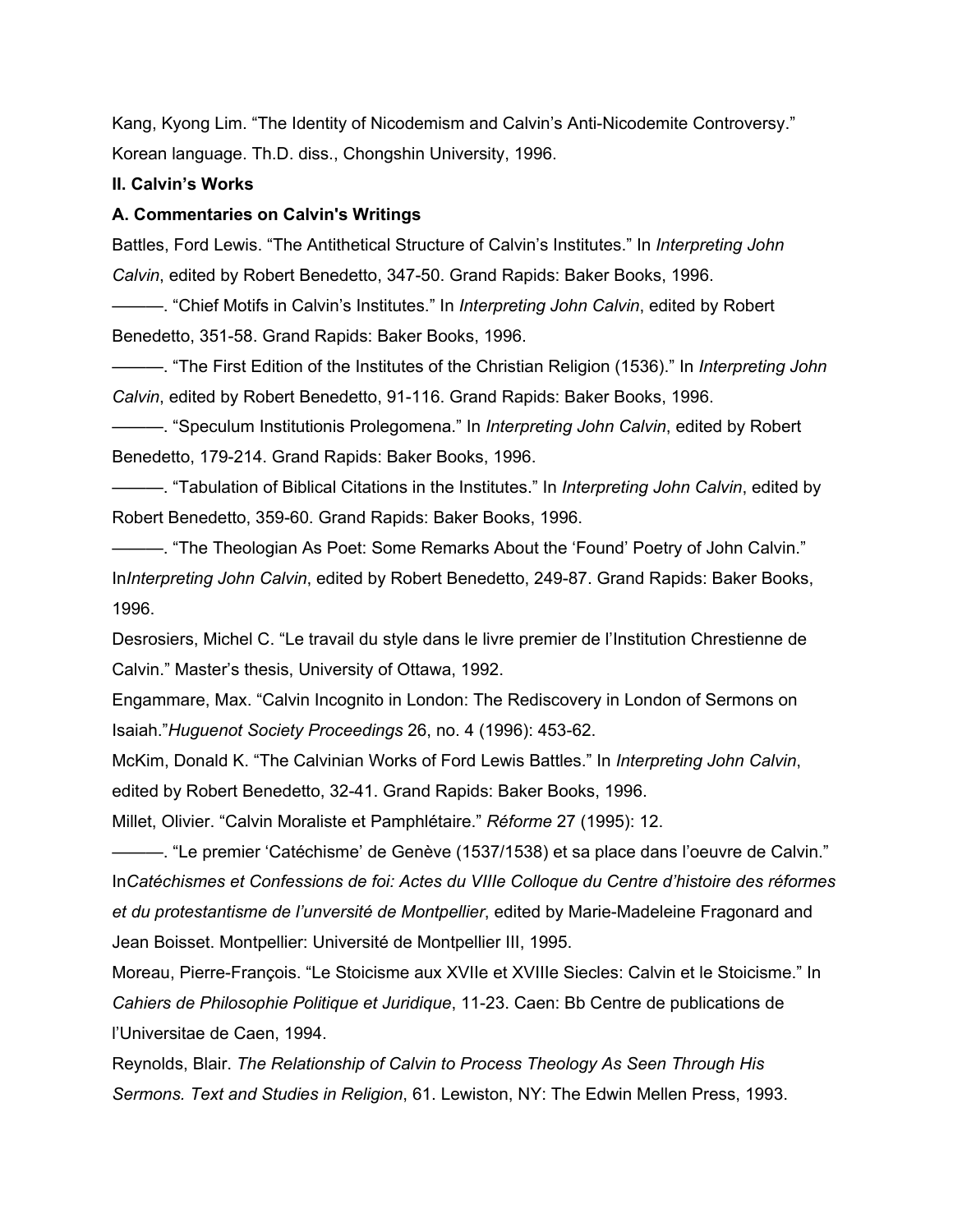Scholl, Hans. "Karl Barth als Interpret der Psychopannychia Calvins." In *Karl Barth und* Johannes Calvin: Karl Barths Göttinger Calvin-Vorlesung von 1922, edited by Hans Scholl, 155-71. Neukirchen-Vluyn: Neukirchener, 1995.

Schützeichel, Heribert. *In der Schule Calvins*. Trier: Paulinus, 1996.

Selderhuis, H. J. *David, Calvijn En Ik: Ervaren Geloof in De Psalmen*. Barneveld: De Vuurbaak, 1995.

Trimp, C. "Calvijns Institutie En Onze 'Instituten' 1, 2." *De Reformatie* 72, no. 11 (1996): 26162. Viallaneix, Paul. "Calvin polémiste." In *Onze études sur l'esprit de la satire*, edited by Horst Baader, 2341. Vol. 3. Tübingen: Gunter Narr, 1978.

White, Robert. "Theatrum Mundi: The Theatre Metaphor in Calvin." *Australian Journal of French Studies* 31, no. 3 (1994): 309-25.

#### **B. Works and Selections**

Battles, Ford Lewis. "Against Luxury and License in Geneva: a Forgotten Fragment of Calvin [154647]." In *Interpreting John Calvin*, edited by Robert Benedetto, 31941. Grand Rapids: Baker Books, 1996.

Calvin, Jean. "Calvin on the Necessity of Reforming the Church." *Banner of Truth*, no. 393  $(1996): 28-29.$ 

———. "Paul On Living By Faith." *Banner of Truth*, no. 389 (1996): 1-3.

———. *The Bondage and Liberation of the Will: A Defense of the Orthodox Doctrine of Human Choice Against Pighius*, edited by A. N. S. Lane. Grand Rapids: Baker Books, 1996.

———. *De Vita Hominis Christiani. Russian language*. Grand Rapids: CRC World Literature Ministries, 1995.

———. "Épître à Sadolet." In *Oeuvres choisies*, edited by Olivier Millet, 65126. Paris: Gallimard, 1995.

———. "In Evangelium Secundum Johannem Commentarius Pars Prior." In *Ioannis Calvini Opera Omnia*, edited by Helmut Feld, II. Geneve: Droz, 1997.

———. *Institutio Christianae Religionis*, 4. Korean language. Seoul: Sungmoon Publication, 1993.

———. "Petit traité montrant que c'est que doit faire un homme fidèle connaissant la vérité de l'Évangile quand il est entre les papistes." In *Oeuvres choisies*, edited by Olivier Millet, 133-81. Paris: Gallimard, 1995.

———. *Plaidoyers pour le Comte Guillaume de Furstenberg: première réimpression de deux facutms publiés a Strasbourg en 15391540, avec introduction et notes*, edited by Rodolphe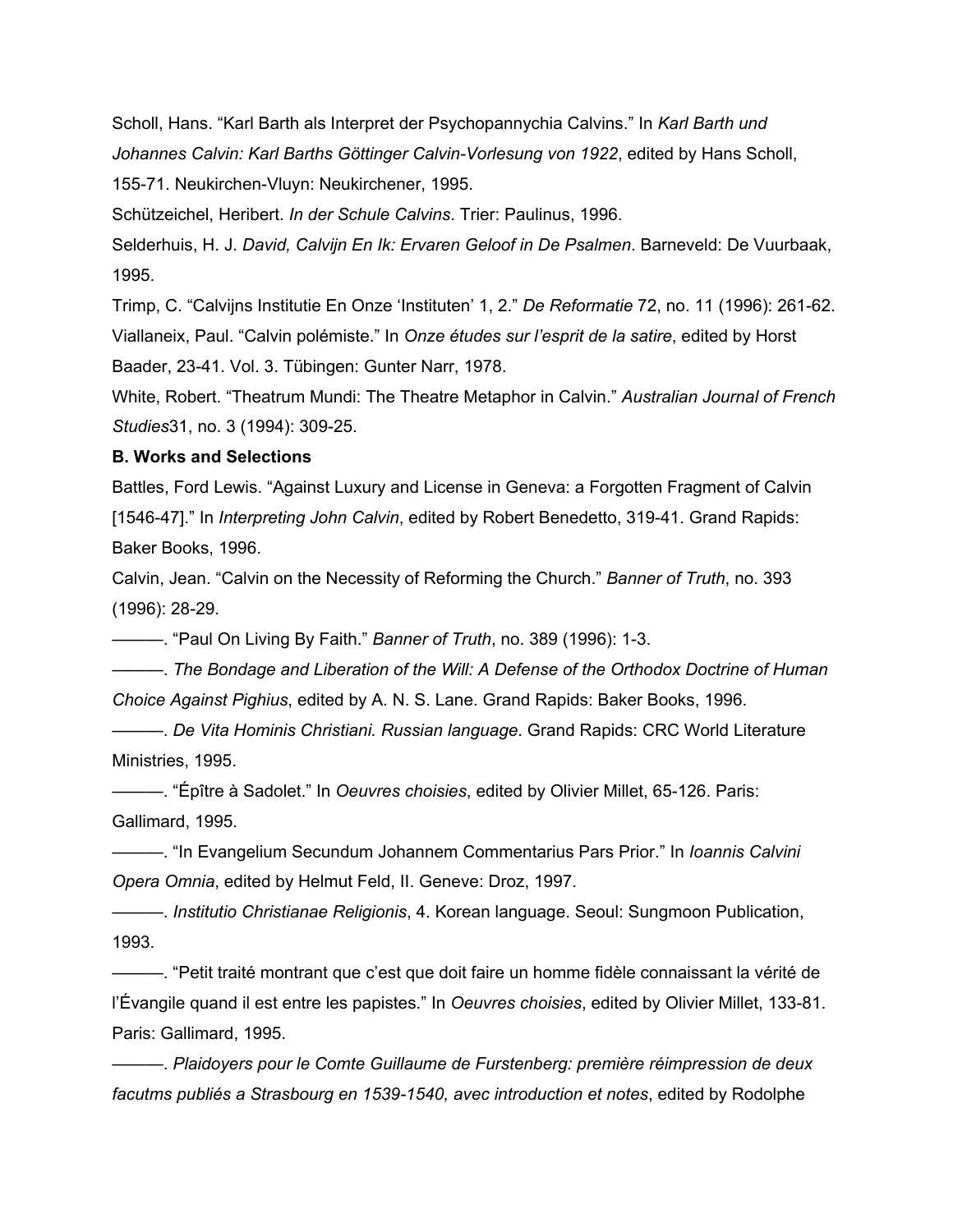Peter. Études d'histoire et de philosophie religieuses, 72. Paris: Presses universitaires de France, 1994.

———. "Préface à la Bible: Épître aux fidèles montrant comment Christ est la fin de la Loi." In **Oeuvres choisies, edited by Olivier Millet, 29-50. Paris: Gallimard, 1995.** 

———. "Préface à la Bible: Jean Calvin au lecteur." In *Oeuvres choisies*, edited by Olivier Millet, 5156. Paris: Gallimard, 1995.

———. "Réformtion pour imposer silence à un certain bélître nommé Antoine Cathelan, jadis cordelier d'Albigeois." In *Oeuvres choisies*, edited by Olivier Millet, 25772. Paris: Gallimard, 1995.

———. *Sermons on Psalm 119*. Audubon, NJ: Old Paths Publications, 1996.

———. *Le servante chassée: sermon inédit sur l'histoire d'Agar [Genesis 16:59]*, edited by Max Engammare. Genevé: Minizoé, 1995.

———. "Traité des reliques." In *Oeuvres choisies*, edited by Olivier Millet, 189249. 1995.

———. *The Works of John Calvin: The Institutio; Treatises; Commentaries, Lessons and Sermons*. The Works of John Calvin on Microfiche, edited by Francis Higman. Leiden, The Netherlands: IDC Publishers, 1996.

McIndoe, John H. "John Calvin: Preface to the Homilies of Chrysostom." *Hartford Quarterly* 5, no. 2 (1965): 19-26.

Rozsondai, Marianne. "Eine Platte mit dem Bildnis von Calvin und Beza auf Wittenberger Einbánden für ungarishche Studenten." *Gutenberg Jahrbuch* 68 (1993): 32442.

#### **C. Sources**

Battles, Ford Lewis. "Notes on the Duplex Cognitio: A Patristic Source?" In *Interpreting John Calvin*, edited by Robert Benedetto, 24546. Grand Rapids: Baker Books, 1996.

———. "The Sources of Calvin's Seneca Commentary." In *Interpreting John Calvin*, edited by Robert Benedetto, 65-89. Grand Rapids: Baker Books, 1996.

Gamble, Richard Craig. "The Sources of Calvin's Genesis Commentary: A Preliminary Report." Archiv für reformationgeschichte 84 (1993): 206-21.

Lane, Anthony N. S. "Did Calvin Use Lippoman's Catena in Genesim?" *Calvin Theological Journal* 31, no. 2 (1996): 404-19.

**III. Calvin's Theology**

- **A. Doctrine of God**
- **1. Creation**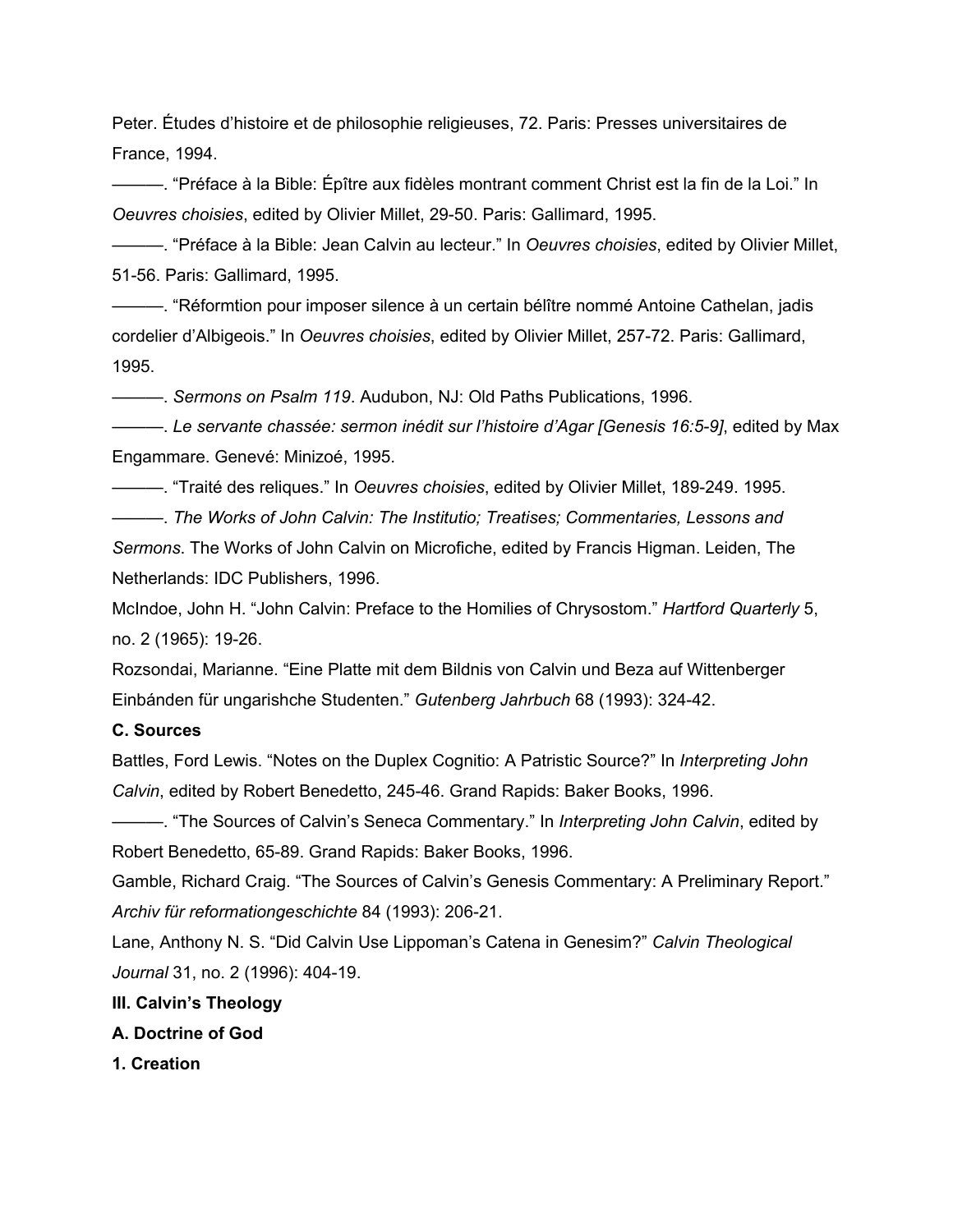Delumeau, Jean. "The New Learning and the Earthly Paradise." In *History of Paradise: The Garden of Eden Myth and Tradition*, 13954. New York: Continuum Publishing, 1995.

#### **2. Providence**

Battles, Ford Lewis. "Calvin, Against the Libertines (1545)." In *Interpreting John Calvin*, edited by Robert Benedetto, 241-44. Grand Rapids: Baker Books, 1996.

———. "Virtues Dei: Theatrum Mundi." In *Interpreting John Calvin*, edited by Robert Benedetto, 223-36. Grand Rapids: Baker Books, 1996.

Forsyth, Elliott. "Calvin's Concept of the Justice of God." *Australian Journal of French Studies* 31, no. 3 (1994): 274-91.

Guthrie, Shirley C. "Human Suffering, Human Liberation, and the Sovereignty of God." *Theology* Today<sub>53</sub>, no. 1 (1996): 23-34.

Webb, Stephen H. "The Theo-Economics of God." In The Gifting God: A Trinitarian Ethics of Excess, 83-120. New York: Oxford University Press, 1996.

Wittmer, Michael E. "Providence and Human Agency in the Thought of John Calvin." Paper submitted to Department of Historical Theology in partial fulfillment of Ph. D. diss., Calvin Theological Seminary, Grand Rapids, MI, 1996.

#### **3. Knowledge of God**

Ashley, Clinton M. "John Calvin's Utilization of the Principle of Accommodation and Its Continuing Signifcance for an Understanding of Biblical Language." Th.D. diss., Southwestern Baptist Theological Seminary, 1972.

Battles, Ford Lewis. "God Was Accomodating Himself to Human Capacity." In *Interpreting John* Calvin, edited by Robert Benedetto, 117-37. Grand Rapids: Baker Books, 1996.

Berthoud, Pierre. "La connaissance de Dieu chez Jean Calvin." *La Revue Reformée* 47, no. 191  $(1996): 43-50.$ 

Houston, James M. "Knowing God: The Transmission of Reformed Theology." In *Doing Theology for the People of God: Studies in Honor of J. I. Packer*, edited by Donald Lewis and Alister E. McGrath, 223-44. Downers Grove: Intervarsity Press, 1996.

Kayayan, Eric. "Accommodation, incarnation et sacrement dans l'Institution de la religion chrétienne de Jean Calvin: L'utillisation de métaphores et de similitudes." *Revue d'histoire et de philosophie religieuses* 75, no. 3 (1995): 273-87.

———. "The Mirror Metaphor in Calvin's Institutes: A Central Epistemological Notion?" *In Die Skriflig* 30, no. 4 (1996): 419-41.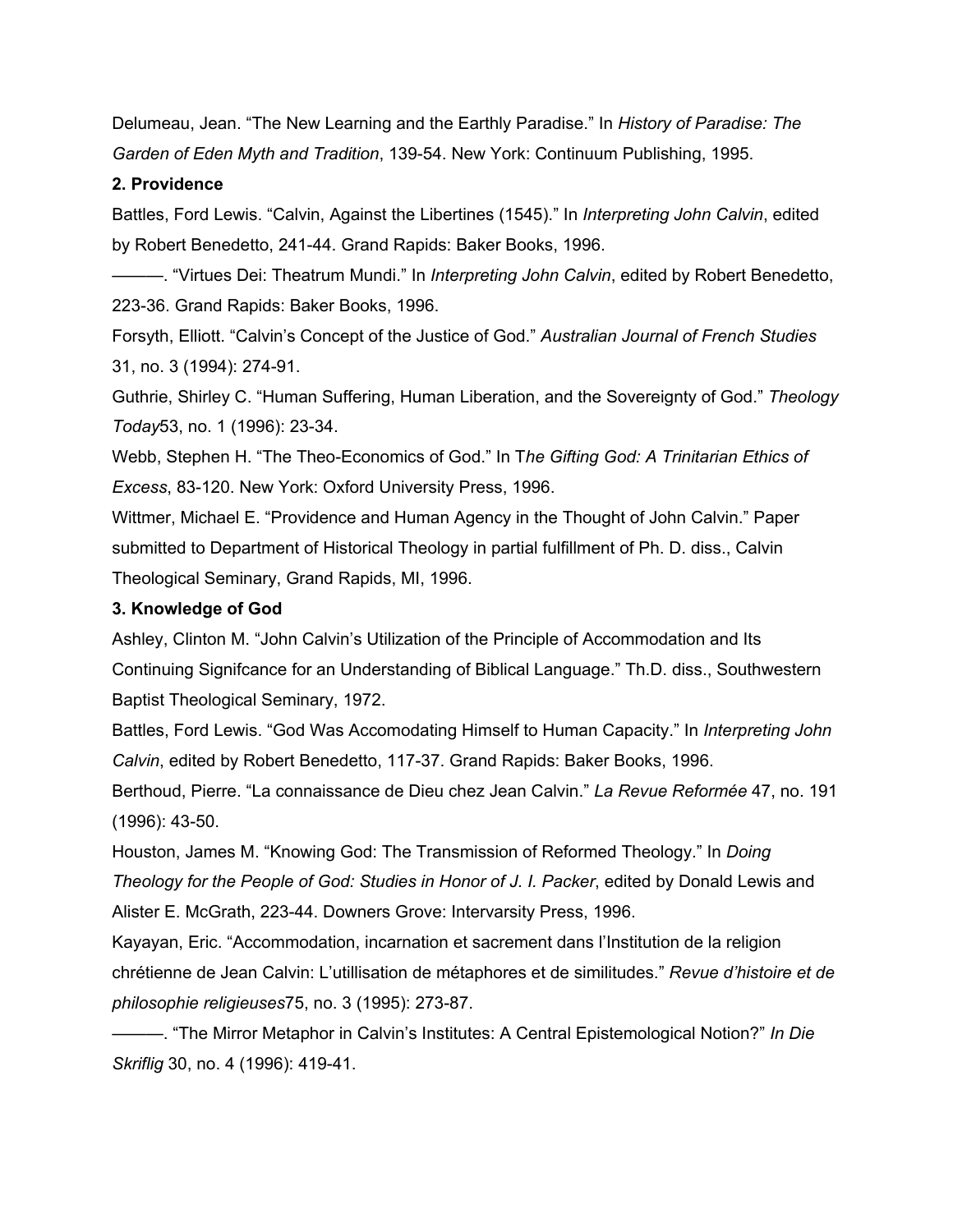Placher, William Carl. "Calvin's Rhetoric of Faith." In *The Domestication of Transcendence: How Modern Thinking About God Went Wrong*, 52-68. Louisville: Westminster John Knox Press, 1996.

Postema, Gerald J. "Calvin's Alleged Rejection of Natural Theology." *Scottish Journal of Theology* 24 (1970): 423-34.

# **B. Doctrine of the Holy Spirit**

Hendriks, A. N. "Het Getuigenis Van De Heilige Geest Bij Calvijn." *De Reformatie* 72, no. 8  $(1996): 163-65.$ 

Link, Christian. "Der Horizont der Pneumatologie bei Calvin und Karl Barth." In *Karl Barth und Johannes Calvin: Karl Barths Göttinger CalvinVorlesung von 1922*, edited by Hans Scholl, 22-45. Neukirchen-Vluyn: Neukirchener, 1995.

Wentsel, B. "De pneumatologie van Calvijn; het verwijt inzake het charismatisch Tekort; Graafland en Krusche." In *De Heilige Geest, de kerk en de laatste dingen: De persoon en het werk van de Heilige Geest, 746-52. Kampen: Kok, 1995.* 

# **C. Doctrine of Salvation**

# **1. Salvation**

Brentnall, John. "Calvin and the Free Offer." *The Banner of Truth*, no. 383-84 (1995): 28-32. Eaton, Michael A. "Developed Calvinism." In *A Theology of Encouragement*, 1525. Carlisle, United Kingdom: Paternoster Press, 1995.

Schreiner, Susan Elizabeth. "'The Spiritual Man Judges All Things: Calvin and the Exegetical Debates About Certainty in the Reformation." In *Biblical Interpretation in the Era of the Reformation*, edited by Richard A. Muller and John L. Thompson, 189-215. Grand Rapids: Eerdmans, 1996.

Wainwright, Geoffrey. "Perfect Salvation in the Teaching of Wesley and Calvin." In *Methodists in* Dialogue, 143-58. Nashville: Kingswood Books, 1995.

Westhead, Nigel. "Adoption in the Thought of John Calvin." *Scottish Bulletin of Evangelical Theology* 13, no. 2 (1995): 102-15.

# **2. Election**

de Reuver, A. "Van Calvijn tot Graafland." In *Uitdagend gereformeerd*, 6991. Zoetermeer: Boekencentrum, 1993.

Johnson, Galen. "Calvin Responds to Universalism." *Princeton Theological Review* 2, no. 12  $(1995): 8-9.$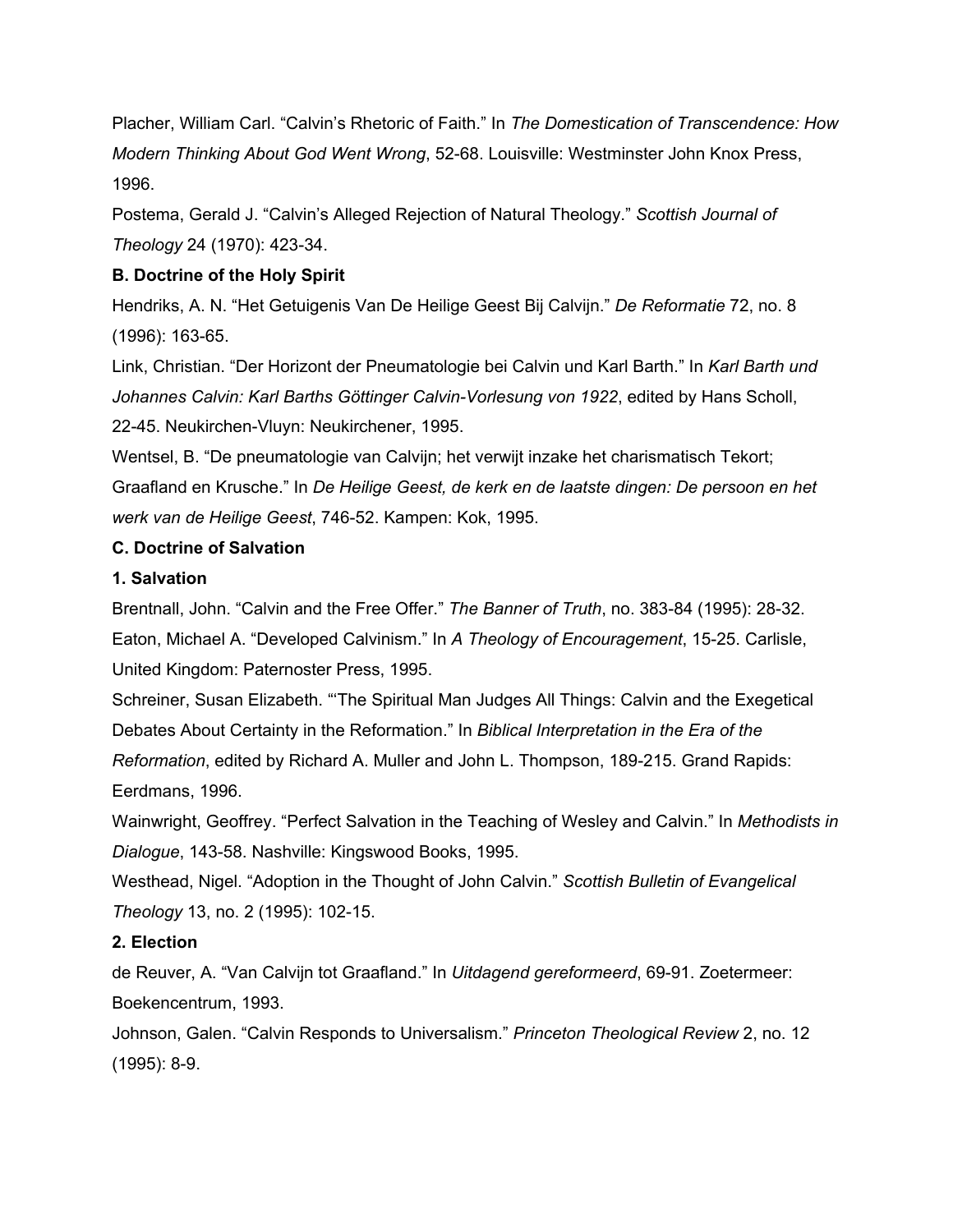Nicole, Roger Robert. "Covenant, Universal Call and Definite Atonement." *Journal of Evangelical Theological Society* 38, no. 3 (1995): 403-12.

Pearse, M. T. "Established Protestantism, Predestination, and Ecclesiology." In *Between Known Men and Visible Saints: A Study in Sixteenth Century English Dissent*, 195212. London: Associated University Press, 1994.

Van Genderen, J. "From Calvin to Cocceius." In *Covenant and Election*, 8894. Pella: Inheritance Publications, 1995.

# **3. Faith**

Beeke, Joel R. "Does Assurance Belong to the Essence of Faith? Calvin and the Calvinists." The Master's Seminary Journal 5, no. 1 (1994): 43-71.

Horton, Michael Scott. "Calvin and the Law-Gospel Hermeneutic." *Pro Ecclesia* 6, no. 1 (1996):  $27-42.$ 

Pitkin, Barbara. "What Pure Eyes Could See: Faith, Creation, and History in John Calvin's Theology (Volumes I and II)." Ph. D. diss., University of Chicago, 1994.

# **4. Justification**

Sproul, R. C. "Calvin's Rebuttal." In *Faith Alone: The Evangelical Doctrine of Justification*, 19699. Grand Rapids: Baker, 1995.

———. "Faith and Works." In *Faith Alone: The Evangelical Doctrine of Justification*, 15571, 198-200. Grand Rapids: Baker Books, 1995.

Thompson, William M. "Viewing Justification Through Calvin's Eyes: An Ecumenical Experiment."*Theological Studies* 57, no. 3 (1996): 44766.

Veldman, Harold. "Reformatoren Over Romeinen 7." *De Reformatie* 71, no. 35 (1996): 703-8.

# **D. Doctrine of Humanity**

# **1. Image of God**

Esser, Hans Helmut. "Zur Anthropologie Calvins: Menschenwurde Imago Dei zwischen humanistischem und theolgischem Ansatz." In *Wenn nicht jetzt, wann dann?: Aufsätze für Hans-Joachim Kraus zum 65. Geburtstag, edited by Hans-Georg Geyer, Johann Michael* Schmidt, Werner Schneider, and Michael Weinrich, 269-81. Düsseldorf: Neukirchener, 1983. Higman, Francis. "Calvin et l'imago Dei." In *De l'Humanisme aux Lumières, Bayle et le protestantisme:Mélanges en l'honneur d'Elisabeth Labrousse*, edited by Michelle Magdelaine, Maria-Cristina Pitassi, Ruth Whelan, and Antony McKenna, 139-48. Paris: Voltaire Foundation, 1996.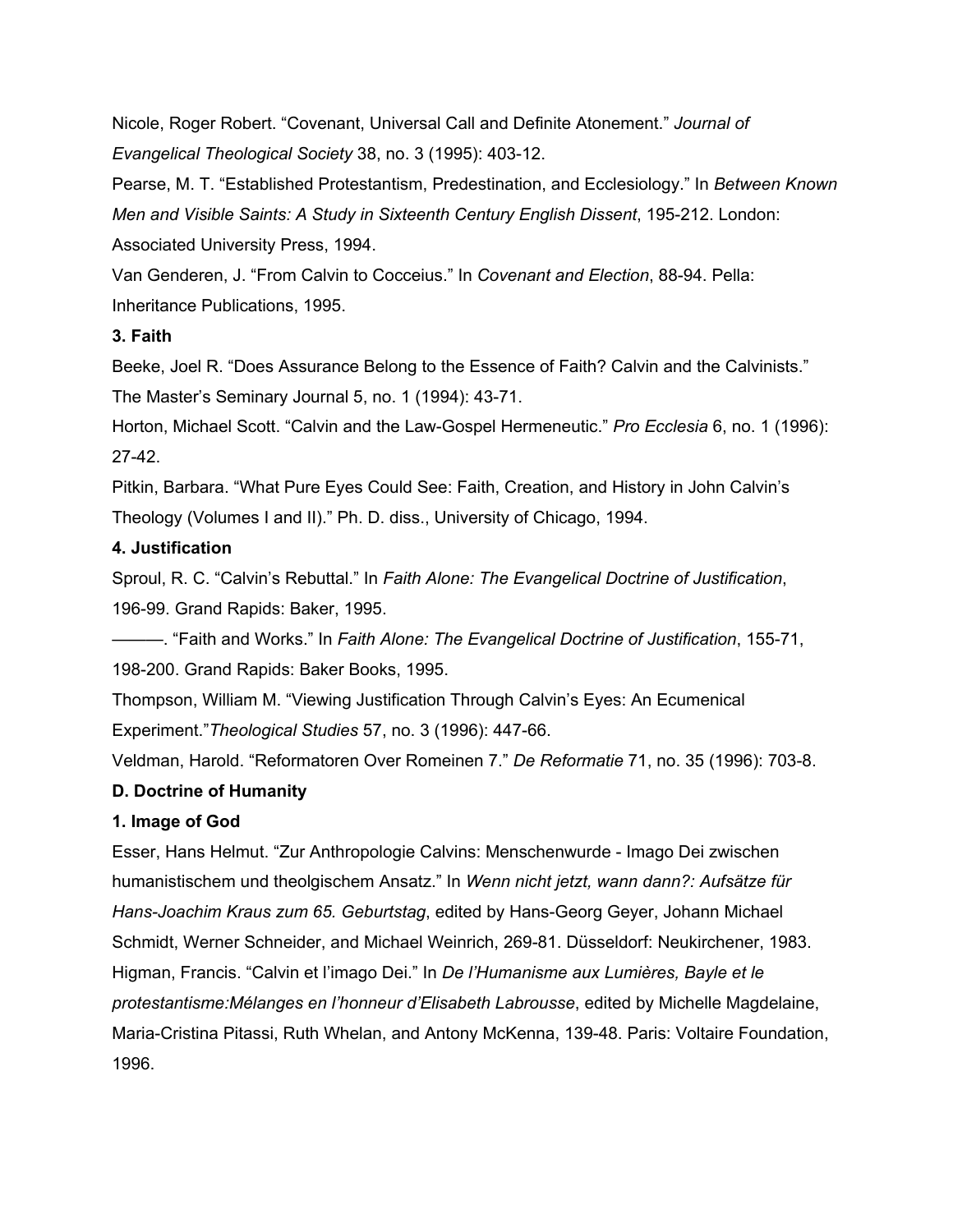Schümmer, Léopold. "L'homme, image de Dieu: Le corps, temple du Saint-Esprit dans la synthese biblique de Calvin." La Revue Reformée 47, no. 191 (1996): 63-82.

van Wyk, J. H. "Die mensbeskouing van Calvyn." In *die Skriflig*, Supplementum 1 (1993): 131. **2. Sin**

Kraan, E. D. "Le Péché et la Repentance." *La Revue Reformée* 48, no. 192 (1997): 3949. Moroney, Stephen K. "The Noetic Effects of Sin: An Exposition of Calvin's View and a Constructive Theological Proposal." Ph.D. diss., Duke University, 1995.

# **E. Doctrine of the Christian Life**

# **1. Life**

Gamble, Richard Craig. "Calvin on Marriage and Singleness." *Promise* 1, no. 4 (1996): 3233. Hesselink, I. John. "John Calvin on the Law and Christian Freedom." *Ex Auditu* 11 (1995): 77-89.

Marshall, Paul. "Freedom, Necessity, and Calling: From the Ancient World to the Reformation." In *A Kind of Life Imposed on Man: Vocation and Social Order From Tyndale to Locke*, 1226, 105-9. Toronto: University of Toronto Press, 1996.

Park, Gon-taik. "Christian Freedom According to Calvin's Institutes." *Presbyterian Theological Quarterly*63, no. 3 (1995): 58-100.

Schwanda, Tom. "The Unforced Rhythms of Grace. A Reformed Perspective on Sabbath." *Perspectives*<sup>11</sup>, no. 3 (1996): 14-17.

Soulié, Marguerite. "L'Honnestete dans la Pensee Theologique et Morale de Calvin."

L'Honneste au XVIe Siècle. Actes du Colloque International de Sommieres II (1983), 125-34. St. Etienne: Université de Saint-Etienne, 1985.

# **2**.**Morality**

Knijff, H. W., de. "Renaissance en Reformatie." In *Venus aan de leiband Europa's erotische cultuur en christelijke sexuele ethiek*, 16688. Kampen: J. H. Kok, 1987.

Sauer, James B. "The Teachability of the Heart: Theological Ethics in the Work of John Calvin (1509-1564)." Ph.D. diss., University of Ottawa, 1992.

Soulié, Marguerite. "Le Juste et L'Injuste dans la Pensee de Calvin." In *Le Juste et L'Injuste à la Renaissance et à L'âge classique: Actes du colloque international tenu à Saint-Etienne du 21* au 23 avril 1983, 57-63. St. Etienne: Université de Saint-Etienne, 1986.

# **3. Piety**

Battles, Ford Lewis. "Descensus in Se." In *Interpreting John Calvin*, edited by Robert Benedetto, 23740. Grand Rapids: Baker Books, 1996.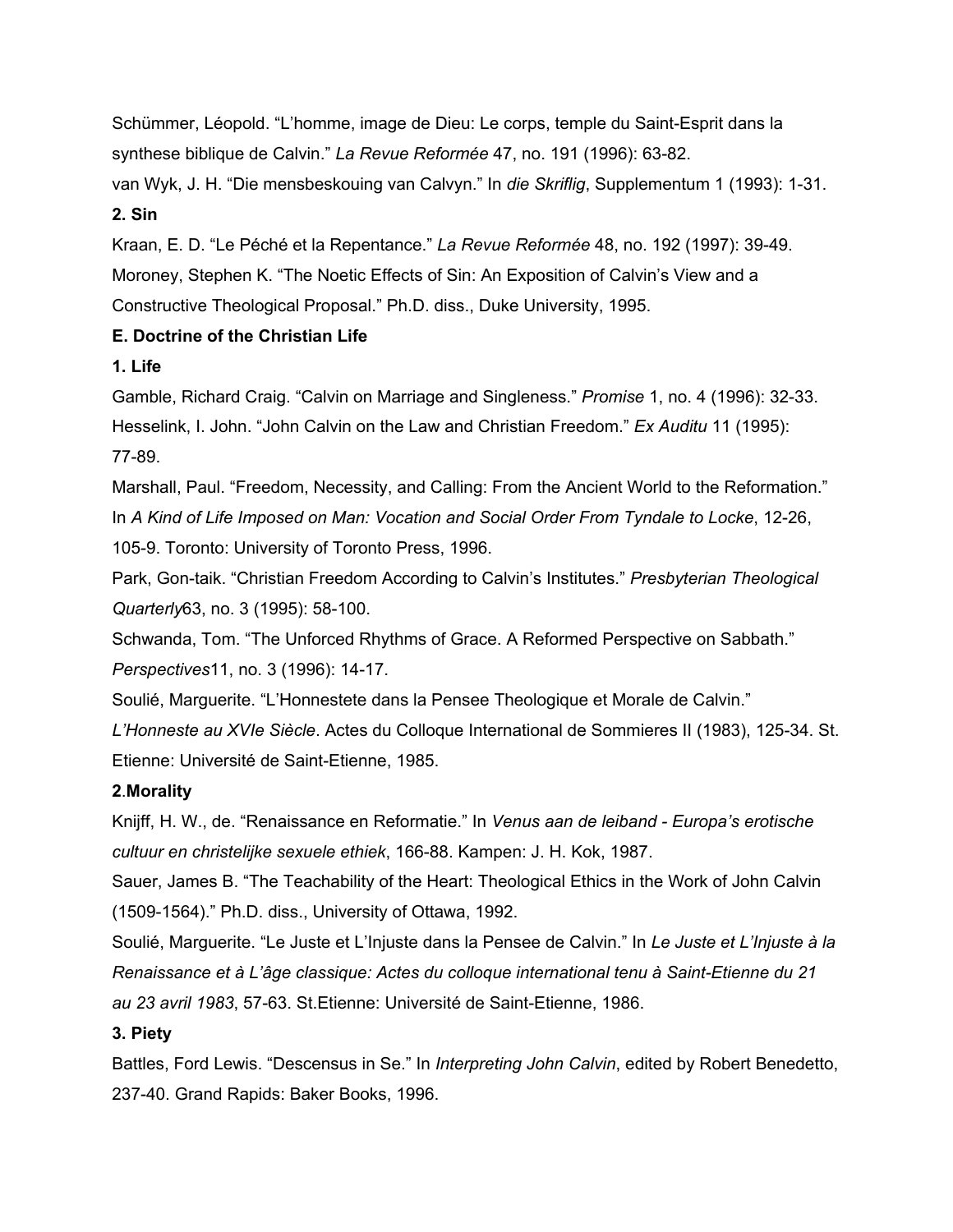———. "True Piety According to Calvin." In *Interpreting John Calvin*, edited by Robert Benedetto, 289-306. Grand Rapids: Baker Books, 1996.

Bennett, Melvin Joseph. "John Calvin and Ignatius of Loyola As Spiritual Guides for Today." D. Min., Christian Theological Seminary, 1994.

Gamble, Richard Craig. "Calvin and Sixteenth-Century Spirituality: Comparison With the Anabaptists."Calvin Theological Journal 31, no. 2 (1996): 335-58.

Hageman, Howard G. "Reformed Spirituality." In *Protestant Spiritual Traditions*, edited by Frank Colvin Senn, 55-79. New York: Paulist Press, 1986.

Parrish, V. Steven. "Praying As Reformed Christians: Prospects From the Psalms." *Encounter* 57, no. 3 (1996): 231-43.

Schützeichel, Heribert. "Die wahre Glückseligkeit." In *Aus reichen Quellen leben: Ethische* Fragen in Geschichte und Gegenwart, edited by Hans-Gerd Angel, Hans-Gerd Wirtz, and Johannes Rieter, 163-76. Paulinus, 1995.

#### **F. Ecclesiology**

#### **1. General**

Blenk, C. "Geen Vaderlandse Kerk?" In *Uitdagend gereformeerd*, 12842. Zoetermeer: Boekencentrum, 1993.

de VriesHofland, C. M. D. "De leer van de kerk bij Calvijn." In *Studia Studiosorum:*

*Kerkhistorische opstellen aangeboden aan*, edited by Willem van't Spijker, 5673. Apeldoorn: Kerkhistorisch Werkgezelschap, 1991.

Ganoczy, Alexandre. "Kirche und Sakramente bei Calvin in der sicht der Calvin-Vorlesung Barths." In*Karl Barth und Johannes Calvin: Karl Barths Göttinger Calvin-Vorlesung von 1922,* edited by Hans Scholl, 140-54. Neukirchen-Vluyn: Neukirchener, 1995.

van't Spijker, W. "De kerk bij Calvijn: Theocratie." In *De kerk: wezen, weg en werk van de kerk* naar reformatorische opvatting, edited by W. van't Spijker and C. Blenk, 143-62. Kampen: De Groot Goudriaan, 1990.

Visser, H. "Een parel uit de schat der kerk (28)." *Gereformeerd Weekblad* 96, no. 4 (1995): 690-92.

———. "Een parel uit de schat der kerk (38)." *Gereformeerd Weekblad* 97, no. 14 (1996):  $241 - 44$ .

———. "Een parel uit de schat der kerk (39)." *Gereformeerd Weekblad* 97, no. 16 (1996): 27780.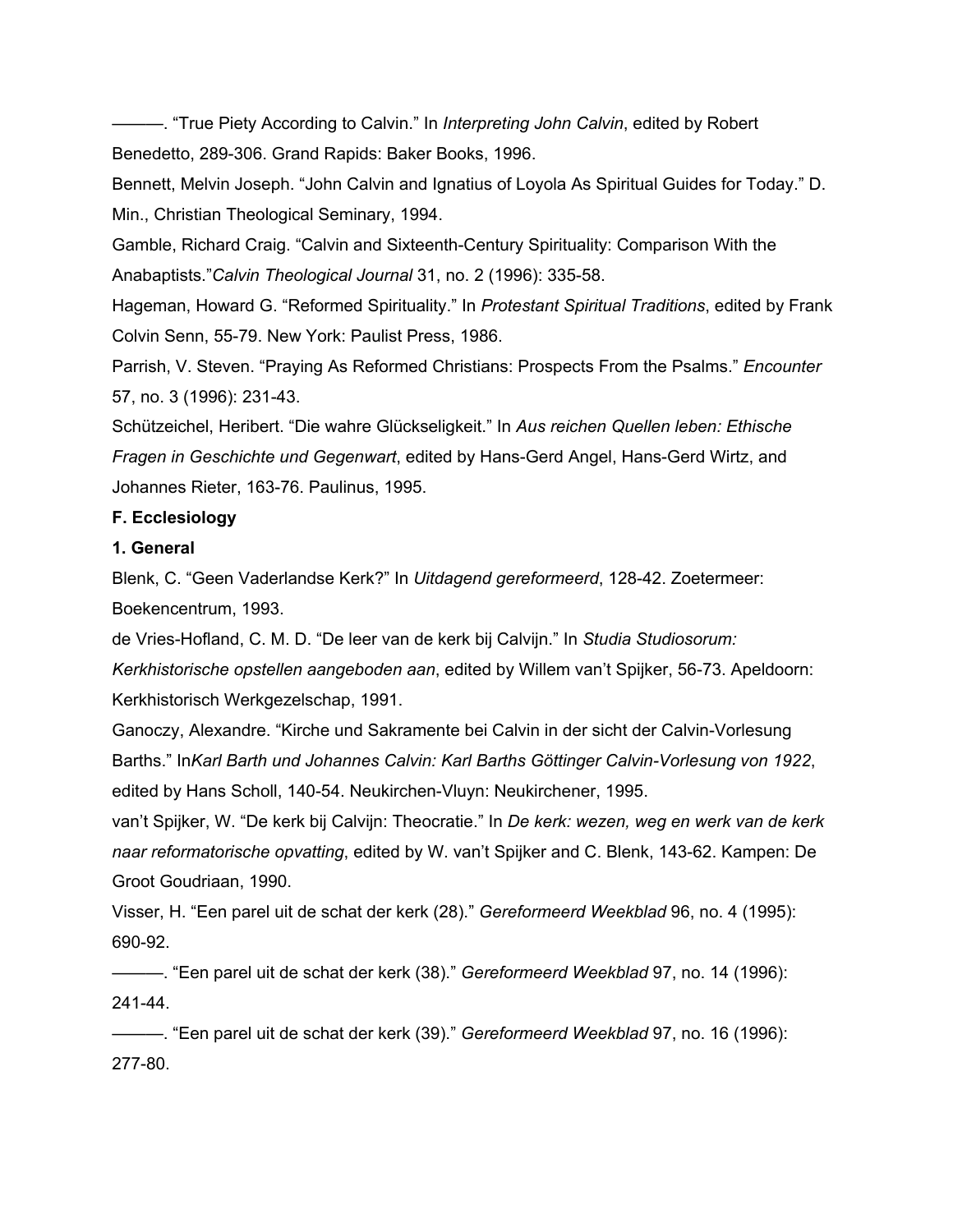Yardeni, Myriam. "Autour de quelques textes de Calvin sur Jérusalem." In *Le mythe de* Jérusalem du Moyen âge à la Renaissance, edited by Evelyne Berriot-Salvadore, 181-86. St.-Étienne: Publications de l'Université de Saint-Étienne, 1995.

# **2. Polity**

Fulop, Timothy E. "The Third Mark of the Church? Church Discipline in the Reformed and Anabaptist Reformations." *Journal of Religious History* 19, no. 1 (1995): 2642. Graham, Michael F. "The Foundations of Reformed Discipline." In *The Uses of Reform: "Godly Discipline" and Popular Behavior in Scotland and Beyond, 15601610*, 427. Leiden: Brill, 1996. H., J. "Gode alleen de eer!' - over Calvijn." *Gereformeerd Weekblad* 97, no. 43 (1996): 739-42. Hammann, Gottfried. "Jean Calvin, Le Diaconat Comme Ministere Institue." In *L'Amour Refrouve*, 239-69. Paris: Les editions du Cerf, 1994.

Hong, Chi-Mo. "Historical Survey on the Origin of Eldership in the Reformed Church." Korean language.*Presbyterian Theological Quarterly* 63, no. 2 (1996): 153-70.

McNeill, John Thomas. "Calvin and Episcopacy." *The Presbyterian Tribune* 66 (1942): 1416. Runia, K. "Calvijn visie op de Ambten." In *Reformatie: Prediking en ambt. Congresbundel* 1992-1993, edited by M. van Campen, dr. Wulfert de Greef, and dr. F. van der Pol, 99-116. 1994.

Smith, David L. "The Church in the Reformation Era." In *All God's People: A Theology of the* Church, 86-134. Wheaton: Victor Books, 1996.

# **3. Worship**

Auksi, P. "Regenerate Art: The Major Reformers." In *Christian Plain Style: The Evolution of a* Spiritual Ideal, 203-330. Montreal and Kingston: McGill-Queen's University Press, 1995. Deddens, Karel. "Rond de schuldbelijdenis in de litrugie." In *Die Skriflig* 29, no. 3 (1995): 491-529.

Honders, A. Casper. "The Reformers on Church Music." In *Pulpit, Table, and Song: Essays in Celebration of Howard G. Hageman*, edited by Heather Murray Elkins, 4651. Lanham, MD: Scarecrow Press, 1996.

Janson, P. "Editorial (Psalm Singing)." *Reformed Music Journal* 8, no. 2 (1996): 336. Vander Wilt, Jeffrey T. "John Calvin's Theology of Liturgical Song." *Christian Scholar's Review* 25, no. 1 (1996): 63-82.

Veit, Patrice. "Le Chant, la Réforme et la Bible." In *Le Temps des Réformes et la Bible*, edited by Guy Bedouelle and Bernard Roussel, 65981. Paris: Beauchesne, 1989.

# **4. Preaching and Sacraments**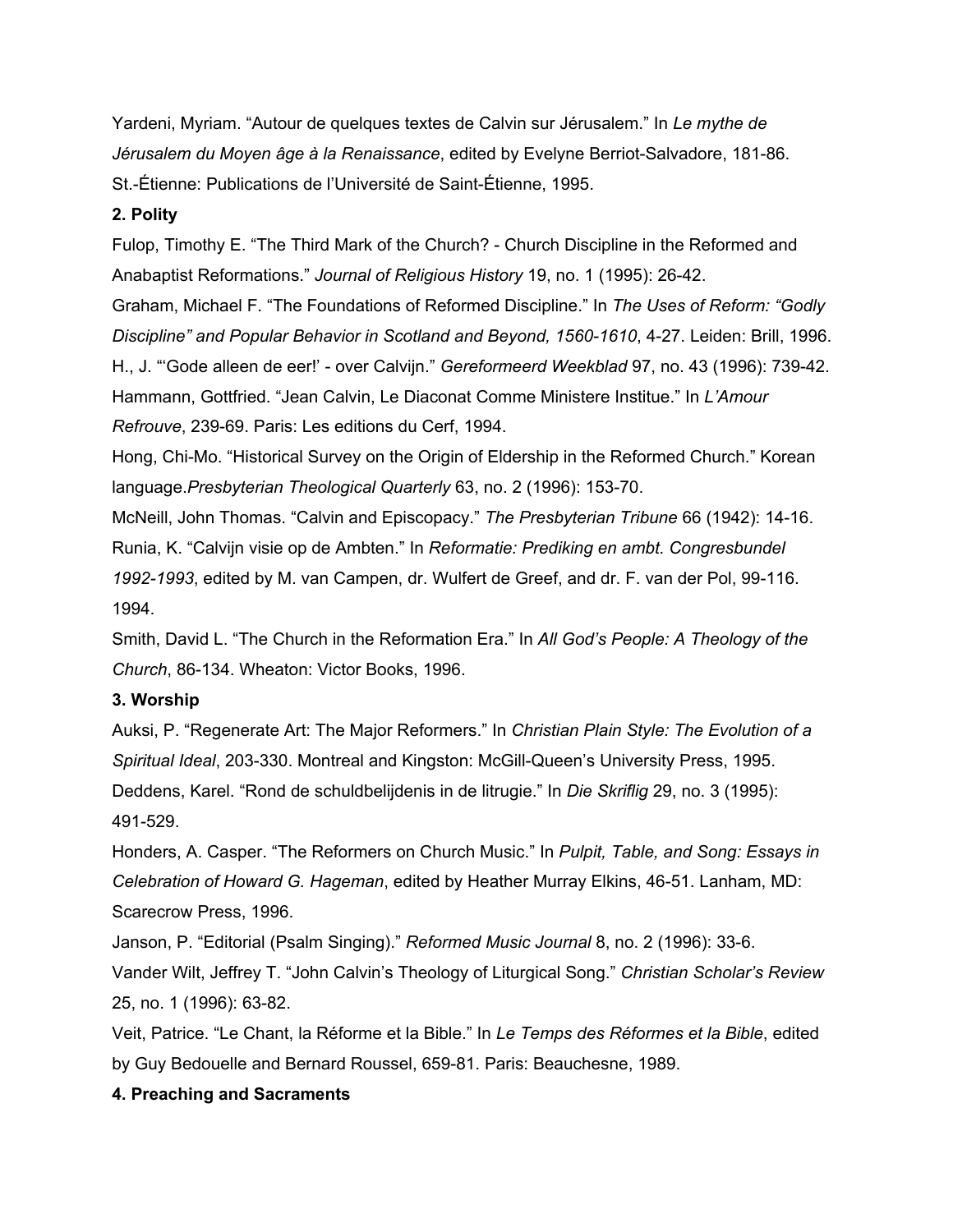Barth, Hans-Martin. "'Vedere Com'è Buono il Signore?" Il rapporto fra Parola, Immagine e sacramento nel protestantismo." Studi Ecumenici 10, no. 4 (1992): 429-53.

De Vries, Dawn. "Christus Praessens: Word and History in the Preaching of John Calvin and Friedrich Schleiermacher." Ph. D. diss., University of Chicago, 1994.

de Greef, W. "Oudtestamentische Prediking Bij Calvijn (Jesaja 2427)." In *Reformatie: Prediking en ambt Congresbundel 19921993*, edited by M. van Campen, dr. Wufert de Greef, and dr. F.van der Pol, 2747. Goudriaan: de Groot, 1994.

Van Kempen, Cornelis H. J. "Masters of the Text: Is Every Age the Same?" *Reformed Review* 40, no. 1 (1986): 21-26.

Visser, H. "Een parel uit de schat der kerk (41, 48)." *Gereformeerd Weekblad* 97, no. 20 (1996): 341-44.

# **5. Missions**

Berthoud, Jean-Marac. "John Calvin and the Spread of the Gospel in France." Christianity and *Society* 4, no. 3 (1994): 23-24; 4, no. 4 (1994): 10-14; 5, no. 1 (1995): 20-26; 5, no. 2 (1995): 24-29.

Davies, Rupert E. "The Great Commission From Calvin to Carey." *Evangel* 14, no. 2 (1996): 4449.

Jun, Hojin. "Reformation and Mission: A Brief Survey of the Missiological Understanding of the Reformers." *Acts Theological Journal* 5 (1994): 16078.

# **G. Scripture**

# **1. General**

Dennison, William D. "Luther and Calvin on Biblical Interpretation." *The Outlook* 46, no. 9  $(1996): 3-6.$ 

Godfrey, William Robert. "'Beyond the Sphere of Our Judgment': Calvin and the Confirmation of Scripture." *Westminster Theological Journal* 58, no. 1 (1996): 29-39.

Gootjes, Nicolaas Hendrik. "Calvin on the Inspiration of Scripture: Some Corrections on the Article of W. H. Neuser." Outlook 46, no. 2 (1996): 21-23.

Kim, Young-Kyu. "Calvin und das Alte Testament: sola scriptura und der trinitarische Gott als alleiniger Autor des Alten Testaments." Ph.D. diss., Universität Göttingen, 1993.

Looy, Anthony J. "Does the Authority of the Word Include Infallibility and Inerrancy? Neither Luther nor Calvin Were Fundamentalists." *Christian Courier: A Reformed Weekly* (March 10, 1995): 13.

# **2. Exegesis**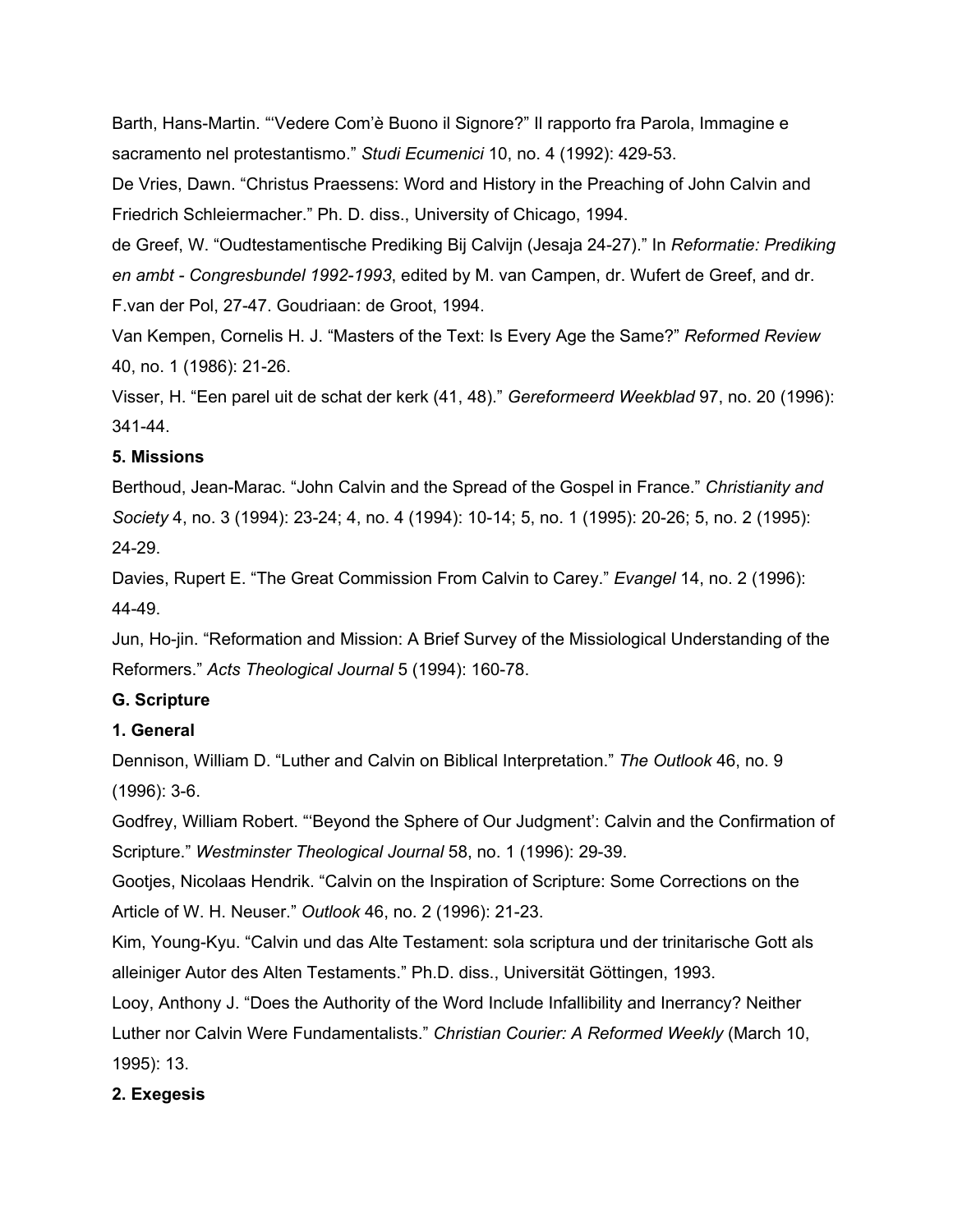Barrett, Charles Kinsley. "Calvino esegeta degli Atti degli Apostoli." *Protestantesimo* 49, no. 3 (1994): 312-26.

Farmer, Craig S. "Changing Images of the Samaritan Woman in Early Reformed Commentaries on John." *Church History* 65, no. 3 (1996): 36575.

Kok, Joel E. "Heinrich Bullinger's Exegetical Method: The Model for Calvin?" In *Biblical Interpretation in the Era of the Reformation*, edited by Richard A. Muller and John Lee Thompson, 24154. Grand Rapids: Eerdmans, 1996.

Paul, Maarten J. "Genesis 4:17-24: A Case-Study in Exegesis." *Tyndale Bulletin* 47, no. 1 (1996): 143-62.

Thompson, John Lee. "'So Ridiculous a Sign': Men, Women, and the Lessons of Circumcision in Sixteenth-Century Exegesis." *Archiv für Reformationgeschichte* 86 (1995): 236-56.

### **H. Eschatology**

van den Berg, M. A. "Op weg naar het vaderland: de eschatologie bij Calvijn." *Theologia Reformata* 39, no. 4 (1996): 265-87.

#### **I. Method**

Ahn, Myung Jun. "The Methodology of Brevitas and Facilitas As Their Hermeneutic Principle of John Calvin." Th.M., Westminster Theological Seminary, 1992.

Battles, Ford Lewis. "Calculus Fidei: Some Ruminations on the Structure of the Theology of John Calvin." In *Interpreting John Calvin*, edited by Robert Benedetto, 139-78. Grand Rapids: Baker Books, 1996.

———. "The Web of Meaning." In *Interpreting John Calvin*, edited by Robert Benedetto, 21521. Grand Rapids: Baker Books, 1996.

Engammare, Max. "Johannes Calvinus Trium Linguarum Peritus? La Question De

L'Hébreu."*Bibliòtheque d'humanisme et renaissance; travaux et documents* 58, no. 1 (1996):  $35-60.$ 

Hall, Basil. "Calvin and Biblical Humanism." *Huguenot Society Proceedings* 20 (1959-1964): 195-309.

Randall, Catharine Coats. "Realizing the Writings: Bernard Palissy's Recepte Veritable As Psalmic Paraphrase." *Romance Notes* 35, no. 1 (1994): 1016.

Yu, Kwang-Woong. "Syllogismus Practicus Bei Calvin." *Acts Theological Journal* 5 (1994): 195-206.

# **J. Patristic and Medieval Thought**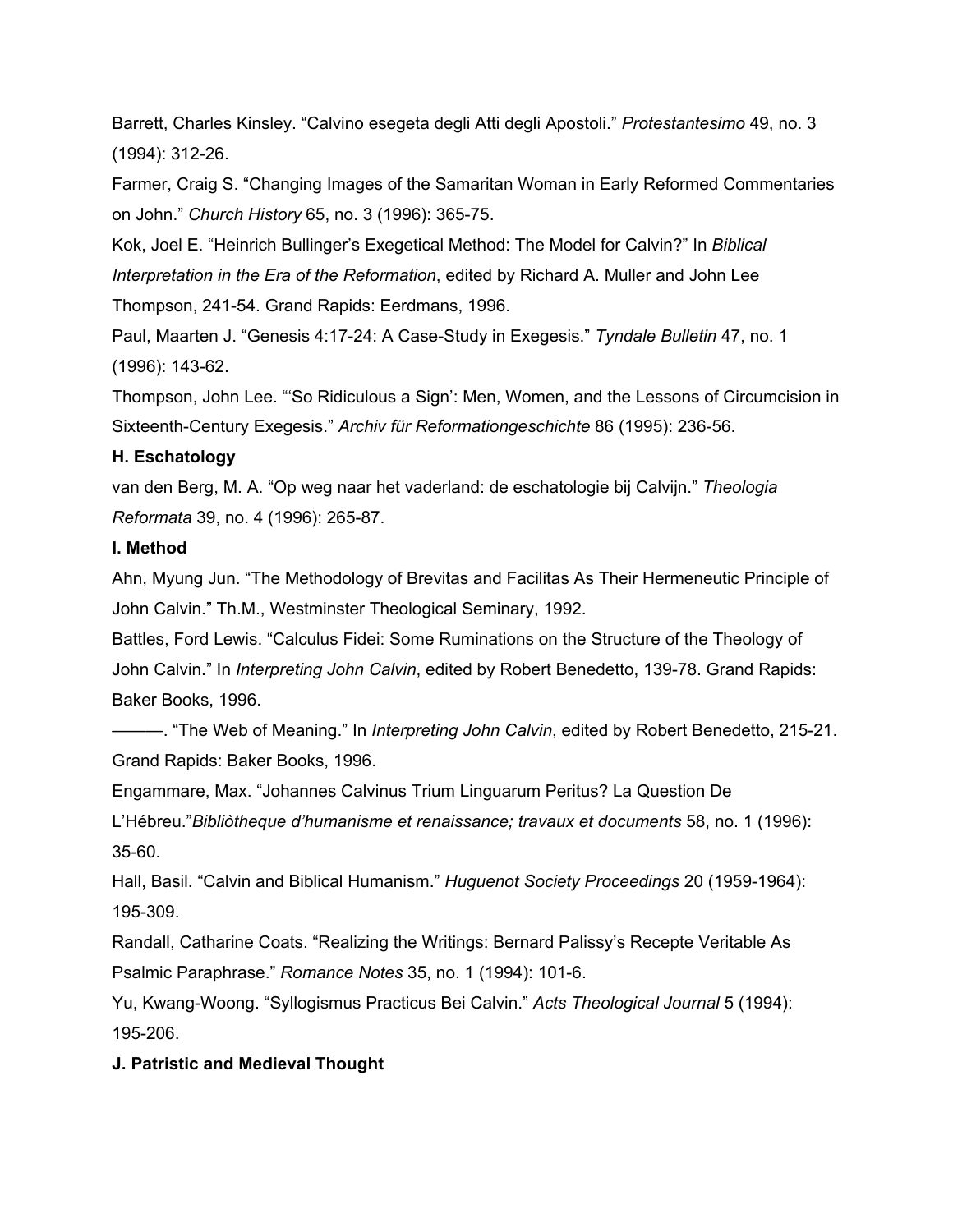Lane, Anthony N. S. *Calvin and Bernard of Clairvaux*. Studies in Reformed Theology, New Series Number 1. Princeton: Princeton Theological Seminary, 1996.

van Oort, Johannes. "John Calvin and the Church Fathers." In *The Reception of the Church Fathers in the West: From the Carolingians to the Maurists*, edited by Irena Backus, 661700. Leiden: Brill, 1997.

# **IV. Calvin and SocialEthical Issues**

Battles, Ford Lewis. "Notes on John Calvin, Justitia, and the Old Testament Law." In *Interpreting* John Calvin, edited by Robert Benedetto, 307-18. Grand Rapids: Baker Books, 1996.

de Bruyn, P. J. "Luther en Calvyn se siening van seksualiteit." In *Die Skriflig* 29, no. 3 (1995): 467-89.

Kramer, Rolf. "Armut im Mittelalter und in der Reformation." In *Umgang mit der Armut: Eine sozialethische Analyse*, 2137. Berlin: Duncker & Humblot, 1990.

Spicer, Andrew. "Poor Relief and the Exile Communities." In *Reformations Old and New: Essays on the Socio-Economic Impact of Religious Change <i>c.1470-1630*, edited by Beat A. Kümin, 237-55. Brookfield: Scolar Press, 1996.

# **V. Calvin and Political Issues**

Gatis, Joseph G. "The Political Theory of John Calvin." *Bibliotheca Sacra* 153, no. 612 (1996): 449-67.

Taylor, John A. "Anglican and Puritan Notions of Moral Restraint." In *British Monarchy, English Church Establishment, and Civil Liberty*, 2538, 14649. Westport: Greenwood Press, 1996. Witte, John, Jr. "Moderate Religious Liberty in the Theology of John Calvin." *Calvin Theological Journal*31, no. 2 (1996): 359-403.

Yang, NakHeong. "Calvin and Political Authority." In *Reformed Social Ethics and the Korean Church*, Ph.D. diss., 1456. Pasadena: Fuller Theological Seminary, 1993.

# **VI. Calvinism**

# **A. Theology**

# **1. General**

Armstrong, John H. "Calvinism: The Theology of the Reformer." Update 4, no. 3 (1995). Babel, Henry, "Le rayonnement theologique de Geneve depuis Calvin." In *Informationes theologiae Europae: Internationales okumenisches Jahrbuch für Theologie, 251-60. Vol. 3. New* York: Peter Lang, 1994.

Bolognesi, Pietro. "The Theological Heritage of Calvinism and the Protestants of Europe." *European Journal of Theology* 4, no. 2 (1995): 121-29.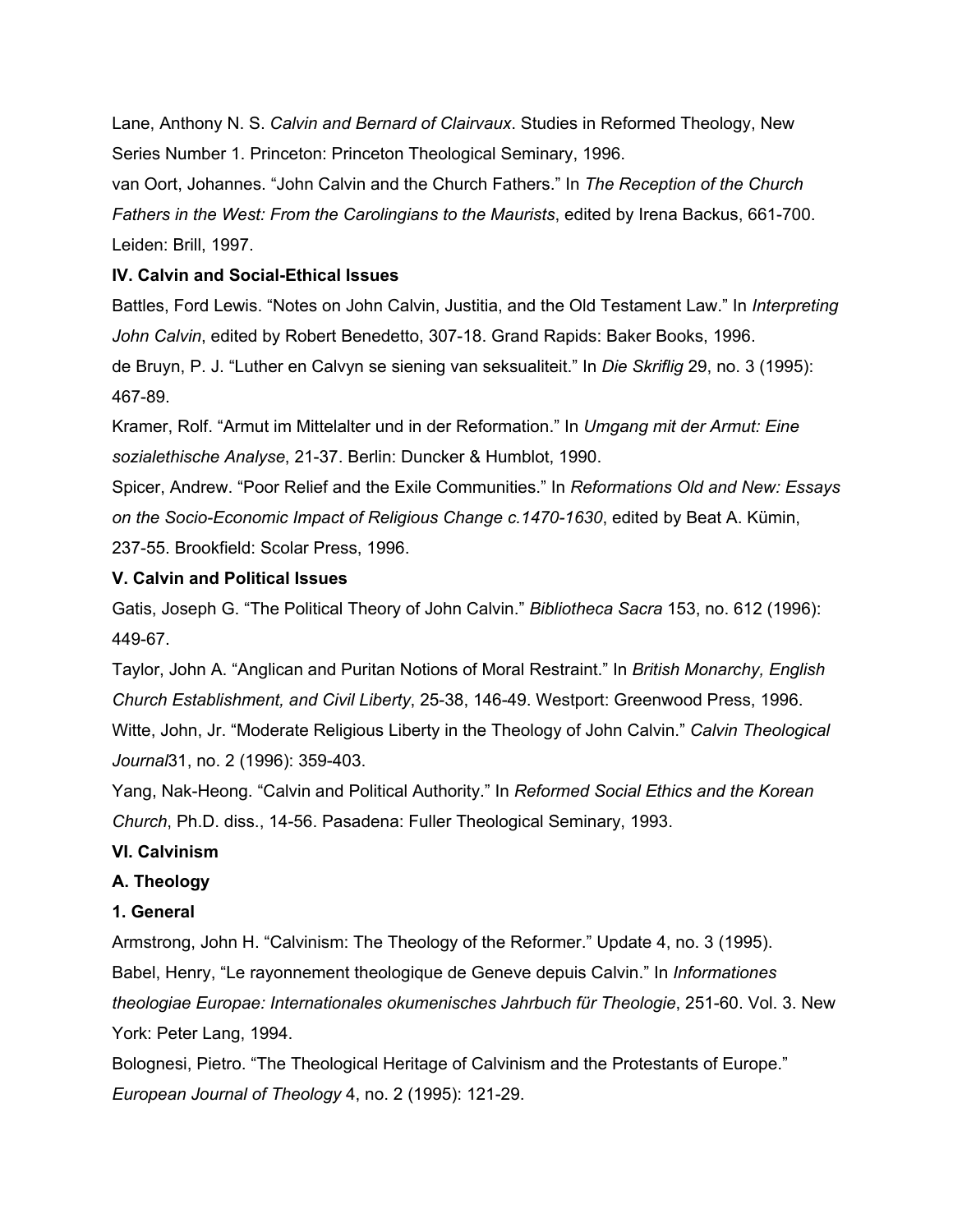Calhoun, David B. "The Old Doctrines of Calvinism." In *Princeton Seminary*, 21135, 46468. Edinburgh: Banner of Truth Trust, 1994.

Campbell, Ted A. "Teachings of Reformation and Union Churches." In *Christian Confessions: A Historical Introduction, 115-83. Louisville: Westminster John Knox Press, 1996.* 

Hotson, Howard. "The Historiographical Origins of Calvinist Millenarianism." In *Protestant History and Identity in Sixteenth-Century Europe*, edited by Bruce Gordon, 159-81. Vol. 2. Brookfield, VT: Scolar Press, 1996.

Klappert, Bertold. "Die Rezeption der Theologie Calvins in Karl Barths Kirchlicher Dogmatik. Einige vorläufige Überlegungen zu Barth als Schüler Calvins." In *Karl Barth und Johannes Calvin: Karl Barths Göttinger Calvin-Vorlesung von 1922, edited by Hans Scholl, 46-73.* Neukirchen-Vluyn: Neukirchener, 1995.

Kwok, Man Chee. "Benjamin B. Warfield's Doctrine of Illumination in Light of Conservative Calvinistic Tradition." Ph.D. diss., Trinity International University, 1995.

Sluhovsky, Moshe. "Calvinist Miracles and the Concept of the Miraculous in Sixteenth-Century Huguenot Thought." *Renaissance and Reformation* 14, no. 2 (1995): 5-25.

#### **2. God**

Beversluis, John. "Reforming the 'Reformed' Objection to Natural Theology." *Faith and Philosophy* 12, no. 2 (1995): 189-206.

Speelman, H. A. *De vaderlandse kerk: 'Samen op Weg' en het kerkbegrip bij Calvijn*. Kampen: Kok, 1995.

Steere, Dan. "'For the Peace of Both, For the Humour of Neither': Bishop Joseph Hall Defends the Via Media in an Age of Extremes, 1601-1656." The Sixteenth Century Journal 27, no. 3 (1996): 749-65.

# **3. Salvation**

Ayers, James. "What Presbyterians Believe." *Presbyterians Today* 87, no. 2 (1997): 9-11. Murray, Iain H. "John Gill and C. H. Spurgeon." *Banner of Truth* 386 (1995): 1620. Williams, David R. "The Wilderness Rapture of Mary Moody Emerson: One Calvinist Link to Transcendentalism." In *Studies in the American Renaissance*, edited by Joel Myerson, 116. Charlottsville: University Press of Virginia, 1986.

# **4. Ecclesiology**

# **a. General**

Dreyer, W. A. "Kerk Kultuur Volk Owerheid." *Hervormde Teologiese Studies* 52, no. 4 (1996): 863-93.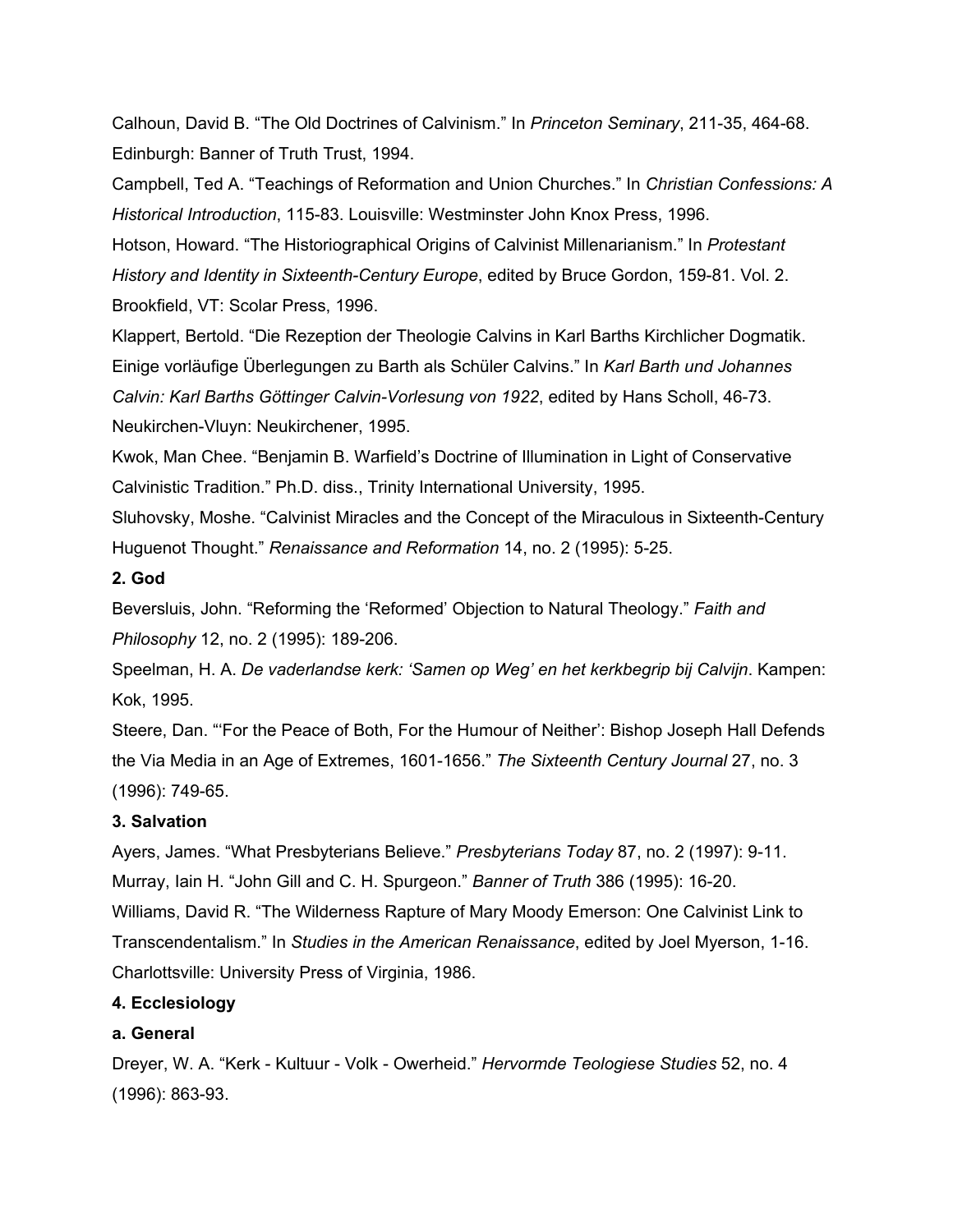Graham, Michael F. "An Alternative Development-Reformed Social Discipline Among The Huguenots." In*The Uses of Reform: 'Godly Discipline' and Popular Behavior in Scotland and Beyond, 15601610*, 30944. Leiden: Brill, 1996.

Groenhuis, G. "'t Neerlandts Israel." In *De predikanten: de social positie van de gereformeerde predikanten in de Republiek der Verenigde Nederlanden voor 1700, 77-107. Groningen:* Wolters-Noordhoff, 1977.

Kingdon, Robert McCune. "The Church: Ideology or Institution." *Church History* 50, no. 1 (1981): 81-97.

———. "Problems of Religious Choice for Sixteenth Century Frenchmen." *Journal of Religious History* 4, no. 2 (1966): 105-12.

Mentzer, Raymond A., Jr. "The Persistence of 'Superstition and Idolatry' Among Rural French Calvinists."*Church History* 65, no. 2 (1996): 220-33.

Milton, Anthony. "'The Best Reformed Church': Church Government and Politics." In *Catholic and Reformed: The Roman and Protestant Churches in English Protestant Thought, 16001640*, 448-528. Cambridge: Cambridge University Press, 1995.

Nischan, Bodo. "Ritual and Protestant Identity in Late Reformation Germany." In *Protestant History and Identity in Sixteenth-Century Europe*, edited by Bruce Gordon, 142-58. Vol. 2. Brookfield, VT: Scolar Press, 1996.

Pont, Adrianus Drost. "Die Reformatoriese kerkbegrip: Endele groot lyne op grond van Calvyn."*Hervormde Teologiese Studies* 51, no. 3 (1995): 77191.

Rowe, Kenneth E. "The Palatinate Liturgy and the Pennsylvania Germans." In *Pulpit, Table and Song: Essays in Celebration of Howard G. Hageman*, edited by Heather Murray Elkins, 5376. Lanham: Scarecrow Press, 1996.

#### **b. Polity**

Higman, Francis Montgomery. "L'Harmonia confessionum fidei de 1581." In *Catéchismes et Confessions de foi: Actes du VIIIe Colloque*, edited by Jean Boisset, 24362. Montpellier III: Université Paul Valery, 1995.

Milton, Anthony. "Doctrinal Links: a Harmony of Confessions?" In *Catholic and Reformed: The Roman and Protestant Churches in English Protestant Thought, 1600-1640, 377-447.* Cambridge: Cambridge University Press, 1995.

Wills, Gregory A. "Associations, Creeds, and Calvinism." In *Democratic Religion: Freedom, Authority, and Church Discipline in the Baptist South, 17851900*, 98115, 16975. Oxford: Oxford University Press, 1997.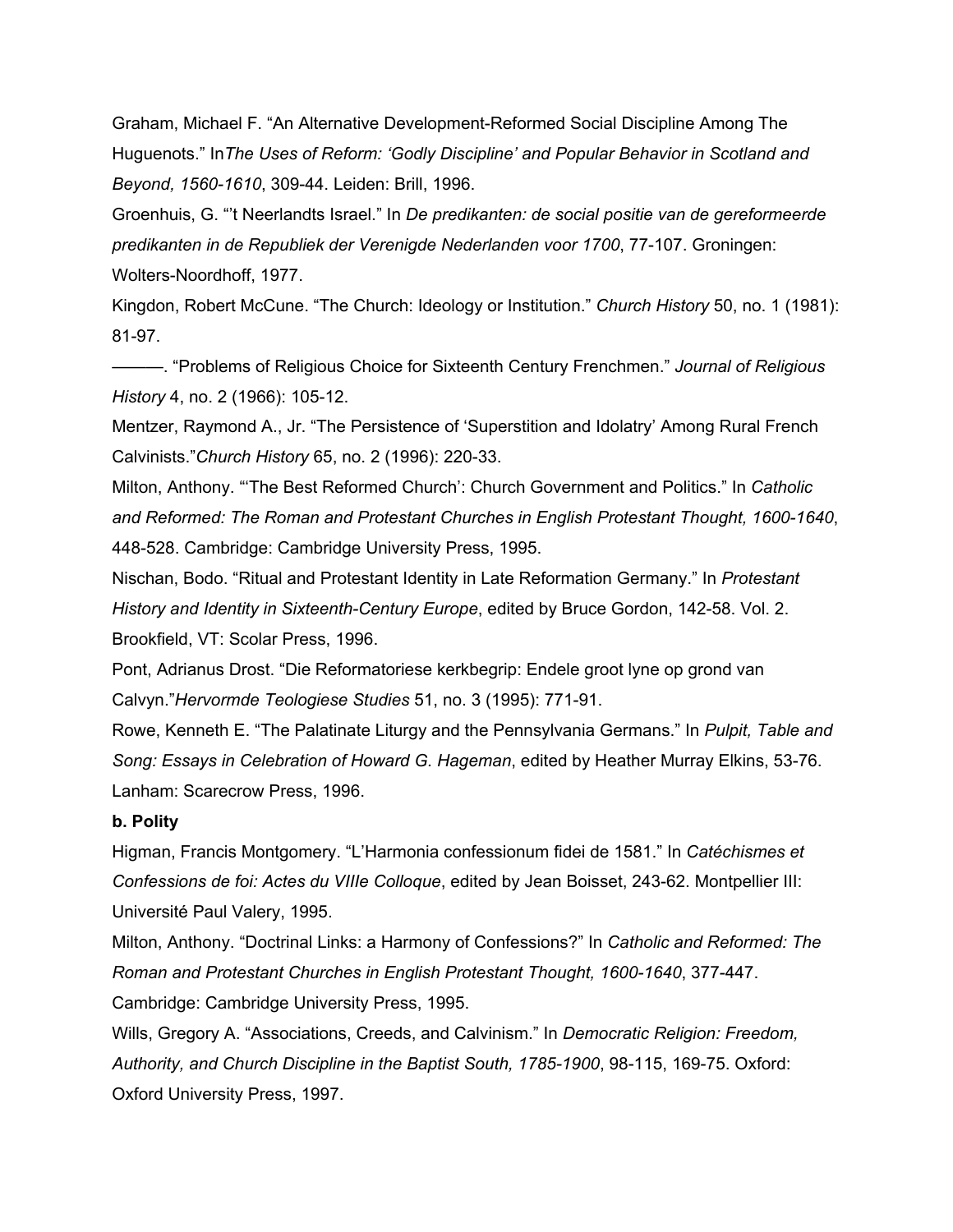### **c. Sacraments**

Elwood, Christopher Lee. "The Body Broken: The Calvinist Doctrine of the Eucharist and the Symbolization of Power in France, 1530-1570." Ph.D. diss., Harvard University, 1995. Griffioen, Arie J. "Nevin on the Lord's Supper." In *Reformed Confessionalism in NineteenthCentury America: Essays on the Thought of John Williamson Nevin*, edited by Sam Hamstra and Arie J. Griffioen, 113-24. ATLA Monograph Series, no. 38. London: Scarecrow Press, 1995.

Luth, Jan Roelof. "Communion in the Churches of the Dutch Reformation to the Present Day." In *Bread of Heaven: Customs and Practices Surrounding Holy Communion. Essays in the History of Liturgy and Culture*, edited by Charles Caspers, Gerard Lukken, and Gerard Rouwhorst, 99-117. Kampen: Kok, 1995.

Sandlin, Andrew. "A Defence of Reformed Paedocommunion." *Christianity & Society* 6, no. 2  $(1996): 21-24.$ 

# **5. Patristic Thought**

Backus, Irena. "The Fathers and Calvinist Orthodoxy: Patristic Scholarship." In *The Reception of the Church Fathers in the West: From the Carolingians to the Maurists*, edited by Irena Backus, 83965. Vol. 2. Leiden: Brill, 1997.

Meijering, E. P. "The Fathers and Calvinist Orthodoxy: Systematic Theology." In *The Reception of the Church Fathers in the West: From the Carolingians to the Maurists*, edited by Irena Backus, 867-87. Vol. 2. Leiden: Brill, 1997.

# **6. Scholasticism**

Muller, Richard A. "Scholasticism Protestant and Catholic: Francis Turretin on the Object and Principle of Theology." *Church History* 55, no. 2 (1986): 193205.

van Asselt, Willem J. "Studie van de gereformeerde scholastiek Verleden en Toekomst." *Nederlands theologisch tijdschrift* 50 (1996): 290-312.

# **B. Culture**

# **1. Aesthetics**

Frappier, Jean. "L'Esthetique de Calvin, d'apres un Livre Recent." In *Du Moyen Age à la Renaissance: études d'histoire et de critique littéraire*, 48799. Paris: H. Champion, 1976. Harcourt, Glenn. "Eyes of Imagination and Faith: Experience, Metaphor, and the Image of Matthew's 'Everlasting Fire.'" In *A History of Book Illustration: 29 Points of View*, edited by Bill Katz, 239-48. Metuchen, NJ: Scarecrow Press, 1994.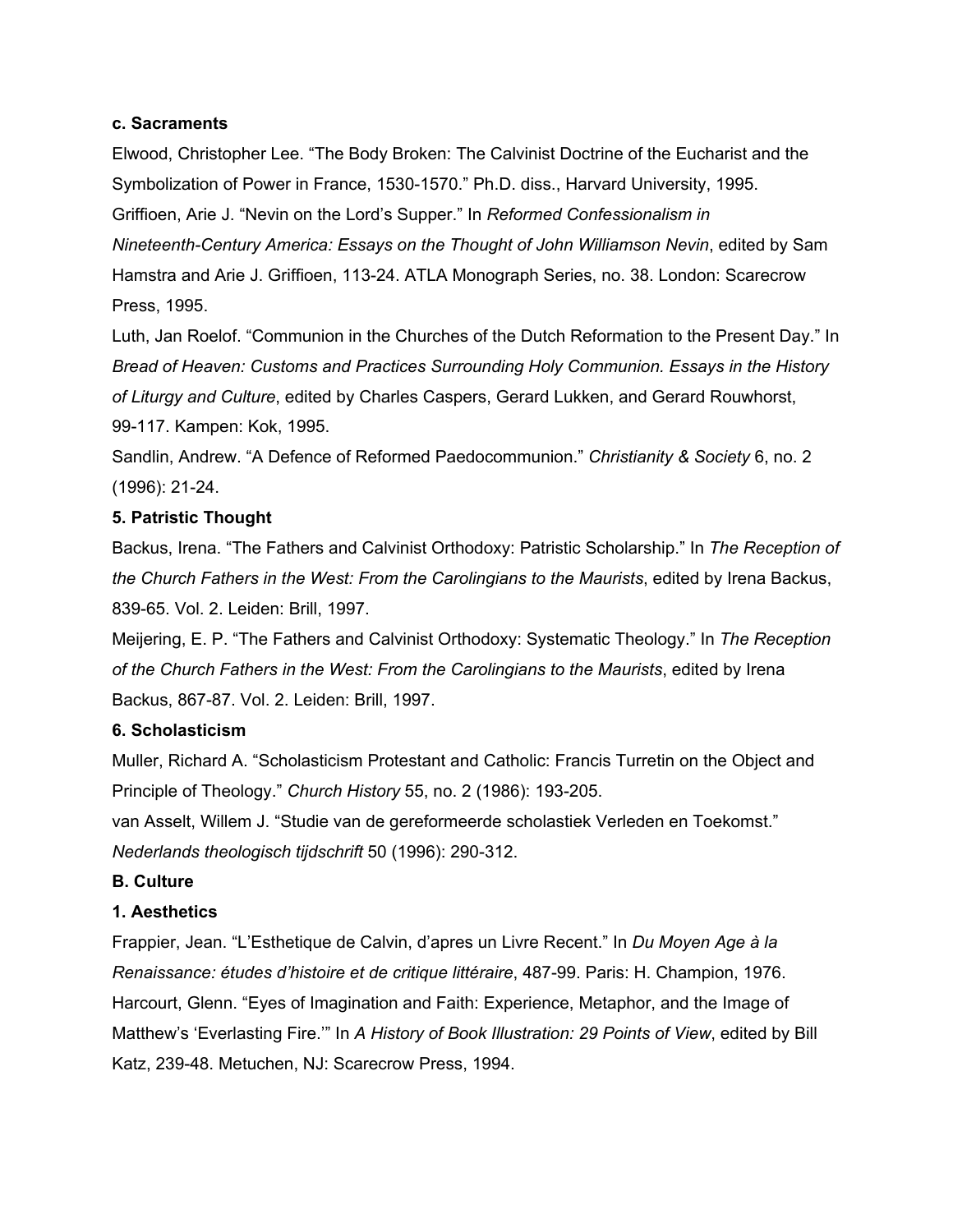Luttikhuizen, Henry. "Serving Vintage Wisdom: Art Historiography in the Neo-Calvinian Tradition." In*Pledges of Jubilee: Essays on the Arts and Culture, in Honor of Calvin G. Seerveld*, edited by Lambert Zuidervaart and Henry Luttikhuizen, 78104. Grand Rapids: Eerdmans, 1995. Romanowski, William D. "John Calvin Meets the Creature From the Black Lagoon: The Christian Reformed Church and the Movies 1928-1966." *Christian Scholar's Review* 25, no. 1 (1996): 47-62.

#### **2. Education**

Davis, Thomas J. "Images of Intolerance: John Calvin in Nineteenth-Century History Textbooks." *Church History* 65, no. 2 (1996): 23448.

Naphy, William G. "The Reformation and the Evolution of Geneva's Schools." In *Reformations* **Old and New: Essays on the Socio-Economic Impact of Religious Change, edited by Beat A.** Kümin, 185202. Brookfield, VT: Scolar Press, 1996.

Rodgers, R. E. L. "The Basis of Kuyper's Educational Philosophy." In *The Incarnation of the Antithesis: An Introduction to the Educational Thought and Practice of Abraham Kuyper*, 942. Edinburgh: Pentland Press, 1992.

Roney, John B. "Education in Calvin's Geneva and the Recovery of the Past (1831-1872)." In *The Inside of History: Jean Henri Merle D'Aubigne and Romantic Historiography*, 6584. Westport: Greenwood Press, 1996.

Sang II, Park. "The Implications of John Calvin's Doctrine of Education for Religious Education in the Korean-American Church." Ph.D. diss., New York University, 1994.

Stauffer, Richard. "Calvinism and the Universities." In *University and Reformation: Lectures from the University of Copenhagen Symposium*, edited by Leif Grane, 76-98. Leiden: Brill, 1981.

#### **3. Literature**

Aitken, David J. "Milton's Use of 'Stand' and the Doctrine of Perseverance." *English Language Notes* 19, no. 3 (1982): 233-36.

Bell, Ilona. "Revision and Revelation in Herbert's 'Affliction (I).'" *John Donne Journal* 3, no. 1  $(1984): 73-96.$ 

Colley, Scott. "Marston, Calvinism, and Satire." *Medieval & Renaissance Drama in England* 1  $(1984): 85-96.$ 

Courtial, Marie-Thérèse. "L'éloge funèbre de Jean Calvin par George Buchanan: Poème de circonstance ou profession de foi?" *Bulletin de la Société de l'histoire du protestantisme français* 142 (1996): 175-89.

Davies, Horton. "Calvinism and Literary Culture." John Donne Journal 3, no. 1 (1984): 105-12.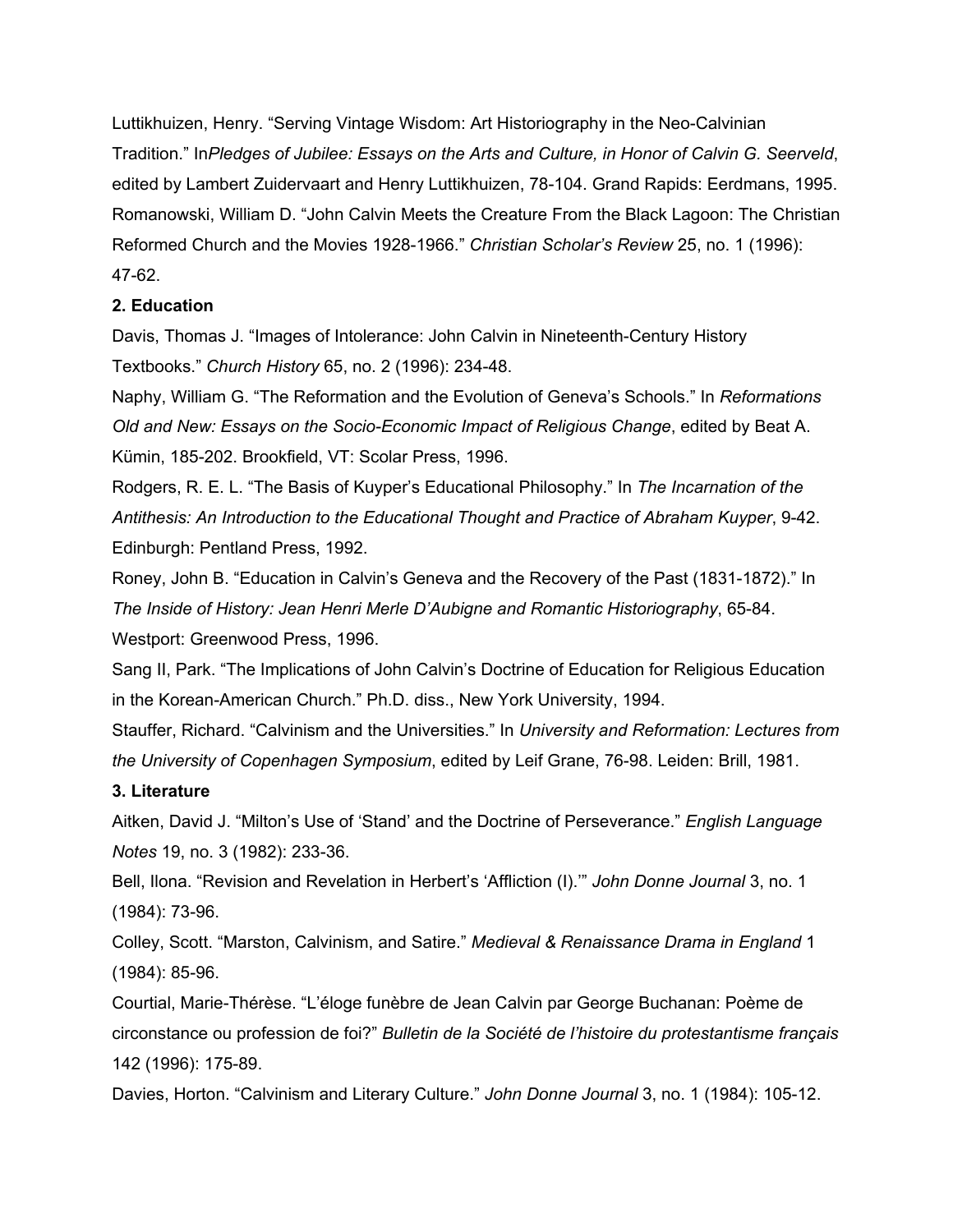Doerksen, Daniel W. "Things Fundamental or Indifferent: Adiaphorism and Herbert's Church Attitudes."*George Herbert Journal* 11, no. 1 (1987): 1522.

Goodman, Susan. "Ellen Glasgow: Calvinism and a Religious Odyssey." *American Presbyterians* 74, no. 1 (1996): 31-42.

Gool, Reshard. "A Political Lesson." *The North Dakota Quarterly* 52, no. 3 (1983): 2442. Hamblen, Abigail Ann. "The Divided World of Louisa May Alcott." In *Webs and Wardrobes: Humanist and Religious World Views in Children's*

Literature, edited by Joseph O'Beirne Milner, 57-64. New York : University Press of America, 1987.

Haskin, Dayton. "Bunyan's Scriptural Acts." In *Bunyan in Our Time*, edited by Robert G. Collmer, 61-92. Kent, OH: Kent State University Press, 1989.

Lieb, Michael. "Reading God: Milton and the Anthropopathetic Tradition." In *Milton Studies*, edited by James Simmonds, 213-43. Vol. 25. Pittsburgh: University of Pittsburgh, 1990. Luxon, Thomas H. "Calvin and Bunyan on Word and Image: Is There a Text in Interpreter's House?"*English Literary Renaissance* 18, no. 3 (1988): 43859.

Macaree, David. "Two Calvinist Credos: Robert Burn's 'Holy Willie's Prayer' and Rudyard Kipling's 'McAndrew's Hymn.'" *The Kipling Journal: the Organ of the Kipling Society* 59, no. 235  $(1985): 36-50.$ 

Massie, Allan. "Calvinism and Catholicism in Muriel Spark." In *Muriel Spark: An Odd Capacity for Vision*, edited by Alan Bold, 94-107. Totowa: Barnes & Noble, 1984.

Millet, Olivier. "Calvin en mélange: sur quelques chapitres des Diverses lecons de Louis Guyon empruntés au Réformateur français." In *De l'Humanisme aux Lumières, Bayle et le*

*protestantisme: Mélanges en l'honneur d'Elisabeth Labrousse*, edited by Michelle Magdelaine,

Maria-Cristina Pitassi, Ruth Whelan, and Antony McKenna, 413-28. Paris: Voltaire Foundation, 1996.

Musacchio, George. "The Reformers' Adam and Eve." In *Milton's Adam and Eve*, 936, 17681. New York: Peter Lang, 1991.

Richter, Mario. "Realisme et Calvinisme Chez Jean de Sponde: Sonnets de la Mort: XI et XII." In*Interpretation: Das Paradisma der Europaischen RenaissanceLiteratur*, edited by Klaus W. Hempfer and Gerhard Regn, 405-12. Wiesbaden: Franz Steiner, 1983.

Robb, David S. "George MacDonald at Blackfriars Chapel." *North Wind* 5 (1986): 320.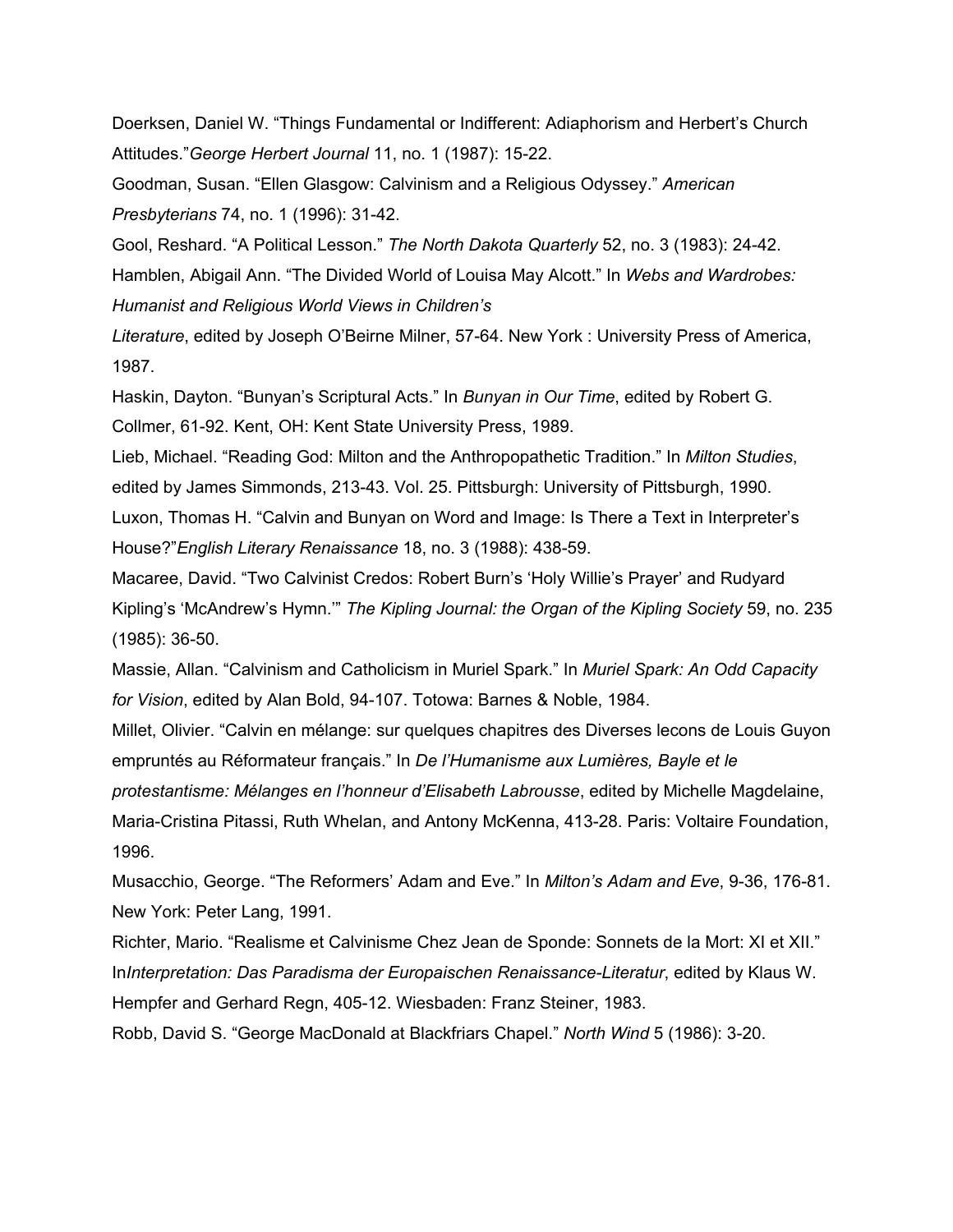Robb, David S. "Realism and Fantasy in the Fiction of George Macdonald." In *The History of* Scottish Literature, edited by Douglas Gifford, 275-90. Vol. 3. Aberdeen: Aberdeen University Press, 1988.

Sim, Stuart. "Bunyan's Holy War and the Dialectics of Long-Drawn-Outness." *Restoration: Studies in English Literary Culture* 9, no. 2 (1985): 93-98.

———. "Isolating the Reprobate: Paradox As a Strategy for Social Critique in The Life and Death of Mr. Badman." *Bunyan Studies* 1, no. 2 (1989): 3041.

Simpson, K. G. "Author and Narrator in Weir of Hermiston." In *Robert Louis Stevenson*, edited by Andrew Noble, 202-27. Totowa, NJ: Barnes & Noble, 1983.

———. "Realism and Romance: Stevenson and Scottish Values." *Studies in Scottish Literature* 20 (1985): 23147.

Strier, Richard. "John Donne Awry and Squint: The Holy Sonnets, 1608-1610." Modern *Philology* 86, no. 4 (1989): 357-84.

Thorpe, Douglas. "Calvin, Darwin, and the Double: The Problem of Divided Nature in Hogg, MacDonald, and Stevenson." *Victorian Studies Association of Western Canada* 11, no. 1  $(1985): 6-22.$ 

Tratner, Michael. "'The thing S. Paule ment by...the courteousness that he spake of': Religious Sources for Book VI of The Faerie Queene." In *Spenser Studies*, 147-74. New York: AMS Press, 1987.

Vatai, Frank L. "John D. MacDonald and Calvinism: Some Key Themes." *Clues* 11, no. 1 (1990):  $9-19.$ 

Williams, David R. "This Consciousness That Is Aware: Emily Dickinson in the Wilderness of the Mind." Soundings: An Interdisciplinary Journal 64, no. 360-81 (1983).

Yang-En, Cheng. "The Theology of the Calvinist Resistance Movement: a Theological Study of the French Calvinist Resistance Literature (1572-1579)." Ph.D. diss., Princeton Theological Seminary, 1994.

#### **4. Music**

Barilier, Roger. "Documents et Mélanges: Les psaumes de Lausanne." *Bulletin de la Société de l'histoire du protestantisme français* 141 (1995): 553-67.

Thienpont, Jean-Claude. "La Psautier français, les 150 Psaumes versifiés en français contemporain, mélodies originales du 16e siècle, harmonisées à quatre voix." *La Revue Reformée* 47, no. 190 (1996): 17-24.

#### **5. Science**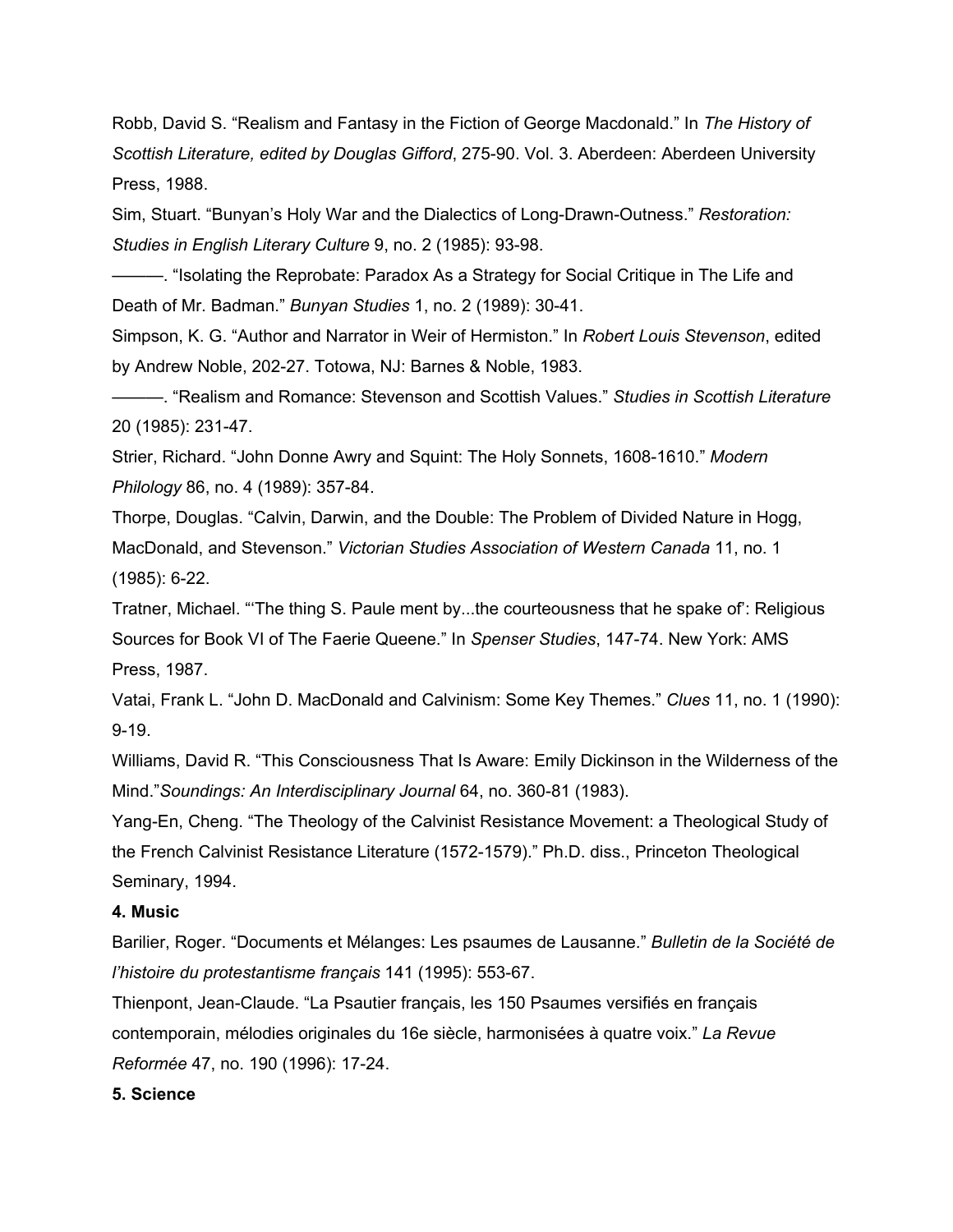Harley, David. "The Good Physician and the Godly Doctor: The Exemplary Life of John Tylson of Chester (1663-1699)." *The Seventeenth Century* 9, no. 1 (1994): 92-117.

Pedersen, Olaf. "Science and the Reformation." In *University and Reformation: Lectures From The University of Copenhagen Symposium*, edited by Leif Grane, 3562. Leiden: Brill, 1981.

### **6. Philosophy**

Gouvêa, Ricardo Quadros. "Calvinistas Também Pensam: Uma Introduçâo à Filosofia Reformada." *Fides Reformata* 1, no. 1 (1996): 4859.

Heyd, Michael. "Between Calvin and Descartes: Religion and Philosophy in the Development of Jean-Robert Chouet." In *Between Orthodoxy and Enlightnment*, 55-86. Boston: Martinus Nijhoff Publishers, 1982.

Pitassi, MariaCristina. "De la censure à la réfutation. L'Académie de Genève." *Revue de Métaphysique et de Morale* 93 (1988): 147-64.

———. "Un Manuscrit Genevois Du XVIIe Siecle: La 'Refutation du Systeme de Spinosa par Mr. Turrettini.'" *Nederlands Archief Voor Kerkgeschiedenis* 68 (1988): 180212.

Seerveld, Calvin. "Biblical Wisdom Underneath Vollenhoven's Categories for Philosophical Historiography." *Philosophia Reformata* 38 (1973): 12743.

#### **C. Social, Economic, and Political Influence**

# **1. Church and State**

Breytenbach, A. P. B. "Die Gebruik van die Ou Testament in die begronding van die kerk se Kultuurtaak—'n hermeneutiese probleem." *Hervormde Teologiese Studies* 52, no. 3 (1996): 693714.

Feldman, Stephen M. "The North American Colonies." In *Please Don't Wish Me A Merry Christmas: A Critical History of the Separation of Church and State*, 11944, 32936. New York: New York University Press, 1997.

Kooi, Christine. "Popish Impudence: The Perseverance of the Roman Catholic Faithful in Calvinist Holland, 15721620." *The Sixteenth Century Journal* 26, no. 1 (1995): 7585. van Wyk, I. W. C. "Het die kerk 'n politieke verantwoordelikheid? Oor die noodwendigheid en grense van die tweerykeleer." *Hervormde Teologiese Studies* 52, no. 4 (1996): 76599.

#### **2. Economics**

Esser, Hans Helmut. "Calvins Sozialethik und der Kapitalismus." *Hervormde Teologiese Studies* 48, no. 3, 4 (1992): 783-800.

Hoksbergen, Roland. "A Reformed Approach to Economics: The Kuyperian Tradition." *Bulletin:* Association of Christian Economists 20 (1992): 7-27.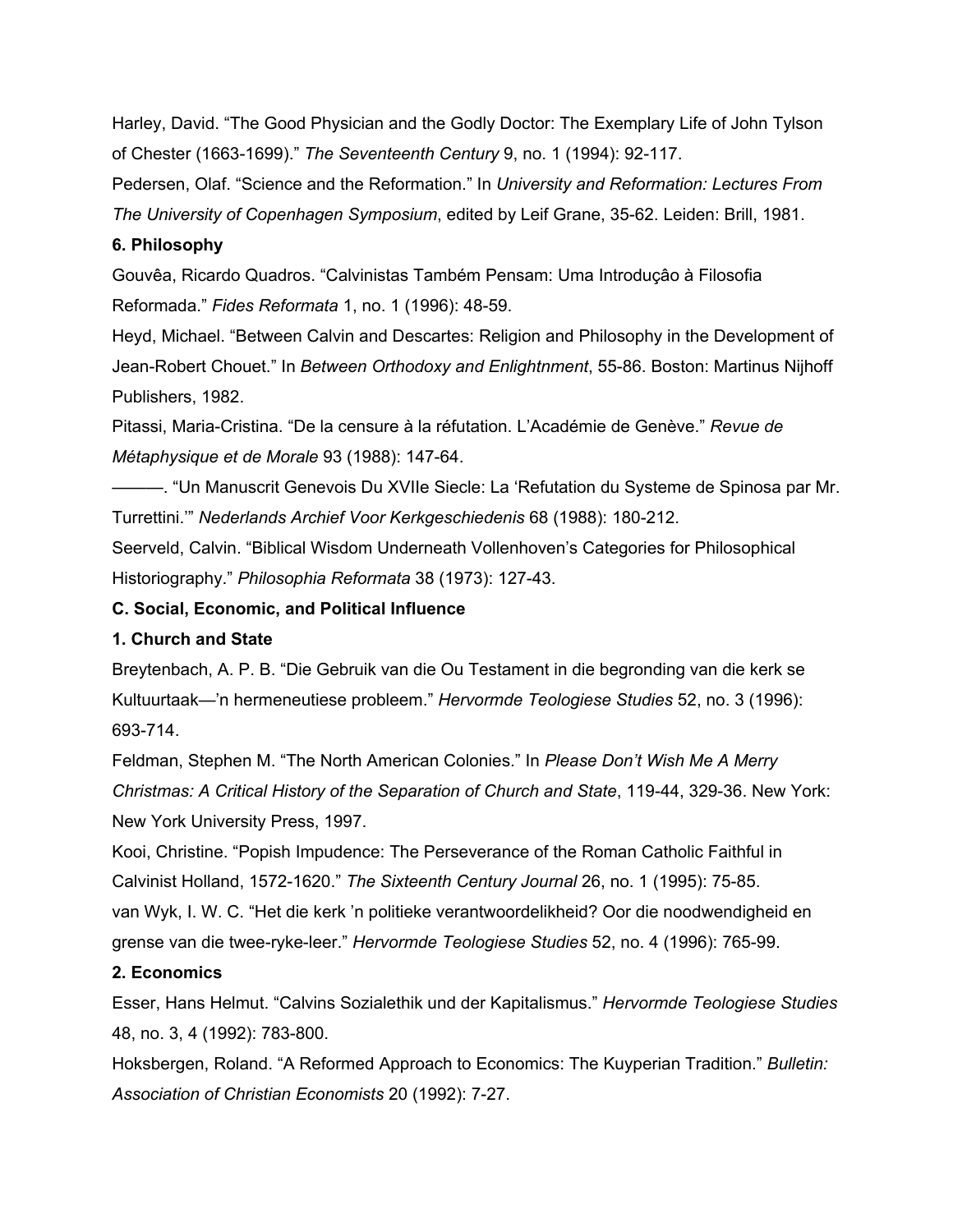Lessnoff, Michael. "Protestant Ethic and Profit Motive in the Weber Thesis." *The International Journal of Sociology and Social Policy* 1 (1981): 1-18.

Rang, Lloyd W. "'What Wilt Thou Lord That I Do?':The Christian Farmers Federation of Ontario 1954-1971: Neo-Calvinism, Agriculture and Ethnicity." M.A., Queen's University, 1994. Sayous, AndréÉ. "Calvinisme et capitalisme l'expérience Genevoise." *Annales d'histoire Économique et Sociale* 33 (1935): 225-44.

Schellong, Dieter. "Calvinismus und Kapitalismus. Anmerkungen zur Prädestinationslehre Calvins." In*Karl Barth und Johannes Calvin: Karl Barths Göttinger CalvinVorlesung von 1922*, edited by Hans Scholl, 74-101. Neukirchen-Vluyn: Neukirchener, 1995.

Schulze, Manfred. "Signa Praedestinationis. Anhang zu Dieter Schellongs Calvinismus und Kapitalismus." In *Karl Barth und Johannes Calvin: Karl Barths Göttinger Calvin-Vorlesung von* 1922, edited by Hans Scholl, 102-6. Neukirchen-Vluyn: Neukirchener, 1995.

### **3. Political Theory**

Alvarado, Ruben C. "Fountainhead of Liberalism." *Contra Mundum* 10 (1994): 15-25. de Beze, Theodore. "Concerning the Rights of Rulers Over Their Subjects and the Duty of Subjects Towards Their Rulers." *Journal of Christian Reconstruction* 14, no. 1 (1996): 10364. De Gruchy, John W. "Reformation on the Eve of Modernity." In *Christianity and Democracy*, 69-94. New York: Cambridge University Press, 1995.

Dreyer, W. A. "Enkele aspekte van Theodore Beza se politieke teorie, soos verwoord in sy 'De iure magistratuum." Hervomde teologiese studies 52, no. 4 (1996): 1001-13.

Elazar, Daniel J. "The Political Theology of Federalism." In *Covenant and Commonwealth: From Christian Separation through the Protestant Reformation*, 17192. Vol. 2. London: Transaction Publishers, 1996.

Gatis, G. Joseph. "The Legacy of the Legal Theory of John Calvin." *Journal of Christian Reconstruction*14, no. 1 (1996): 179-94.

Guelzo, Allen C. "From Calvinist Metaphysics to Republican Theory: Jonathan Edwards and James Dana on Freedom of the Will." *Journal of the History of Ideas* 56, no. 3 (1995): 399418. Maddox, Graham. "Calvinism and Democracy: The Growth of Oppositional Politics." In *Religion* and the Rise of Democracy, 121-43, 252-59. New York: Routledge, 1996.

Meeter, H. Henry. *Basic Ideas of Calvinism*. Russian language, translated by Nikolai Gordeyev. Grand Rapids: CRC World Literature Ministries, 1995.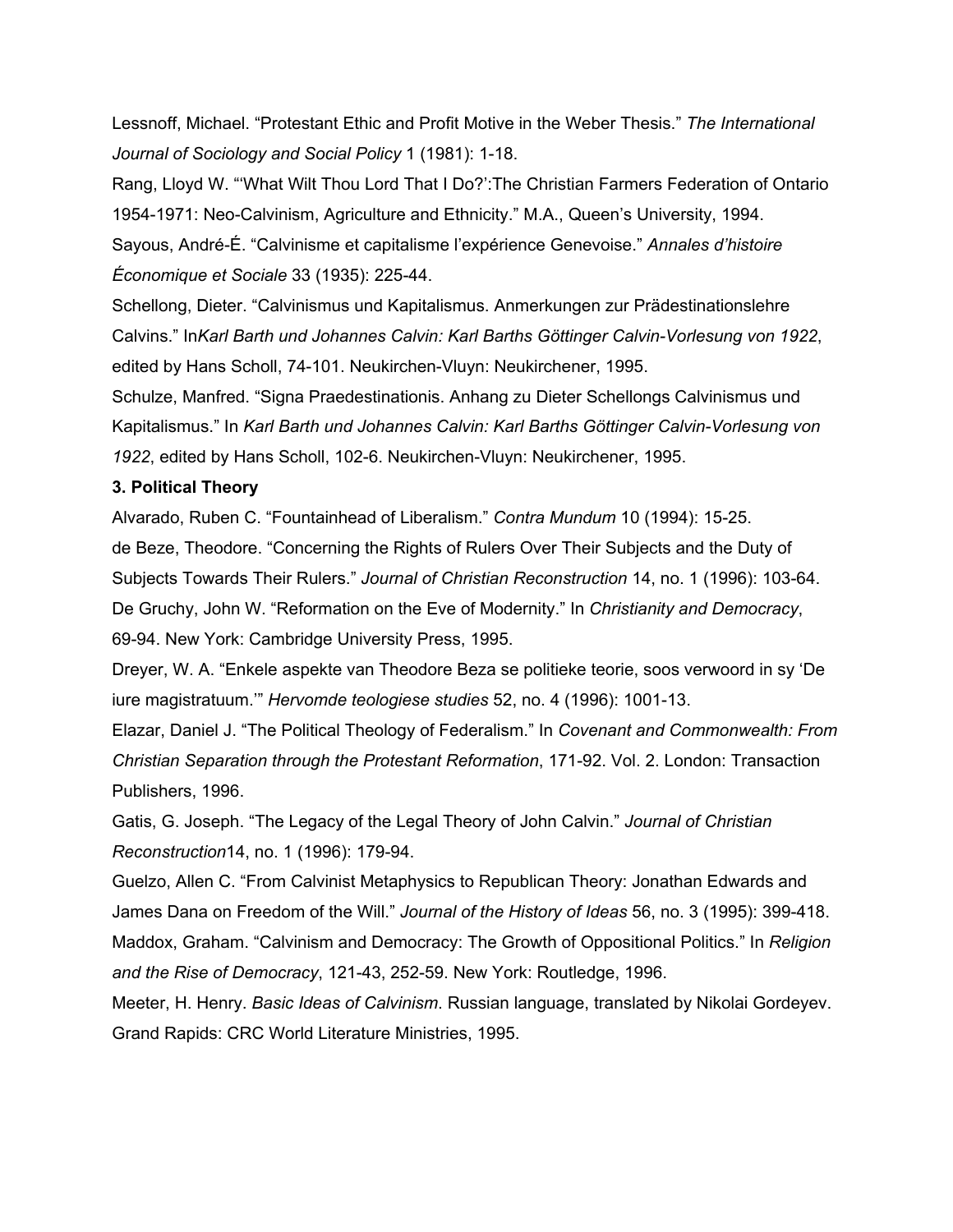van Egmond, Aad. "Calvinist Thought and Human Rights." In *Human Rights and Religious Values: An Uneasy Relationship?*, edited by Abdullahi A. An-Na'im, 192-202. Grand Rapids: Eerdmans, 1995.

Yang, NakHeong. "Knox and Beza on Resistance to Political Authority." In *Reformed Social Ethics and the Korean Church*, 57-105. Ph.D. diss., Pasadena: Fuller Theological Seminary, 1993.

# **D. International Influence**

### **1. Europe**

Kingdon, Robert McCune. "International Calvinism." In *Handbook of European History, 14001600: Late Middle Ages, Renaissance, and Reformation*, edited by Thomas A. Brady Jr., Heiko A. Oberman, and James D. Tracy, 229-47. Vol. 2. Grand Rapids: Eerdmans, 1995. Schilling, Heinz. "Luther, Loyola, Calvin und die europäische neuzeit." *Archiv für Reformationgeschichte*85 (1994): 5-31.

Smylie, James H. "The Birth of the Reformed Tradition in Europe." In *A Brief History of the Presbyterians*, 1527. Louisville: Geneva Press, 1996.

### **2. France**

Benedict, Philip. "Settlements: France." In *Handbook of European History, 1400-1600: Late Middle Ages, Renaissance, and Reformation*, edited by Thomas A. Brady Jr., Heiko A. Oberman, and James D. Tracy, 41754. Vol. 2. Grand Rapids: Eerdmans, 1996.

Davies, Joan. "The Libraries of Some Protestants of Toulouse in 1572: Cultural Influences and Calvinism." *Bibliotheque d'humanisme et renaissance; travaux et documents* 41, no. 1 (1979): 55566.

Higman, Francis Montgomery. "The Examen pacifique de la doctrine des huguenots, Jacques Davy Du Perron and Henri IV." *Australian Journal of French Studies* 31, no. 3 (1994): 32747.

# **3. Great Britain**

Grell, Ole Peter. *Calvinist Exiles in Tudor and Stuart England*. Aldershot, England; Brookfield, VT: Scolar Press; Ashgate Publishing Company, 1996.

———. "Godly Charity or Political Aid? Irish Protestants and International Calvinism, 1641-1645."*Historical Journal* 39, no. 3 (1996): 743-53.

Hayden, Roger. "Evangelical Calvinism Among Eighteenth-Century British Baptists With Particular Reference to Bernard Foskett, Hugh and Caleb Evans and the British Baptist Academy, 1690-1791." Ph.D.diss., University of Keele, 1991.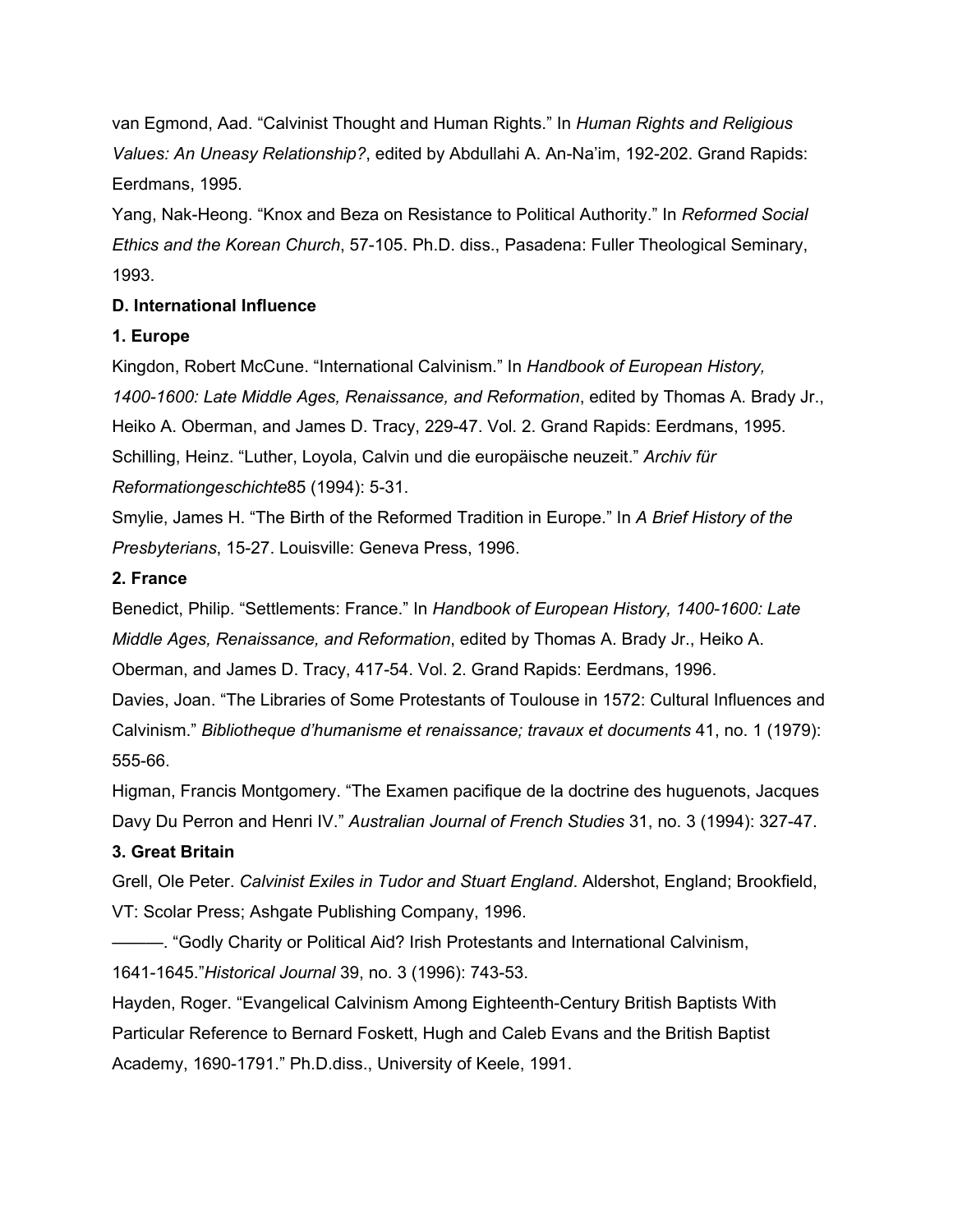Sproxton, Judy. "From Calvin to Cromwell Through Beard." *Journal of European Studies* 25 (1995): 17-23.

Todd, Margo. "All One With Tom Thumb: Arminianism, Popery, and the Story of the Reformation in Early Stuart Cambridge." *Church History* 64, no. 4 (1995): 56379.

# **4. Japan**

Kume, Atsumi. "La réception de Calvin au Japon." *Bulletin de la Société de l'histoire protestantisme français* 141 (1995): 541-51.

# **5. The Netherlands**

Pettegree, Andrew. "The Exile Churches and the Churches 'Under the Cross': Antwerp and Emden During the Dutch Revolt." *Journal of Ecclesiastical History* 38, no. 2 (1987): 187-209.

———. "The Politics of Toleration in the Free Netherlands, 15721620." In *Tolerance and Intolerance in the European Reformation*, edited by Peter Grell and Bob Scribner, 182-98. Cambridge: Cambridge University Press, 1996.

Pronk, Cornelis. "NeoCalvinism." *Reformed Theological Journal* 11 (1995): 4256. Regan, Paul. "Calvinism and the Dutch Israel Thesis." In *Protestant History and Identity in Sixteenth-Century Europe*, edited by Bruce Gordon, 91-106. Vol. 2. Brookfield, VT: Scolar Press, 1996.

# **6. Poland**

De Jong, Peter Y. "A Reformation Without Deep Roots: The Story of the Reformed Faith in Poland." *Mid-America Journal of Theology* 8, no. 1 (1992): 3-71.

# **7. South Africa**

de Klerk, P. "Nederlandse nationalisme en Afrikanernationalisme—'n Vergelyking." *Koers* 61, no. 3 (1996): 32344.

Pont, Adrianus Drost. "Kerk en kultuur by die vryheidsoekende Afrikaner van die 19e eeu—'n historiese ondersoek." *Hervormde teologiese studies* 52, no. 4 (1996): 85062.

# **8. United States**

Noll, Mark A. "The Contested Legacy of Jonathan Edwards in Antebellum Calvinism: Theological Conflict and the Evolution of Thought in America." *Canadian Review of American Studies* 19, no. 2 (1988): 149-64.

Saillant, John. "Slavery and Divine Providence in New England Calvinism: The New Divinity and a Black Protest, 1775-1805." *New England Quarterly* 68, no. 4 (1995): 584-607.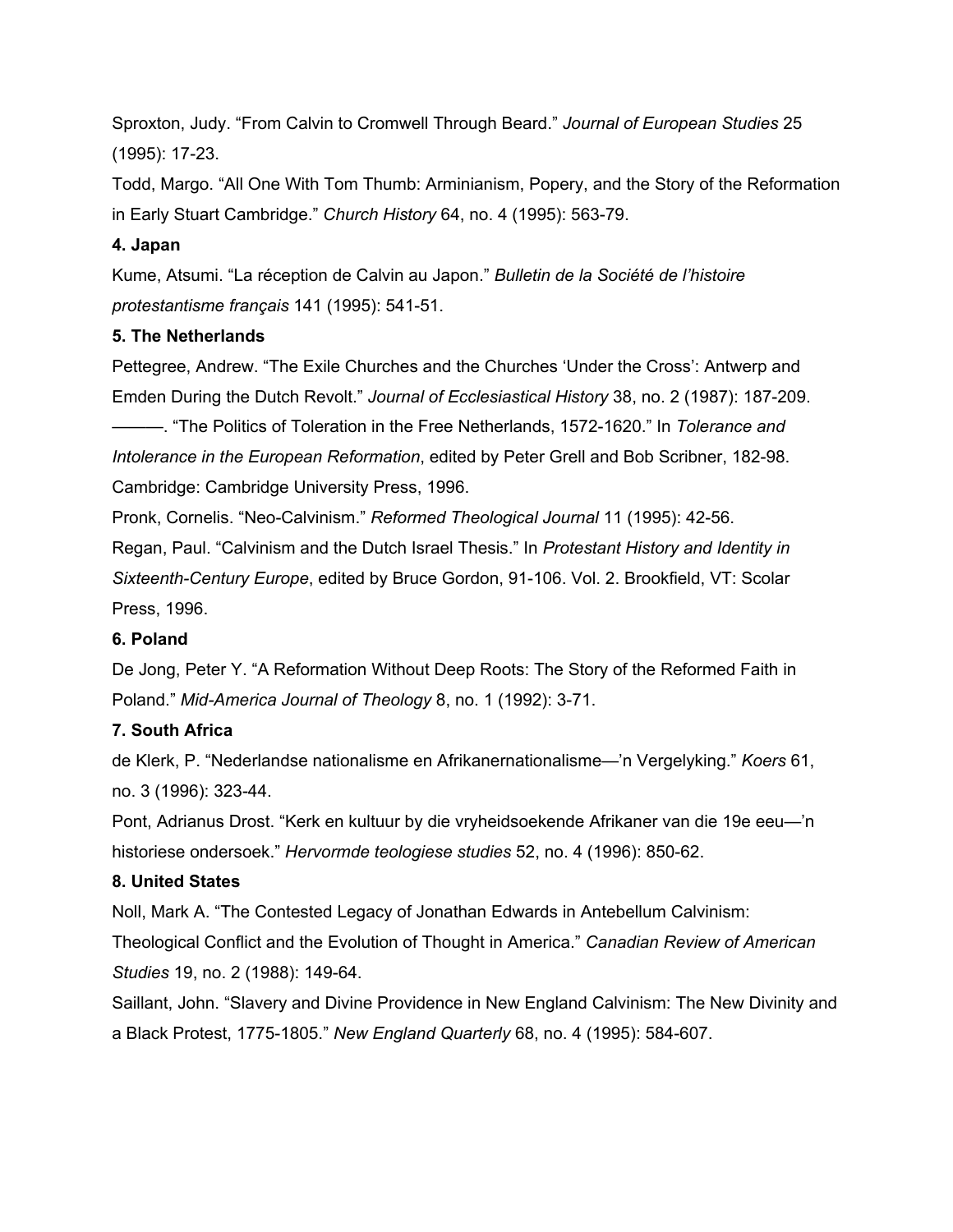Sweeney, Douglas A. "Nathaniel William Taylor and the Edwardsian Tradition: A Reassessment." In*Jonathan Edward's Writings: Text, Context Interpretation,* edited by Stephen J. Stein, 139-58. Indianapolis: Indiana University, 1996.

#### **E. Critique**

Babinski, Edward T. "Fundamentalism's Grotesque Past." In Leaving the Fold: Testimonies of Former Fundamentalists, 3560. Amherst, NY: Prometheus Books, 1995.

Fangmeier, Jürgen. "Wilhelm Niesels Calvin-Sicht und Karl Barths Calvin-Vorlesung. Seminarbericht." In*Karl Barth und Johannes Calvin: Karl Barths Göttinger CalvinVorlesung von* 1922, edited by Hans Scholl, 125-32. Neukirchen-Vluyn: Neukirchener, 1995.

Hesselink, I. John. "Ford Lewis Battles: The Catholic Calvinian." In *Interpreting John Calvin*, edited by Robert Benedetto, 19-32. Grand Rapids: Baker Books, 1996.

Link, Christian. "Calvin und der Calvinismus Eine Skizze." In *Hilfreiches Erbe? Zur Relevanz reformatorischer Theologie. Festschrift für Hans Scholl*, edited by Martin Heimbucher and Joachim Lenz, 97-119. Bovenden: Foedus, 1995.

Pettegree, Andrew. "Adriaan van Haimstede: The Heretic As Historian." In *Protestant History and Identity in Sixteenth-Century Europe*, edited by Bruce Gordon, 59-76. Vol. 2. Brookfield, VT: Scolar Press, 1996.

Questier, Michael. "Crypto-Catholicism, Anti-Calvinism and Conversion at the Jacobean Court: The Enigma of Benjamin Carier." *Journal of Ecclesiastical History* 47, no. 1 (1996): 4564. Scholl, Hans. "Themen und Tendenzen der Barth-Calvinvorlesung 1922 im Kontext der neueren Calvinforschung." In *Karl Barth und Johannes Calvin. Karl Barths Göttinger CalvinVorlesung* von 1922, edited by Hans Scholl, 1-21. Neukirchen-Vluyn: Neukirchener, 1995.

Stoevesandt, Hinrich. "Karl Barths Calvinvorlesung als Station seiner theologischen Biographie." In *Karl Barth und Johannes Calvin: Karl Barths Göttinger CalvinVorlesung von 1922*, edited by Hans Scholl, 107-24. Neukirchen-Vluyn: Neukirchener, 1995.

#### **VII. Book Reviews**

Alderson, Richard. Review of *The Writings of John Calvin: An Introductory Guide*, by Wulfert de Greef.*Banner of Truth* 382 (1995): 29.

Anderson, Douglas Firth. Review of *The Persistence of Ethnicity: Dutch Calvinist Pioneers in* Amsterdam, Montana, by Rob Kroes. American Presbyterians 73, no. 1 (1995): 51-52. Anderson, Luke. Review of *Union With Christ: John Calvin and the Mysticism of St. Bernard*, by Dennis E. Tamburello. *Princeton Seminary Bulletin* 42, no. 1 (1996): 11617.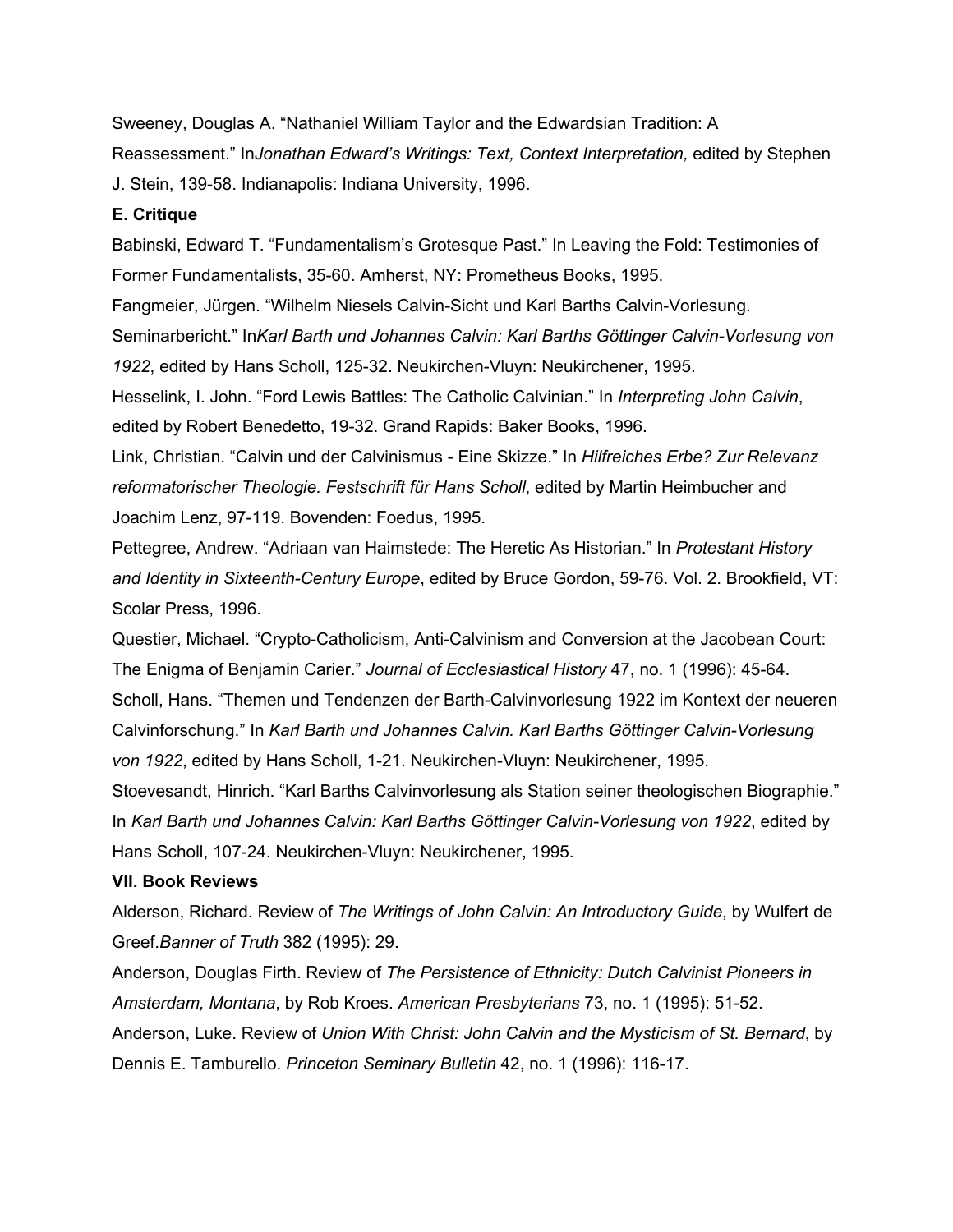Armstrong, Brian G. Review of *Sin and the Calvinists: Morals, Control, and the Consistory in the Tradition*, Raymond A. Mentzer, Jr. ed. *The Sixteenth Century Journal* 27, no. 3 (1996): 921-22. Bardet, M. Review of *Calvin*, by Bernard Cottret. *Irenikon* 69, no. 1 (1996): 155.

Bauckham, Richard J. Review of *John Calvin and the Daughters of Sarah. Women in Regular and Exceptional Roles in the Exegesis of Calvin, His Predecessors and His Contemporaries*, by John Lee Thompson. *The Journal of Ecclesiastical History* 46, no. 1 (1995): 17273.

Baxter, Tony. Review of *Sermons on 2 Samuel, by John Calvin*. Douglas Kelly, trans. *Scottish Bulletin of Evangelical Theology* 13, no. 1 (1995): 83-84.

Beemon, F. E. Review of *Wegbereiders der revolutie: Calvinisme en de strijd om de democratische rechtstaat*, by Jan Willem Sap. *The Sixteenth Century Journal* 27, no. 3 (1996): 959-60.

Blacketer, Raymond A. Review of *The Theology of John Calvin*, by Karl Barth. *Calvin Theological Journal*31, no. 2 (1996): 571-74.

Boersma, Hans. Review of *Calvinus: Authentic Calvinism: A Clarification*, by Alan C. Clifford. Westminster Theological Journal 58, no. 2 (1996): 328-31.

BoumaPrediger, Steven. Review of *The Theater of His Glory: Nature and the Natural Order in the Thought of John Calvin*, by Susan Elizabeth Schreiner. *Perspectives* 10, no. 10 (1995): 29-30.

Breward, Ian. Review of *Later Calvinism: International Perspectives*, by W. Fred Graham. Journal of Ecumenical Studies 33, no. 1 (1996): 112-13.

Breytenbach, H. Review of *Calvijn en de zelfstandigheid van de kerk*, by Herman Anthonie Speelman.*Nederduitse gereformeerde teologiese tydskrif* 36, no. 4 (1995): 643-44.

Brooks, Peter Newman. Review of *Union With Christ: John Calvin and the Mysticism of St. Bernard*, by Dennis E. Tamburello. *Expository Times* 106, no. 11 (1995): 348.

Carroll, Robert P. Review of *John Calvin's Exegesis of the Old Testament*, by David L. Puckett.*Expository Times* 107, no. 4 (1996): 117.

Chevallier, M. Review of *Défense de Guillaume Farel et de ses collègues contre les calomnies du théologastre Pierre Caroli par Nicolas Des Gallars*, by Jean Calvin. *Revue d'histoire et de philosophie religieuses* 75, no. 3 (1995): 359-60.

———. Review of *Ioannis Calvini Opera exegetica: Commentarii in Secundam Pauli Epistolam ad Corinthios*, Helmut Feld, ed. *Revue d'histoire et de philosophie religieuses* 75, no. 3 (1995): 360.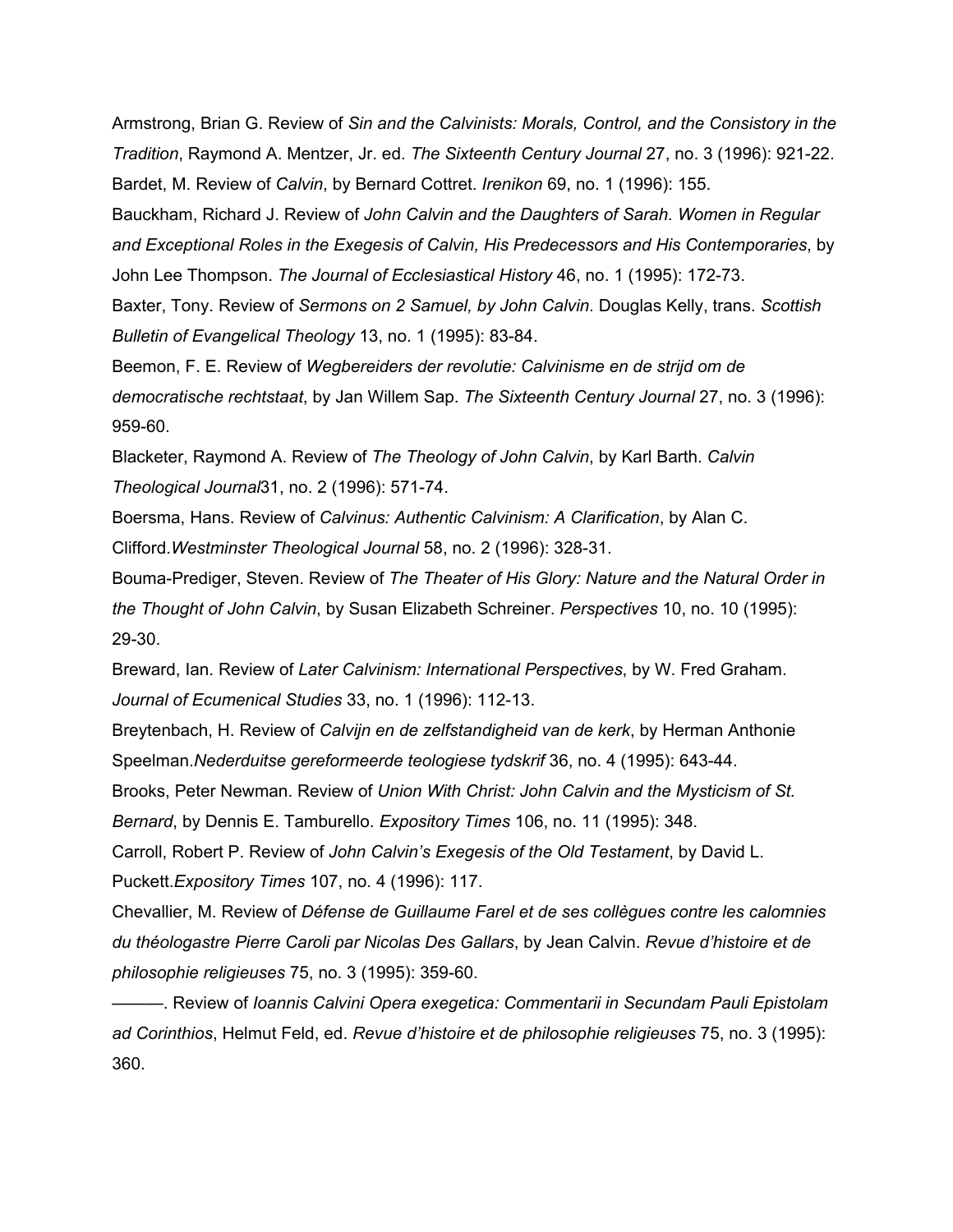Clark, Scott. Review of *Reformed Reader: A Sourcebook in Christian Theology. Volume 1: Classical Beginnings 1519-1799*, by William Stacy Johnson and John H. Leith. Journal of the *Evangelical Theological Society* 39, no. 2 (1996): 322-23.

Cook, Peter. Review of *Calvin's Old Testament Commentaries, Volume 20: Daniel 1 (Chapters 16)*, T. H. L. Parker, trans. *Scottish Bulletin of Evangelical Theology* 13, no. 1 (1995): 9091. De Gruchy, John W. Review of *Calvin and the Rhetoric of Piety*, by Serene Jones. *Modern Theology* 13, no. 2 (1997): 271-72.

Decker, Robert D. Review of *John Calvin's Sermons on II Samuel: Chapters 113*, Douglas Kelly, trans.*Protestant Reformed Theological Journal* 26, no. 1 (1992): 6263.

Denis, Philippe. Review of *Die Prophezei: Humanismus und Reformation in Zürich Ausgewählte Aufsätze und Vorträge. Zu Seinen 70. Geburtstag am 12. Februar 1993 herausgegeben von Alfred Schindler*, by Fritz Busser. *Revue d'histoire ecclesiastique* 91, no. 2 (1996): 685. Deyon, Solange. Review of *Adultery and Divorce in Calvin's Geneva*, by Robert McCune Kingdon.*Bulletin de la Societe de l'histoire du protestantisme français* 141 (1995): 63334. Eire, Carlos M. N. Review of *The Early Reformation in Europe*, by Andrew Pettegree. *Church History* 64, no. 4 (1995): 674-75.

Ellis, E. Earle. Review of *Calvin in Context*, by David C. Steinmetz. *Southwestern Journal of Theology*38, no. 3 (1996): 58.

Engammare, Max. Review of *Calvin*, by Bernard Cottret. *Bibliothèque d'humanisme et renaissance: travaux et documents* 58, no. 2 (1996): 523-24.

Enns, Peter. Review of *John Calvin's Exegesis of the Old Testament*, by David L. Puckett. *Westminster Theological Journal* 58, no. 2 (1996): 324-27.

Furcha, E. J. Review of *Ioannis Calvini Opera Exegetica: Commentarii in Secundum Pauli Epistolam ad Corinthios*, Helmut Feld, ed. *The Sixteenth Century Journal* 27, no. 2 (1996): 528-29.

Garrett, James Leo, Jr. *Review of The Writings of John Calvin: An Introductory Guide*, by Wulfert de Greef. *Southwestern Journal of Theology* 37, no. 3 (1995): 60.

Gootjes, Nicolaas Hendrik. Review of *Calvinus Sacrae Scripturae Professor: Calvin as Confessor of Holy Scripture, Wilhelm Heinrich Neuser, ed. <i>Clarion* 45, no. 2 (1996): 32-33.

———. Review of *Calvinus Sacrae Scripturae Professor: Calvin As Confessor of Holy Scripture, Wilhelm Heinrich Neuser, ed. The Outlook* 46, no. 3 (1996): 21-22.

Gounelle, André. Review of *Encyclopedia of the Reformed Faith*, Donald K. McKim, ed. *Etudes theologiques et religieuses* 69, no. 3 (1994): 458-59.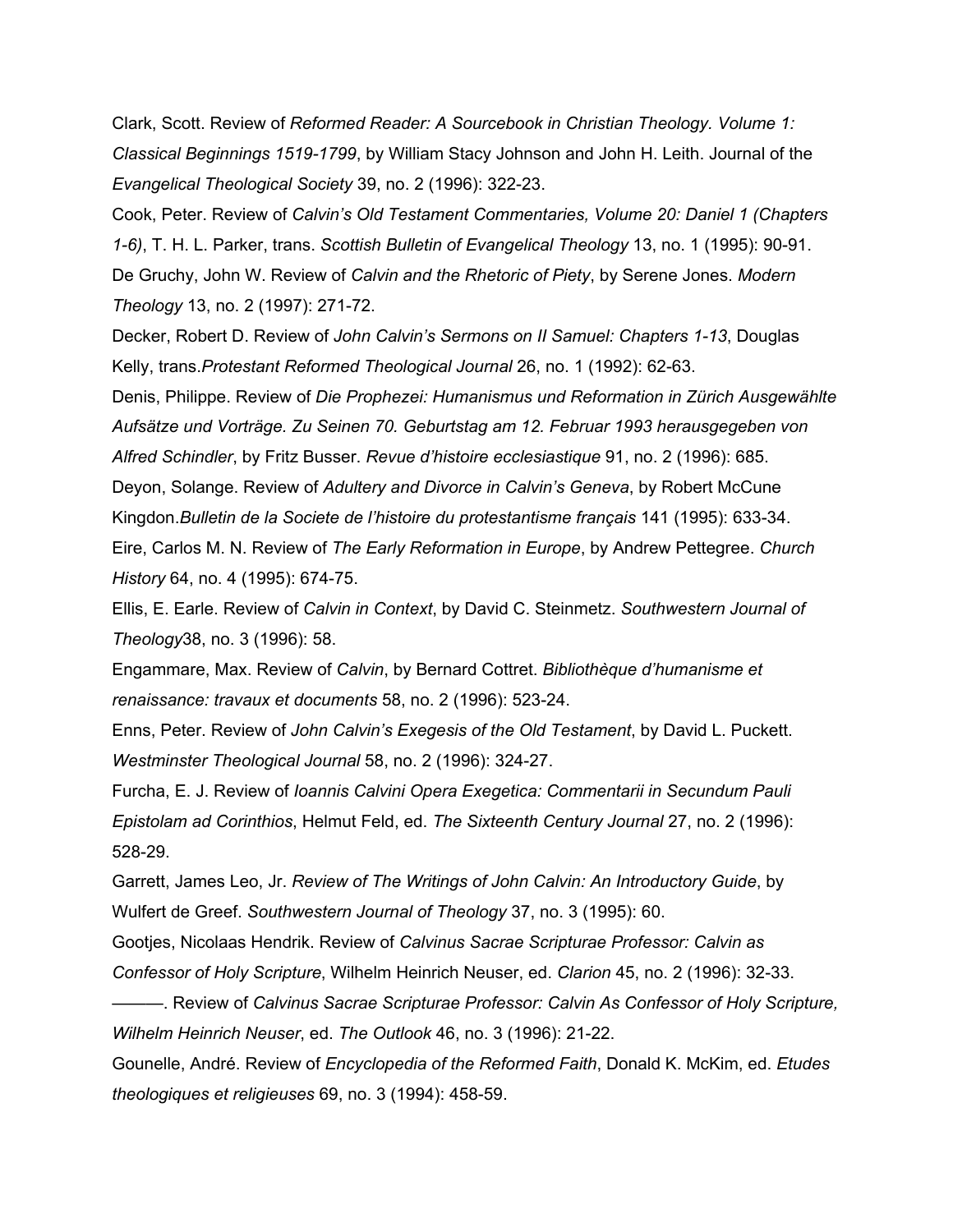Graham, W. Fred. Review of *Calvin's Concept of the Law*, by I. John Hesselink. *Church History* 64, no. 4 (1995): 667-68.

———. Review of *Calvin's Preaching*, by T. H. L. Parker. *Church History* 63, no. 2 (1994): 278-79.

Griffioen, Arie J. Review of *Major Themes in the Reformed Tradition*, Donald K. McKim, ed. *Lutheran Quarterly 8, no. 1 (1994): 97-98.* 

Grossmann, Robert E. Review of *War Against the Idols: The Reformation of Worship from Erasmus to Calvin*, by Carlos M. N. Eire. *MidAmerica Journal of Theology* 8, no. 1 (1992):  $101 - 2.$ 

Hansen, Gary N. Review of *John Calvin's Exegesis of the Old Testament*, by David L. Puckett. *Princeton Seminary Bulletin* 17, no. 3 (1996): 376-78.

Harland, Gordon. Review of *The Assurance of Faith: Conscience in the Theology of Martin Luther and John Calvin*, by Randall C. Zachman. *Journal of Ecumenical Studies* 33, no. 1 (1996): 112.

Haykin, Michael A.G. Review of *Calvin's Old Testament Commentaries, Volume 20: Daniel 1 (Chapters 16)*, T.H.L. Parker, trans. *The Banner of Truth* 369 (1994): 2930.

Hesselink, I. John. Review of *Calvin's Sermons on Job*, Arthur Golding, trans. *The Sixteenth Century Journal* 26, no. 1 (1995): 177.

Higman, Francis. Review of *Ronsard and Du Bellay Versus Bèze. Allusiveness in Renaissance Literary Texts*, by Malcolm C. Smith. *Bibliotheque d'humanisme et renaissance; travaux et documents* 58, no. 1 (1996): 262-63.

Hoek, J. Review of *Geloofservaring bij Calvijn*, by Herman J. Selderhuis. *Gereformeerd Weekblad* 96, no. 34 (1995): 548-50.

———. Review of *Het opvoedingsdoel van Calvijn*, by C. Harinck. *Gereformeerd Weekblad* 96, no. 45 (1995): 725-27.

Holder, R. Ward. Review of *Calvin and the Rhetoric of Piety*, by Serene Jones. *The Sixteenth Century Journal* 27, no. 3 (1996): 955-57.

———. Review of *The Relationship of Calvin to Process Theology As Seen through His Sermons*, by Blair Reynolds. *The Sixteenth Century Journal* 27, no. 3 (1996): 881-82. Janse, Willem. Review of *Adultery and Divorce in Calvin's Geneva*, by Robert McCune Kingdon.Nederlands archief voor kerkgeschiedenis 76, no. 1 (1996): 87-89.

———. Review of *Martin Bucer: Reforming Church and Community*, by David Frederick Wright. *Dutch Review of Church History* 75, no. 2 (1995): 24749.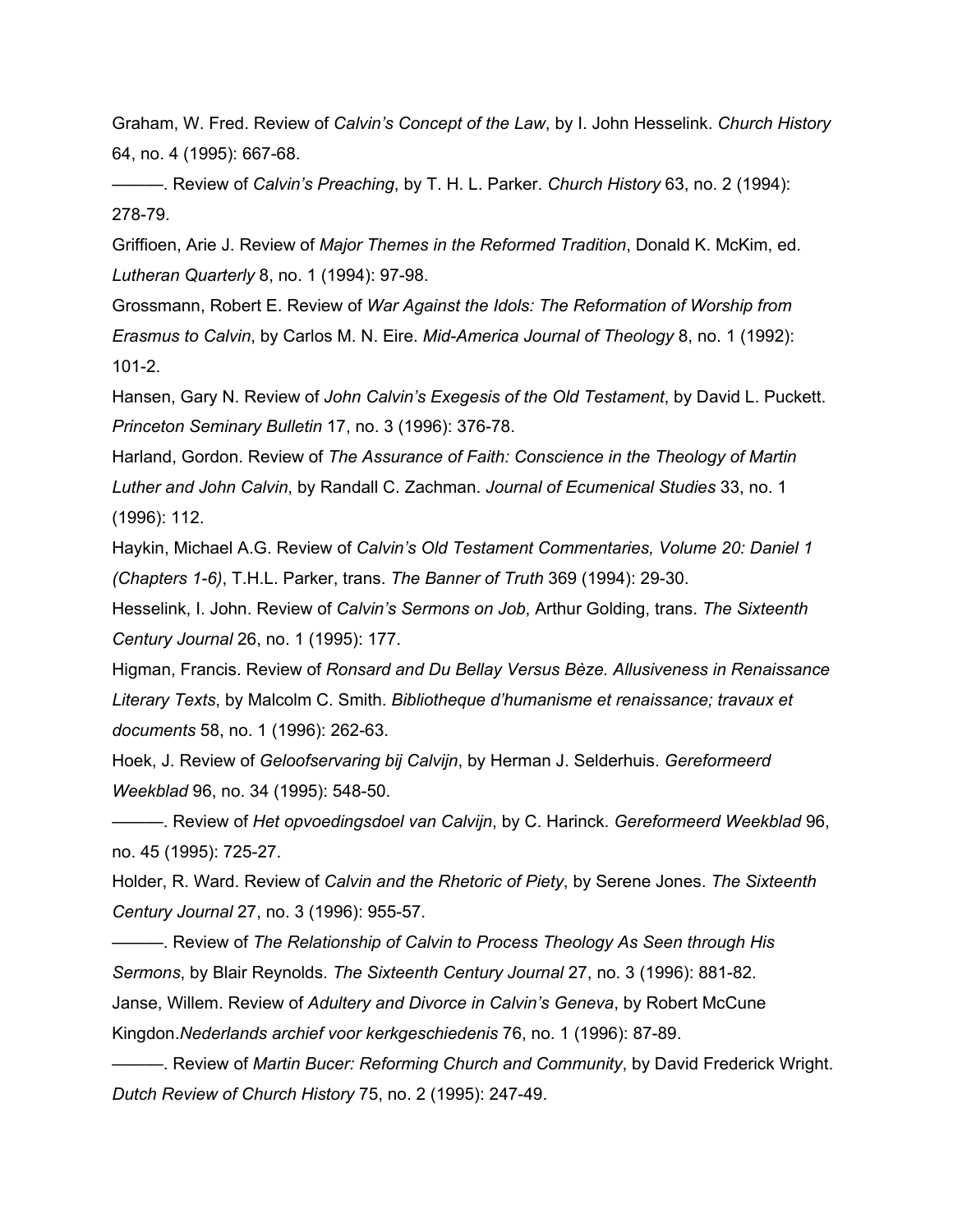Jodock, Darrell. Review of *Continuing the Reformation: Essays on Modern Religious Thought*, by Brian Albert Gerrish. *Journal for the History of Modern Theology* 2, no. 2 (1995): 303-6. Kaplan, Benjamin J. Review of *Assurance of Faith: Calvin, English Puritanism, and the Dutch Second Reformation*, by Joel R. Beeke. The *Journal of Ecclesiastical History* 47, no. 3 (1996): 577-78.

———. Review of *Calvinism in Europe, 15401610: A Collection of Documents*, Andrew Pettegree, Alastair Duke, and Gillian Lewis, eds. *The Sixteenth Century Journal* 24, no. 4 (1993): 993-94.

Kingdon, Robert McCune. Review of *Correspondance de Théodore de Bèze*, Alain Dufour, Béatrice Nicollier, and Reinhard Bodenmann, eds. *Bibliotheque d'humanisme et renaissance; travaux et documents* 58, no. 3 (1996): 758-61.

———. Review of *Registres de la Compagnie des pasteurs de Genève*, Gabriella Cahier and Matteo Campagnolo, eds. *Bibliotheque d'humanisme et renaissance; travaux et documents* 58, no. 3 (1996): 757-58.

Klauber, Martin I. Review of *Calvinists and Libertines: Confession and Community in Utrecht, 15781620*, by Bernard Kaplan. *The Sixteenth Century Journal* 27, no. 3 (1996): 89192.

———. Review of *Calvinus Sacrae Scripturae Professor: Calvin as Confessor of Holy Scripture*, Wilhelm Heinrich Neuser, ed. *Journal of the Evangelical Theological Society* 38, no. 3 (1995): 456-57.

———. Review of *The Theater of His Glory: Nature and the Natural Order in the Thought of John Calvin*, by Susan Elizabeth Schreiner. *Westminster Theological Journal* 58, no. 1 (1996): 173-75.

Kuhr, Olaf. Review of *Calvin's Old Testament Commentaries, Volume 20: Daniel 1 (Chapters 1-6*), T.H.L. Parker, trans. *Theologische Zeitschrift* 51, no. 1 (1995): 88-90.

Lane, Anthony N. S. Review of *Die Einheit der katholischen Kirche: Calvins Cyprianrezeption in seinen ekklesiologischen Schriften*, by Anette Zillenbiller. *The Sixteenth Century Journal* 26, no. 4 (1995): 1044-46.

———. Review of *Grace and Gratitude: The Eucharistic Theology of John Calvin*, by Brian Albert Gerrish. *European Journal of Theology* 4, no. 2 (1995): 179-81.

Leith, John H. Review of *The Yoke of Christ: Martin Bucer and Christian Discipline*, by Amy Nelson Burnett. *The Sixteenth Century Journal* 26, no. 4 (1995): 104243.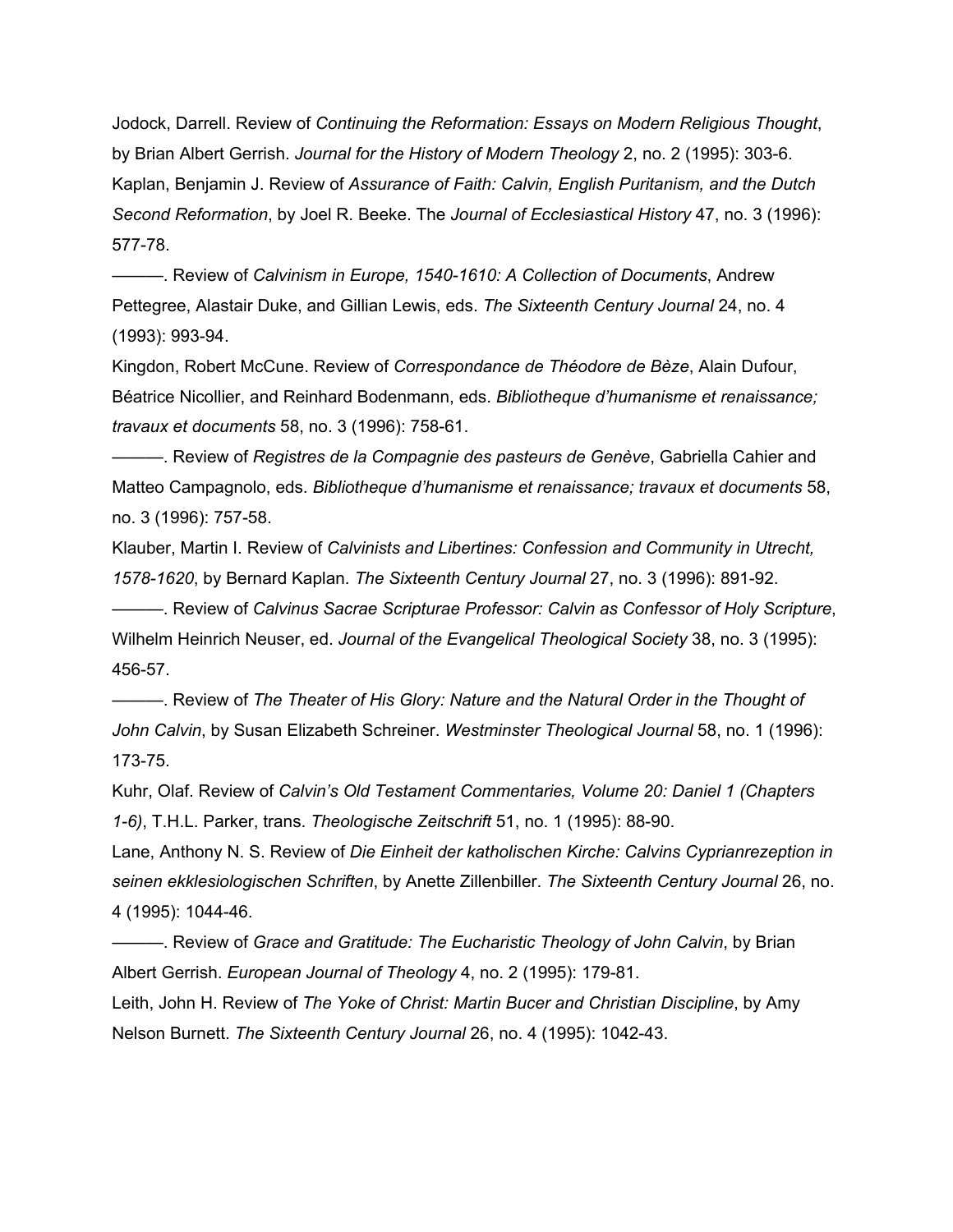Letham, Robert. Review of *John Calvin and the Daughters of Sarah: Women in Regular and Exceptional Roles in the Exegesis of Calvin, His Predecessors, and His Contempories*, by John Lee Thompson. Westminster Theological Journal 56, no. 1 (1994): 208-10.

Maag, Karin. Review of *Later Calvinism. International Perspectives*, W. Fred Graham, ed. *Journal of Ecclesiastical History* 47, no. 2 (1996): 382-84.

McCarthy, David B. Review of *Calvin's Wisdom: An Anthology Arranged Alphabetically by a Grateful Reader*, by J. Graham Miller. *The Sixteenth Century Journal* 26, no. 2 (1995): 491.

———. Review of *John Calvin's Exegesis of the Old Testament*, by David L. Puckett. *The Sixteenth Century Journal* 26, no. 4 (1995): 953-54.

McKee, Elsie Anne. Review of *John Calvin's Exegesis of the Old Testament*, by David L. Puckett. Theology Today 52, no. 4 (1996): 554-56.

McKim, Donald K. Review of *Calvin and the Rhetoric of Piety*, by Serene Jones. *Theological Studies* 58, no. 1 (1997): 166-68.

———. Review of *John Calvin's Exegesis of the Old Testament*, by David L. Puckett. *Theological Studies*57, no. 3 (1996): 568.

———. Review of *Sin and the Calvinists: Morals Control and the Consistory in the Reformed Tradition*, Raymond A. Mentzer, Jr. ed. *Religious Studies Review* 21, no. 4 (1995): 338. McSorley, Harold. Review of *The Assurance of Faith: Conscience in the Theology of Martin Luther and John Calvin*, by Randall C. Zachman. *Toronto Journal of Theology* 11, no. 2 (1995): 285-87.

Marshall, I. Howard. Review of *Calvin's Doctrine of the Word and Sacrament*, by Ronald S. Wallace.*Evangelical Quarterly* 68, no. 2 (1996): 190.

Martin, AlainGeorges. Review of *L'Harmonie évangélique*, by Jean Calvin. *La revue reformée* 47, no. 188 (1996): 75-77.

Monter, E. William. Review of *Calvinism in Europe, 1540-1620*, Andrew Pettegree, Alastair Duke, and Gillian Lewis, eds. *Renaissance Quarterly* 50, no. 1 (1997): 3024.

———. Review of *Sin and the Calvinists: Morals Control and the Consistory in the Reformed Tradition*, Raymond A. Mentzer, Jr. ed. *Renaissance Quarterly* 50, no. 1 (1997): 3024. Muller, Richard A. Review of *Calvin and the Rhetoric of Piety*, by Serene Jones. *Calvin Theological Journal* 31 (1996): 582-83.

———. Review of *Calvinus Sacrae Scripturae Professor: Calvin As Confessor of Holy Scripture*, Wilhelm Heinrich Neuser, ed. *The Sixteenth Century Journal* 26, no. 2 (1995): 478-80.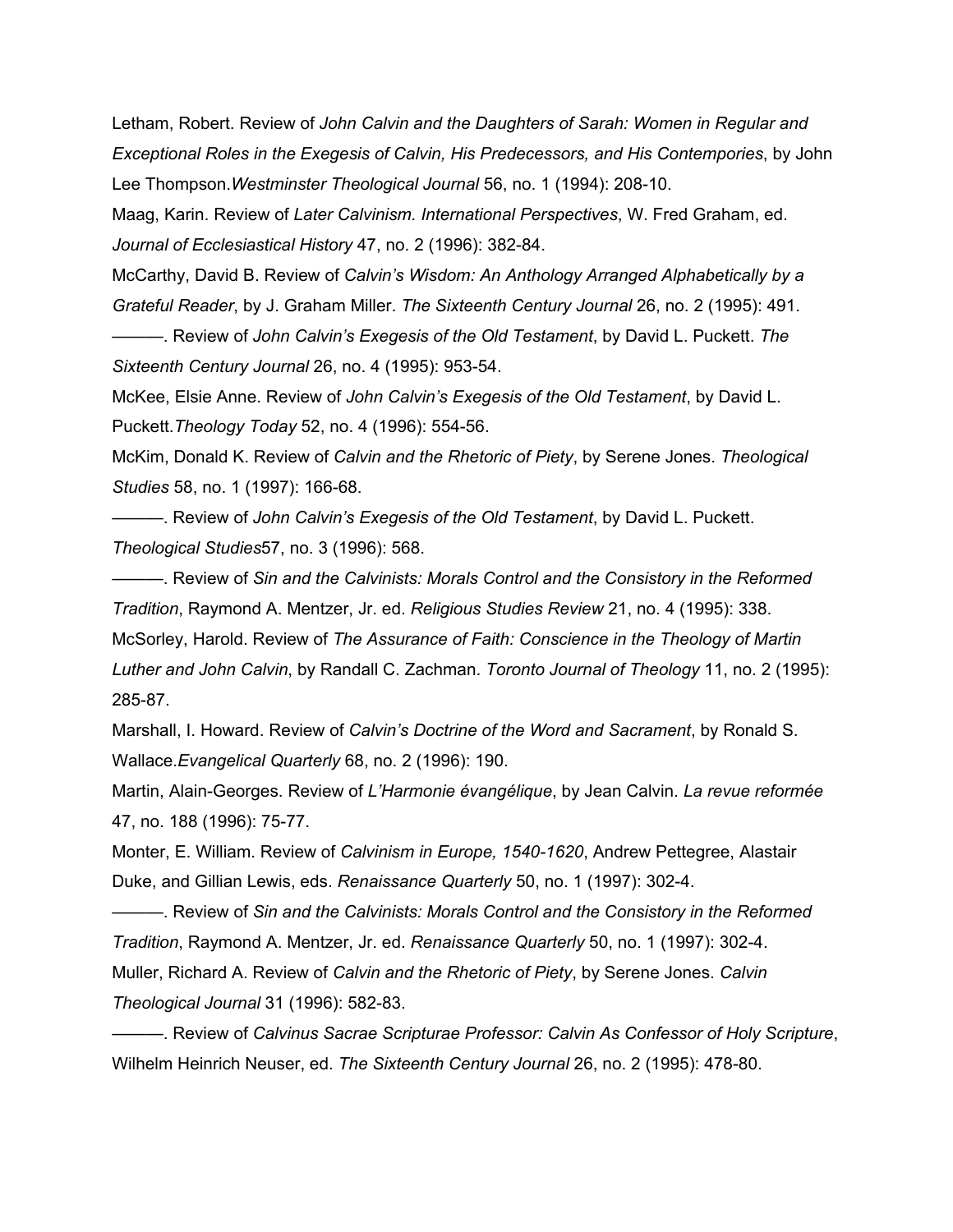———. Review of *The Knowledge of God in Calvin's Theology*, by Edward A. Dowey Jr. *Lutheran Quarterly* 10, no. 2 (1996): 201-2.

Naphy, William G. Review of *Sin and the Calvinists. Morals control and the consistory in the Reformed tradition*, Raymond A. Mentzer, Jr. ed. *The Journal of Ecclesiastical History* 46, no. 4 (1995): 747-48.

Olson, Jeannine Evelyn. Review of *Union with Christ: John Calvin and the Mysticism of St. Bernard*, by Dennis E. Tamburello. *The Sixteenth Century Journal* 27, no. 3 (1996): 95759. Ortlund, Raymond C., Jr. Review of *Where Shall Wisdom Be Found? Calvin's Exegesis of Job from Medieval and Modern Perspectives*, by Susan Elizabeth Schreiner. *Journal of the Evangelical Theological Society* 39, no. 2 (1996): 292.

Otto, Randall E. Review of *The Shaping of the Reformed Baptismal Rite in the Sixteenth Century*, by Hughes Oliphant Old. *Westminster Theological Journal* 56, no. 1 (1994): 210-12. Parker, T.H.L. Review of *Calvinus Sacrae Scripturae Professor: Calvin As Confessor of Holy Scripture*, Wilhelm Heinrich Neuser, ed. *The Journal of Theological Studies* 46, no. 2 (1995): 770-71.

Partee, Charles Brookes. Review of *Revelation, Redemption, and Response: Calvin's Trinitarian Understanding of the Divine-Human Relationship, by Philip W. Butin. Princeton Seminary Bulletin* 17, no. 3 (1996): 375-76.

Payton, James R., Jr. Review of *Martin Bucer and Sixteenth Century Europe: Actes du colloque de Strasbourg*, Christian Krieger and Marc Lienhard, eds. *Mennonite Quarterly Review* 69, no. 2  $(1995): 256-59.$ 

Pettegree, Andrew. Review of *Ecclesia reformata. Studies on the Reformation, II*, by Willem Nijenhuis.*Journal of Ecclesiastical History* 46, no. 4 (1995): 74445.

Pfrimmer, Th. Review of *Plaidoyers pour le comte Guillaume de Fürstenberg. Première réimpression de deux factums publiés à Strasbourg en 15391540, avec introduction et notes par Rodolphe Peter*, by Jean Calvin. *Revue d'histoire et de philosophie religieuses* 75, no. 3  $(1995): 360-61.$ 

**Phillips, Timothy R. Review of** *Between Reformed Scholasticism and Pan-Protestantism: JeanAlphonese Turretin (16711737) and Enlightened Orthodoxy at the Academy of Geneva*, by Martin I. Klauber. *Church History* 65, no. 1 (1996): 1067.

Poidlouë, J. Review of *Oeuvres Choisies*, by Jean Calvin. *Libresens* 50 (1995): 34950. Raitt, Jill. Review of *The Clearest Promises of God: The Development of Calvin's Eucharistic Teaching*, by Thomas J. Davis. *The Sixteenth Century Journal* 27, no. 3 (1996): 793-95.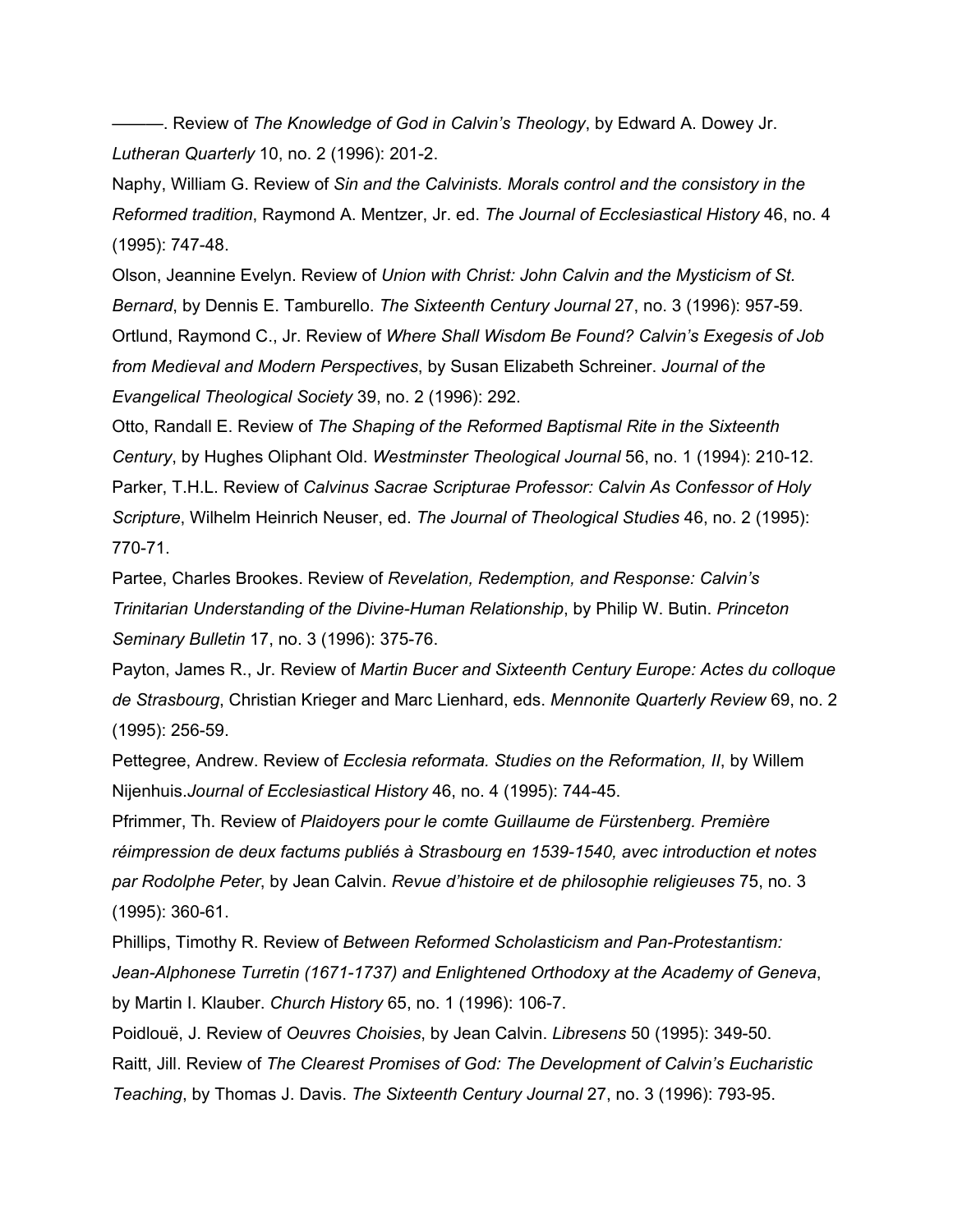———. Review of *The Reformation: Roots and Ramifications*, by Heiko A. Oberman. *Church History* 65, no. 1 (1996): 97-98.

Reist, John S. Review of *Revelation, Redemption, and Response: Calvin's Trinitarian Understanding of the Divine-Human Relationship, by Philip W. Butin. Journal of the Evangelical Theological Society* 39, no. 3 (1996): 497-98.

Reynolds, Blair. Review of *John Calvin and John Owen on Mortification: A Comparative Study in Reformed Spirituality*, by Randall C. Gleason. *The Sixteenth Century Journal* 27, no. 3 (1996): 870-72.

Rogge, Joachim. Review of *Commentarii in secundam Pauli Epistolam ad Corinthios*, Helmut Feld, ed. Theologische Literaturzeitung 120, no. 12 (1995): 1097-98.

———. Review of *Karl Barth und Johannes Calvin*, by Hans Scholl. *Theologische Literaturzeitung* 121, no. 12 (1996): 1185-86.

Savart, Claude. Review of *Les Reformes. Calvin et les protestants*, by Olivier Christin. *Revue d'histoire de l'Eglise de France* 81, no. 207 (1995): 469-70.

Schaeffer, Jill. Review of *Calvin's Preaching*, by T.H.L. Parker. *Ecumenical Review* 47, no. 4  $(1995): 505-8.$ 

Selderhuis, Herman J. Review of *Later Calvinism: International Perspectives*, by W. Fred Graham. *The Sixteenth Century Journal* 25, no. 4 (1994): 95456.

Sell, Alan. Review of *Calvin's Concept of the Law*, by I. John Hesselink. *European Journal of Theology* 3, no. 2 (1994): 175-76.

Spinks, Bryan D. Review of *Grace and Gratitude. The Eucharistic Theology of John Calvin*, by Brian Albert Gerrish. *Scottish Journal of Theology* 48, no. 1 (1995): 11516.

Stephens, W. P. Review of *Calvin's Ecclesiastical Advice*, by Mary Beaty and Benjamin Farley.*Evangelical Quarterly* 68, no. 1 (1996): 77.

Sunshine, Glenn S. Review of *Adultery and Divorce in Calvin's Geneva*, by Robert McCune Kingdon. The Sixteenth Century Journal 26, no. 4 (1995): 956-58.

———. Review of *Between Reformed Scholasticism and PanProtestantism: JeanAlphonse Turretin (1671-1737) and Enlightened Orthodoxy at the Academy of Geneva, by Martin I.* 

Klauber. *The Sixteenth Century Journal* 26, no. 4 (1995): 93941.

Sutherland, N. M. Review of *Calvin and the Consolidation of the Genevan Reformation*, by William G. Naphy. *Journal of Ecclesiastical History* 46, no. 4 (1995): 72728.

Taylor, Larissa. Review of *Clement Marot: A Renaissance Poet Discovers the Gospel*, by M. A. Screech.*Renaissance Quarterly* 48, no. 4 (1995): 868-70.